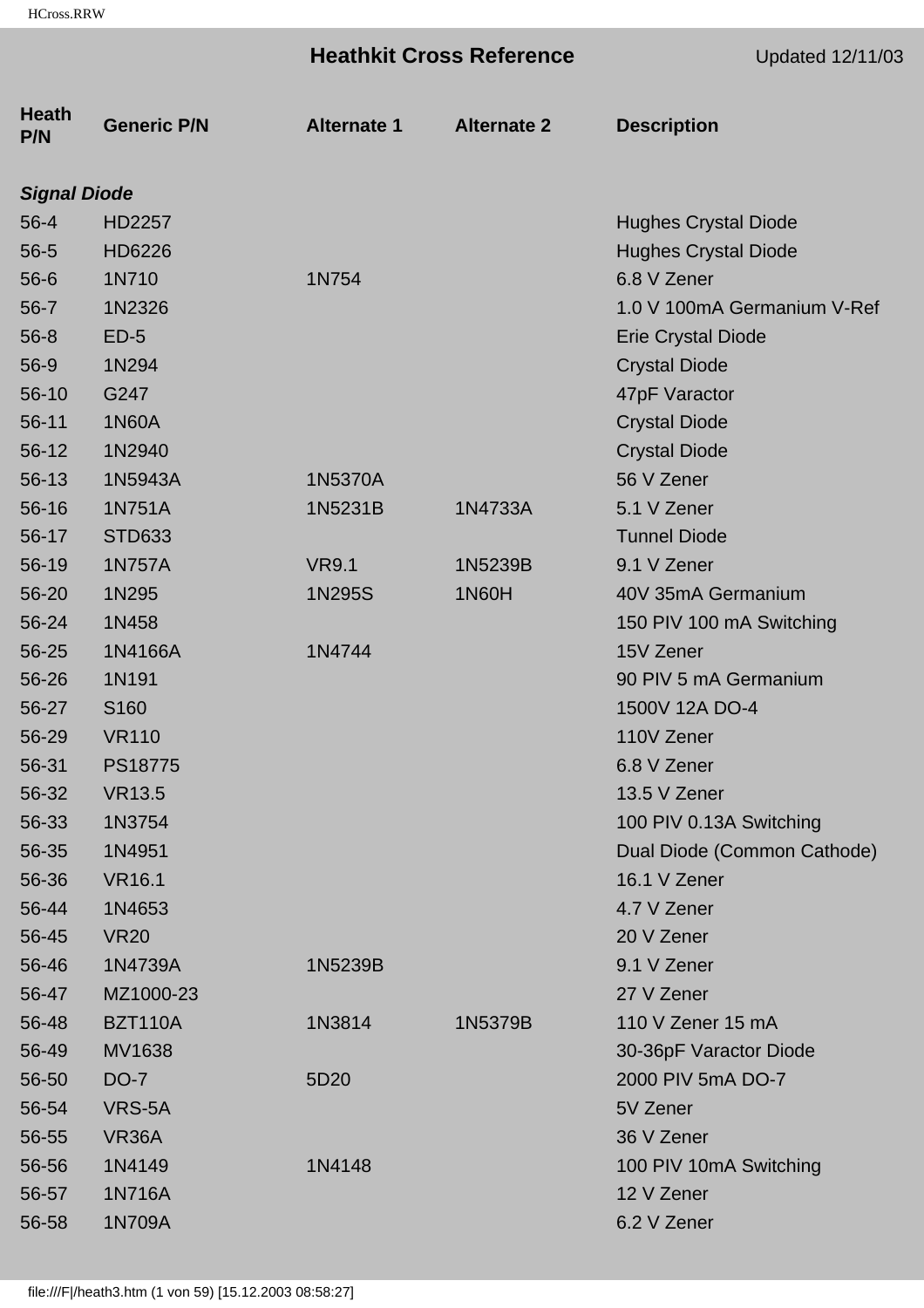| 56-59        | 1N750A                | 1N5230B | 1N4732A | 4.7 V Zener                   |
|--------------|-----------------------|---------|---------|-------------------------------|
| 56-61        | <b>STB620</b>         |         |         | Stabistor (IG-1271)           |
| 56-63        | MZ500-10              |         |         | 5.6 V Zener                   |
| 56-64        | MZ1000-24             |         |         | 30 V Zener                    |
| 56-66        | <b>VR43</b>           | 1N3035  |         | 43 V Zener                    |
| 56-67        | <b>VR10A</b>          | 1N4740A |         | 10 V Zener                    |
| 56-68        | <b>ZVR-68</b>         | 1N5945A | 1N5373A | 68 V Zener                    |
| 56-71        | 1N825A                |         |         | 6.2V Temp Comp Zener Diode    |
| 56-72        | 1N4755A               |         |         | 6 V Voltage Reference Diode   |
| 56-73        | MZ2360                |         |         | 0.65 Forward Voltage Ref      |
| 56-74        | MZ2362                |         |         | 2.00 Forward Voltage Ref      |
| 56-75        | 1N5338B               |         |         | 5.1 V Zener                   |
| 56-76        | 1N972B                |         |         | 30 V Zener                    |
| 56-77        | <b>FV1010</b>         |         |         |                               |
| 56-78        | FH6259                |         |         |                               |
| 56-79        | R4507-5               |         |         |                               |
| 56-82        | 1N3996A               |         |         | 5.1V Zener Diode 10W Stud-Mtg |
| 56-84        | 1N4148                |         |         | 100 PIV 10mA Switching        |
| 56-85        | SZ5.0                 |         |         | 5.0 V Zener                   |
| 56-86        | <b>FD777</b>          |         |         | <b>15 PIV 50mA RF</b>         |
| 56-87        | FH1100                | 1N5390  |         | 5 PIV "Hot Carrier" 890MHz    |
| 56-89        | GD510                 |         |         | 25 PIV 100mA Germanium        |
| 56-90        | 1N4742A               |         |         | 12 V Zener                    |
| 56-91        | 1N823A                |         |         | 6.2 V Zener                   |
| 56-93        | FD333                 |         |         | 125 V 150mA RF                |
| 56-94        | <b>Selected Zener</b> |         |         | 12.8 V @ 12 mA                |
| 56-97        | <b>VR7.5</b>          | 1N3017  |         | 7.5 V Zener                   |
| 56-99        | 1N5223B               |         |         | 2.7 V Zener                   |
| $56-$<br>602 | Unspecified           |         |         | 10 V PIV 200mA Germanium      |
| $56-$<br>604 | 1N4752A               |         |         | 33 V Zener                    |
| $56-$<br>605 | 1N4746A               |         |         | 18 V Zener                    |
| $56-$<br>606 | 1N5353B               |         |         | 16 V Zener                    |
| $56-$<br>607 | <b>1N82AG</b>         |         |         | Silicon diode UHF Mixer       |
| $56-$<br>608 | <b>Unspecified</b>    |         |         | 9.1 V Zener                   |
| $56-$<br>612 | 1N5229B               |         |         | 4.3 V Zener                   |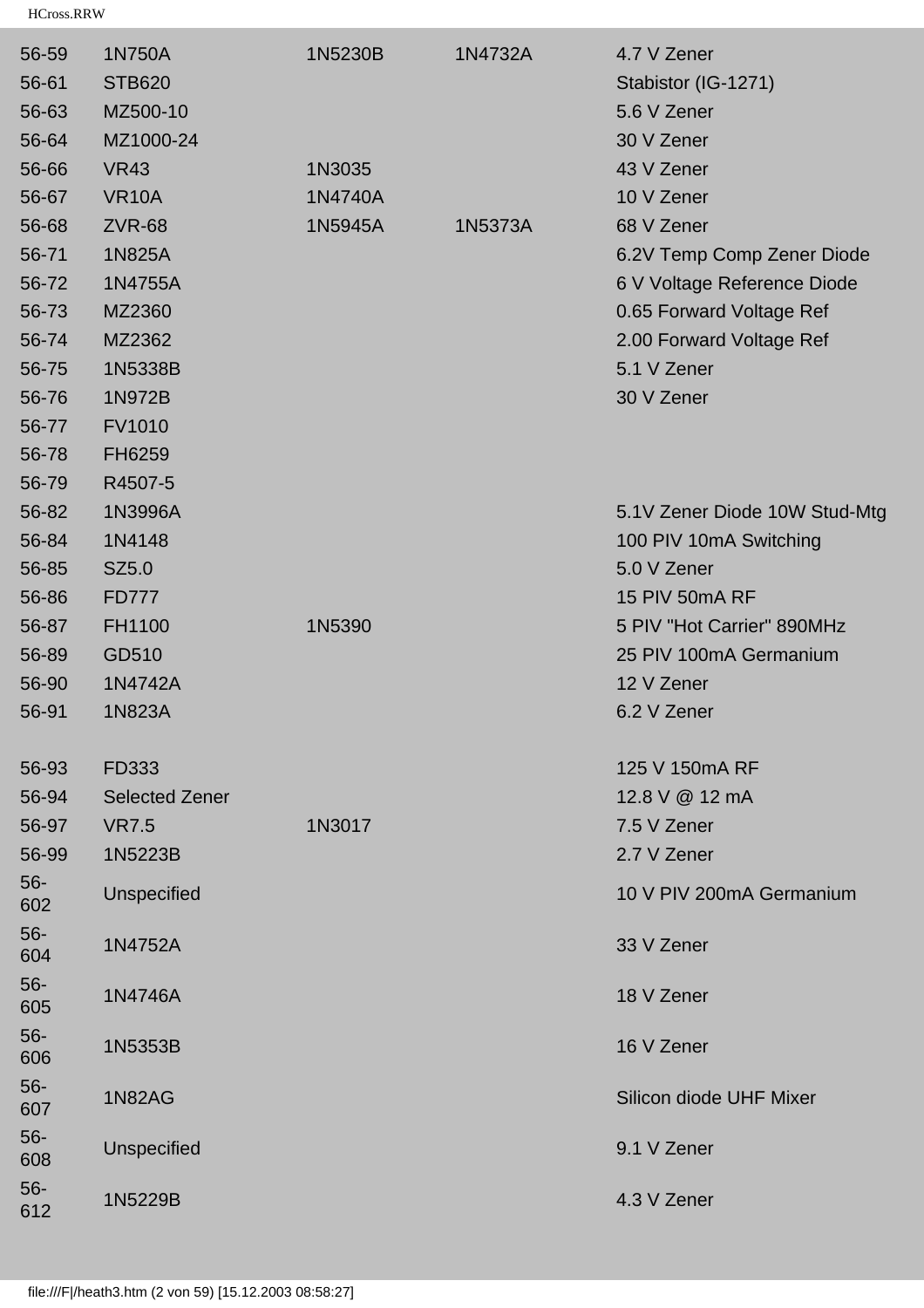| 56-<br>613   | MV2110                | 1N5231B(?)    |         | 35-43pF Varactor Diode         |
|--------------|-----------------------|---------------|---------|--------------------------------|
| $56-$<br>616 | 1N5232B               |               |         | 5.6 V Zener                    |
| $56-$<br>617 | 1N5277B               |               |         | 160 V Zener                    |
| $56-$<br>619 | 1N4733A               |               |         | 5.1 V Zener                    |
| $56-$<br>620 | 1N4744                |               |         | 15 V Zener                     |
| $56-$<br>621 | 1N4738A               |               |         | 8.2 V Zener                    |
| $56-$<br>626 | <b>Selected Zener</b> |               |         | 56 V Zener 8mA                 |
| $56-$<br>627 | 1N4741                |               |         | 11 V Zener                     |
| $56-$<br>628 | <b>BY206</b>          |               |         | 600PIV 1A Fast Recovery Diode  |
| $56-$<br>629 | BZX83C3V              |               |         | 3V Zener                       |
| $56-$<br>630 | 1N4748A               | 1N5933A       |         | 22 V Zener                     |
| $56-$<br>634 | 2EZ82D5               | 1N5947A       | 1N5375A | 82 V Zener                     |
| $56-$<br>636 | 5082-2811             | HP-5082       | HP-2811 | 15V 20mA Schottky Diode        |
| $56-$<br>637 | PS18775               |               |         | 6.8 V Zener                    |
| 56-<br>640   | MV2110                |               |         | 35-43pF Varactor Diode         |
| $56-$<br>642 | MV2107                |               |         | 22 pF Varactor Diode (at 4.0V) |
| $56-$<br>646 | <b>BA-244</b>         |               |         | 35 PIV 100A DO-35              |
| $56-$<br>648 | <b>MV109</b>          |               |         | 26-32pF Varactor Diode         |
| $56-$<br>652 | 1N4448                |               |         | 75V 0.45A High Speed Switching |
| $56-$<br>653 | <b>Selected Zener</b> |               |         | 91 V Zener                     |
| $56-$<br>655 | 1N6263                | <b>SD101A</b> |         | 60 PIV 15mA Schottky           |
| $56-$<br>658 | 1N5249                |               |         |                                |
| $56-$<br>659 | 1N5998B               |               |         | Selected Zener 8.2 V           |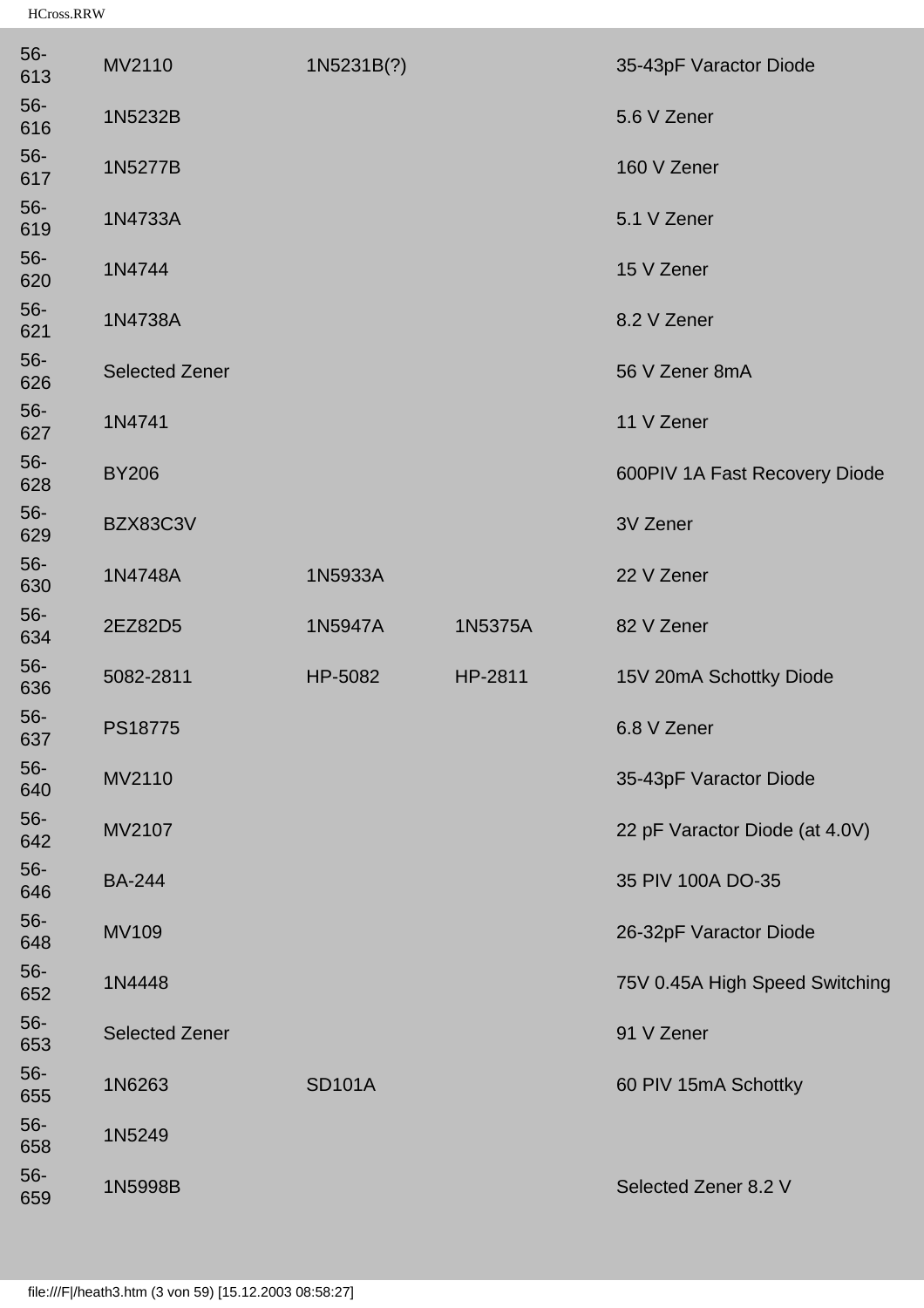| $56 -$<br>669 | 1N5524D        | 5.6 V Zener                  |
|---------------|----------------|------------------------------|
| $56 -$<br>674 | <b>MV209</b>   | 26-32pF Varactor Diode       |
| $56 -$<br>675 | <b>MPN3404</b> | 20 PIV 10 mA Switching Diode |
| $56 -$<br>688 | 1N823A         |                              |
| $56-$<br>695  | LM385Z-2.5     | 2.5V Zener Micro-Power TO-92 |
| $56 -$<br>876 | <b>MBD201</b>  | K Band UHF/Micro TO-92       |

# *Rectifier Diode*

| $57-1$<br>$57 - 2$<br>$57-6$<br>$57 - 7$                         |                                              |                                    | Selenium Rectifier 250 PIV<br>65 mA Half Wave Sel Rectifier<br><b>Selenium Rectifier 450 PIV</b><br><b>Dual Half Wave Sel Rectifier</b> |
|------------------------------------------------------------------|----------------------------------------------|------------------------------------|-----------------------------------------------------------------------------------------------------------------------------------------|
| $57 - 11$                                                        | CX2C2D                                       | <b>Bradley</b><br><b>CS2C2D437</b> | <b>Selenium Rectifier</b>                                                                                                               |
| $57-12$<br>$57-13$<br>$57-15$<br>$57 - 16$<br>$57-17$<br>$57-18$ | Sarkes Model 50                              |                                    | Bridge Rectifier 150 PIV 150mA<br>Selenium Rectifier 200 PIV<br>100 mA 130 PIV<br>100 mA 175 PIV<br>500 mA<br>20 Amp                    |
| $57 - 20$<br>$57 - 21$<br>$57 - 22$<br>57-23<br>$57 - 25$        | <b>Unspecified</b>                           |                                    | 500 mA<br>150 mA<br>10 mA 130 PIV Selenium Recti<br>200 mA 200 PIV<br>65 mA 130 PIV                                                     |
| $57 - 27$<br>57-29<br>57-34<br>$57 - 40$                         | 1N2071<br>$U-131$<br>1N3491                  | 1N4005                             | 600 PIV 1A Rectifier<br>Silicon Diode (Selected)<br>400V 25A Rectifier<br><b>SCR</b>                                                    |
| $57 - 42$<br>57-46                                               | <b>3A1</b><br><b>DRS102</b>                  | 1N5403                             | 300 PIV 3A Rectifier<br>600V 1A DO-41                                                                                                   |
| 57-50<br>57-51                                                   | <b>TIC44</b><br><b>TIC47</b>                 | TI1001                             | 30V 800mA SCR TO-92<br>200V 800mA SCR TO-92                                                                                             |
| $57 - 52$<br>57-56<br>57-57                                      | <b>DO-7</b><br><b>SCM-30</b><br>GRS7PH280BAB | 5D20                               | 2000 PIV 5mA DO-7<br>3000 PIV 5mA DO-7                                                                                                  |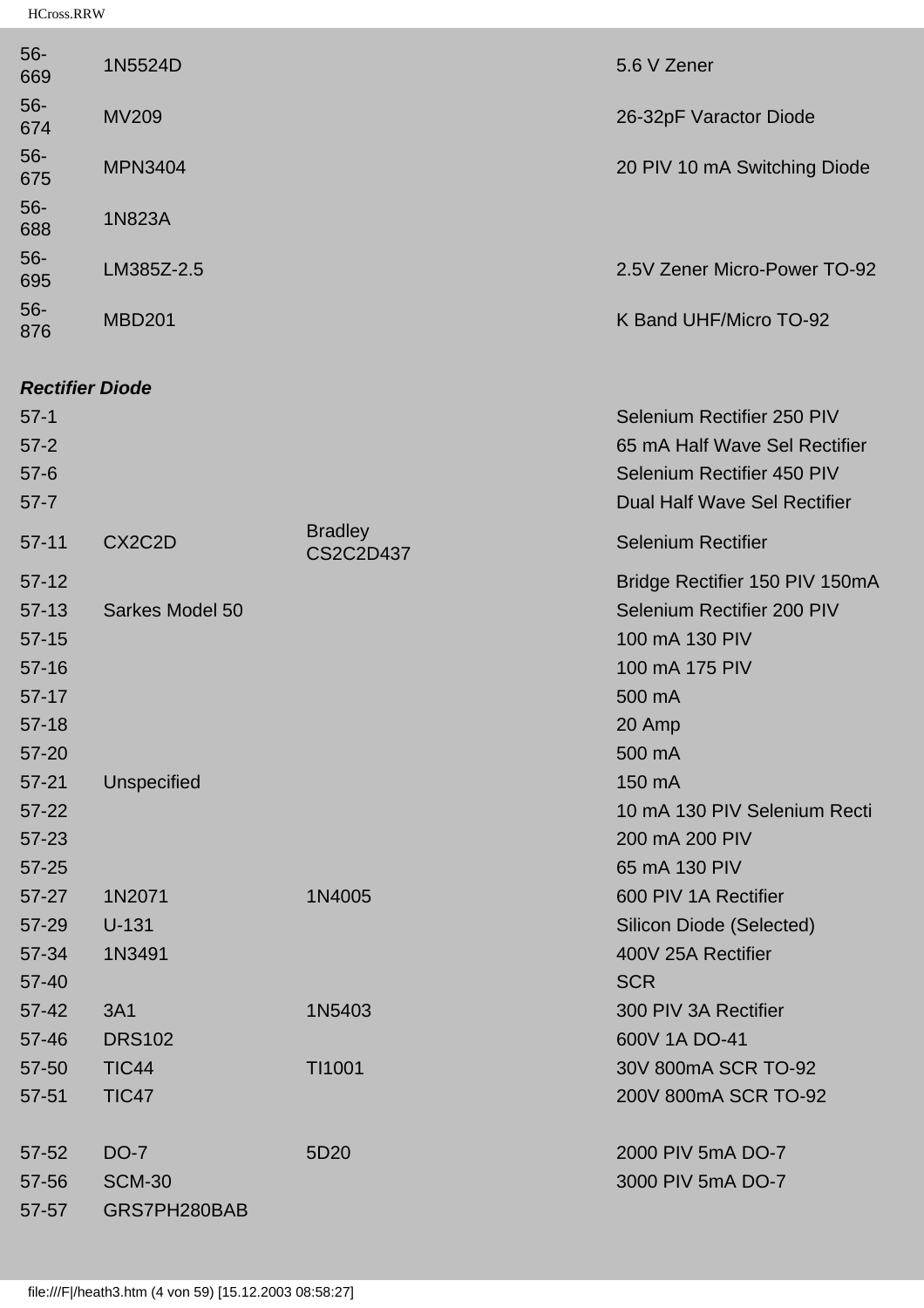| 57-58         | 40642           |                |                               |
|---------------|-----------------|----------------|-------------------------------|
| 57-59         | 40643           |                |                               |
| 57-60         | 40644           |                |                               |
| 57-64         | <b>DRS-110</b>  | 1N4007         | 1000V 1A DO-41                |
| 57-65         | 1N4002          |                | 100 PIV 1A Rectifier          |
| 57-67         | 10A20           |                | <b>Full Wave Bridge</b>       |
| $57 - 71$     | 1N825A          |                | 6.2V Temp Comp Zener Diode    |
| 57-84         | 45412           | 1N5759A        | <b>DIAC</b>                   |
| 57-85         | 40668           |                | <b>TRIAC</b>                  |
| 57-86         | <b>SPS135</b>   | <b>NL576A</b>  | <b>SCR</b>                    |
| 57-88         | <b>MDA990-2</b> |                | 100V 30A FW Bridge Rectifier  |
| 57-89         | MR1122          |                | 200 PIV 12A DO-203            |
| 57-91         | 41018           |                |                               |
| 57-94         | 41021           |                |                               |
| 57-95         |                 |                | Diode Bridge                  |
| 57-99         | 2N6151          |                | <b>Triac</b>                  |
| $57 -$<br>602 | <b>S3900MF</b>  |                |                               |
| $57 -$<br>603 | S3901M          |                |                               |
| $57 -$<br>604 | <b>SR711A</b>   |                | Dual Diode Common Anode TO-3  |
| $57 -$<br>607 | 1N5817          |                | 20 PIV 1A Schottky Rectifier  |
| $57 -$<br>608 | 1N5831          |                | 25 A Shottky rectifier (Stud) |
| $57 -$<br>609 | 1N5393          |                | 200 PIV 1.5 A                 |
| $57 -$<br>610 | <b>FM-50</b>    |                | 6000 PIV 3 mA                 |
| $57 -$<br>612 | T2302F          | <b>H103SG</b>  | <b>Triac</b>                  |
| $57-$<br>614  | <b>MR-508</b>   |                | 800 PIV 3 A                   |
| $57 -$<br>615 | <b>MBS4991</b>  |                | <b>Bilateral Switch</b>       |
| $57 -$<br>621 | <b>MBS4992</b>  |                | <b>Diac</b>                   |
| $57 -$<br>622 | 106A1           |                | <b>SCR</b>                    |
| $57-$<br>624  | 2N5061          |                | 60V 500mA SCR TO-92           |
| $57 -$<br>625 | SB1020          | <b>MBR1035</b> |                               |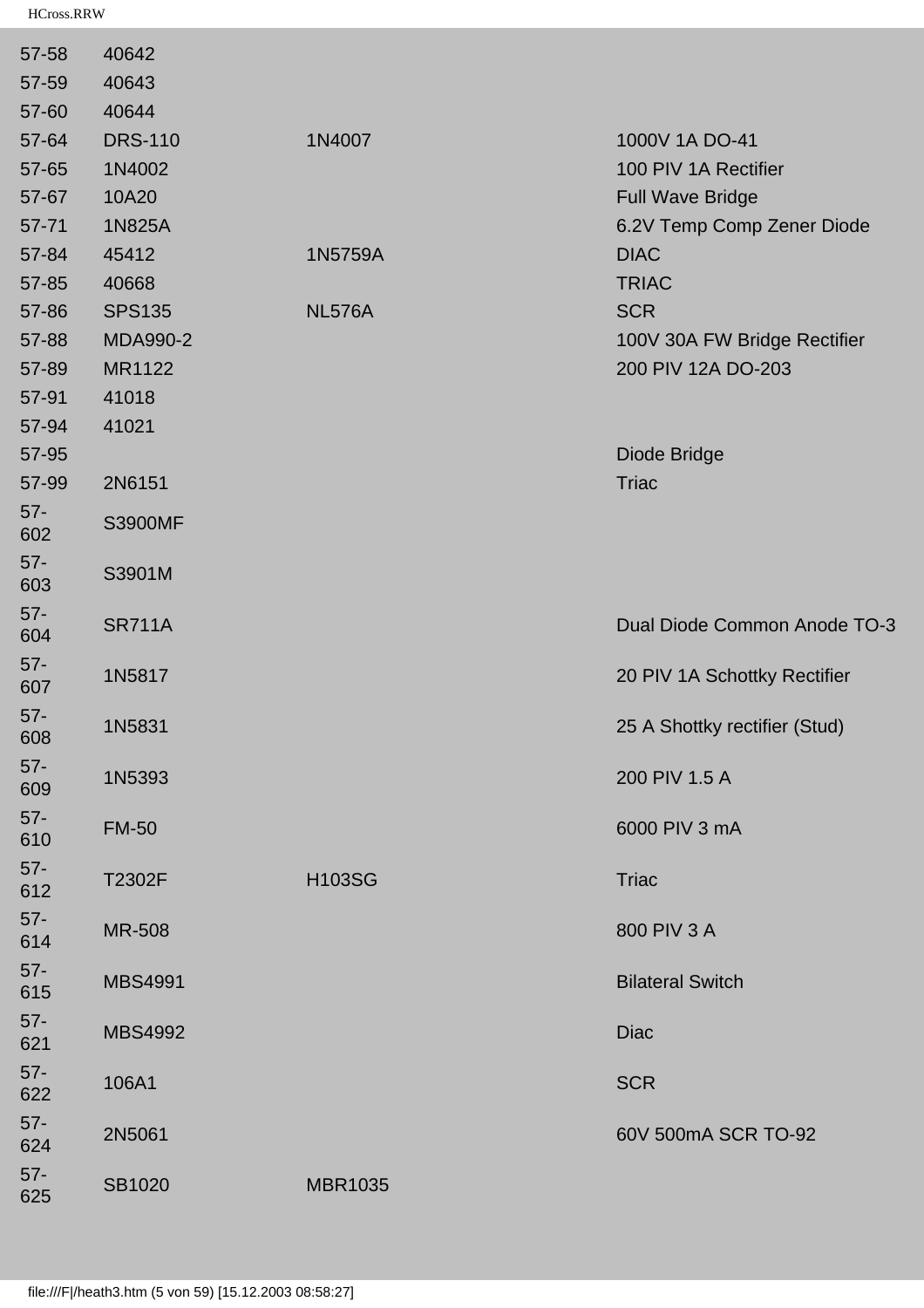#### *Assemblies*

| 1727<br>$100 -$<br>1728 | <b>Temp Sensor</b><br><b>Temp Sensor</b> | Available<br><b>New Stock</b><br>Available | Temp Sensor for ID-4001/5001<br>Temp Sensor for ID-4001/5001 |
|-------------------------|------------------------------------------|--------------------------------------------|--------------------------------------------------------------|
|                         | Calid Cinin Tube                         |                                            |                                                              |

#### *Solid-State Tube*

| $150 -$<br>57 | TR-1002 | Solid-State "6AL5" Replcmnt  |
|---------------|---------|------------------------------|
| $150 -$<br>58 | TR-1119 | Solid-State "12AU7" Replcmnt |

# *Crystal*

| 404-<br>12  | <b>Crystal Filter</b>     | For RX-1                  |
|-------------|---------------------------|---------------------------|
| 404-<br>201 | Crystal Filter 3750       | <b>For SB-300</b>         |
| 404-<br>202 | <b>Crystal Filter 400</b> | <b>For SB-300</b>         |
| 404-<br>205 | Crystal Filter 3393       | For SB-101, 102, 303, 313 |
| 404-<br>283 | Crystal Filter 2100       | For SB/HW series          |
| 404-<br>284 | Crystal Filter 3395       | For SB/HW series          |
| 404-<br>314 | Crystal Filter 5000       | For SB-310,313            |
| 404-<br>328 | Crystal Filter 2100       | 6-pole                    |
| 404-<br>548 | <b>Crystal Filter 400</b> | For SB-104                |

## *Display*

| $411 -$<br>89  | <b>FND500</b> |                |               | 7-Seg Display Common Cathode   |
|----------------|---------------|----------------|---------------|--------------------------------|
| $411 -$<br>264 | <b>NL905S</b> | <b>B-5859S</b> | <b>NL1220</b> | "Nixie" Display tube           |
| $411 -$<br>281 | SP-733        |                |               | Sperry/Beckman 3 Digit Display |
| $411 -$<br>284 |               |                |               | "Nixie" Display tube           |
| $411 -$<br>286 | SP-352        |                |               | Sperry/Beckman 2 Digit Display |
| $411 -$<br>290 | SP-353        |                |               | Sperry/Beckman 3 Digit Display |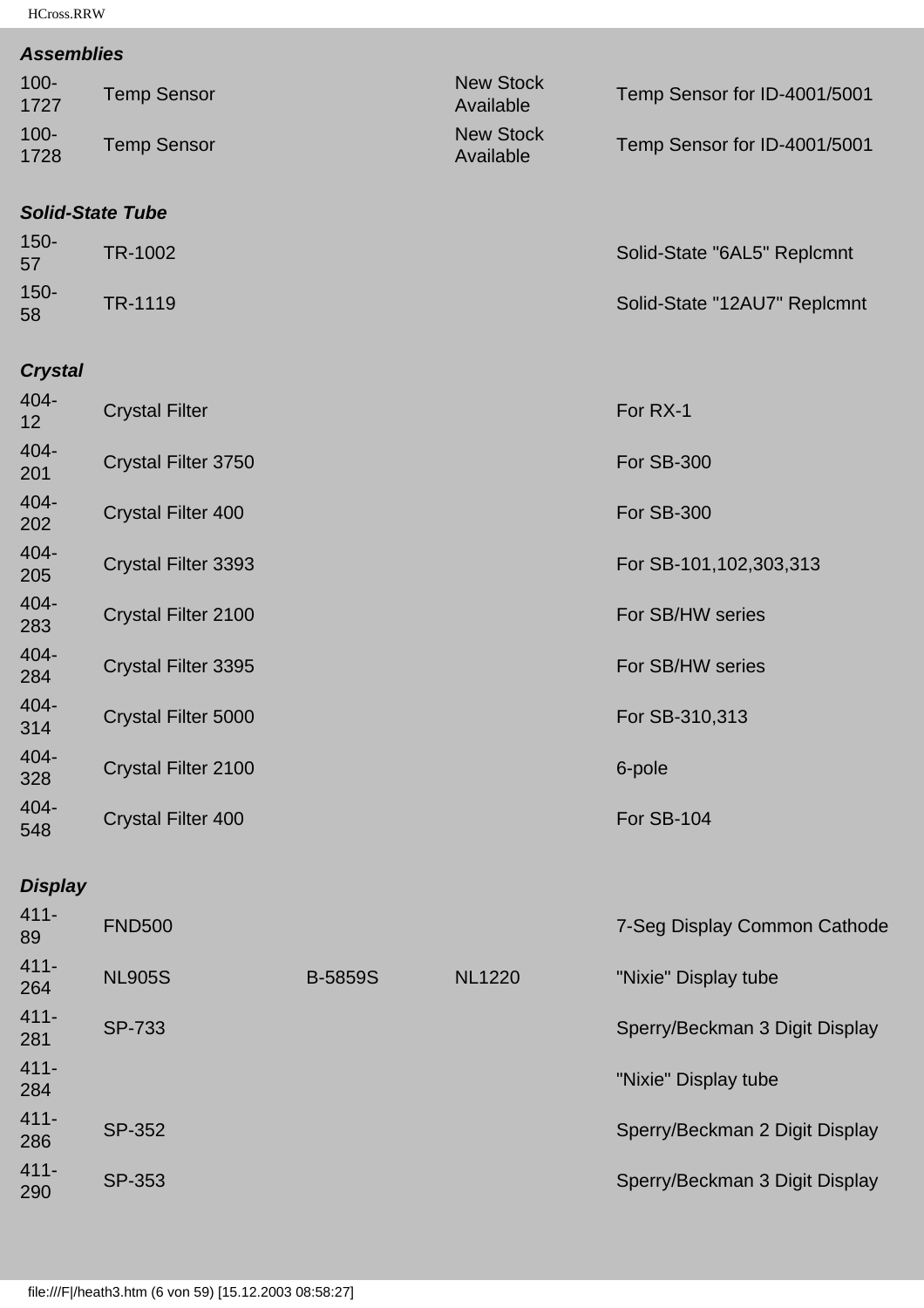| $411 -$<br>295 | <b>SP-352</b>      |                         |                   | Sperry/Beckman 2 Digit Display |
|----------------|--------------------|-------------------------|-------------------|--------------------------------|
| $411 -$<br>807 | <b>TIL308</b>      |                         |                   | <b>BCD Display Driver LED</b>  |
| $411 -$<br>819 | <b>FND500</b>      |                         |                   | 7-Seg Display Common Cathode   |
| $411 -$<br>823 | <b>FND507</b>      |                         |                   | 7-Seg Display Common Anode     |
| $411 -$<br>825 | <b>FND367</b>      | <b>FND5141</b>          |                   | 7-Seg Display Common Cathode   |
| $411 -$<br>831 | <b>TIL-312</b>     |                         |                   | 7-Seg Display                  |
| $411 -$<br>835 | 5082-7760          |                         |                   | 7-Seg Display Common Cathode   |
| $411 -$<br>836 | Futaba 4BT-04      |                         |                   | LCD Clock Display (4 Digit)    |
| $411 -$<br>843 | Beckman 739-02050  | Hamlin 3933-<br>363-159 | <b>AND FE0203</b> | LCD Display (3 1/2 Digit)      |
| $411 -$<br>859 | <b>DS108</b>       | 5082-7756               |                   | +.1. Display Common Cathode    |
| $411 -$<br>860 | 5082-7760          |                         |                   | 7-Seg Display Common Cathode   |
| $411 -$<br>874 | 5082-7730          |                         |                   |                                |
| $411 -$<br>875 | MAN-               |                         |                   | 7-Sec Display Common Anode     |
| $411 -$<br>885 | <b>FND500</b>      |                         |                   | 7-Seg Display Common Cathode   |
| <b>Display</b> |                    |                         |                   |                                |
| $412 -$<br>66  |                    |                         |                   | Lamp IG-18 /IG-5218            |
| $412 -$<br>79  | <b>TIL209</b>      |                         |                   |                                |
| $412 -$<br>616 | <b>FLV117</b>      |                         |                   | LED T 1 3/4 Red                |
| $412 -$<br>621 | <b>Custom Lamp</b> |                         |                   | 5V 120 mA 20,000 Hr T-1 Wedge  |
| $412 -$<br>633 | 5082-4484          |                         |                   | <b>LED</b>                     |
| $412 -$<br>634 | 5082-4670          | <b>HLMP-0301</b>        |                   | <b>LED</b>                     |
| $412 -$<br>635 | <b>TIL32</b>       | <b>QEC113</b>           |                   | IR LED T1                      |
| $412 -$<br>640 | <b>LST5053</b>     |                         |                   | <b>LED</b>                     |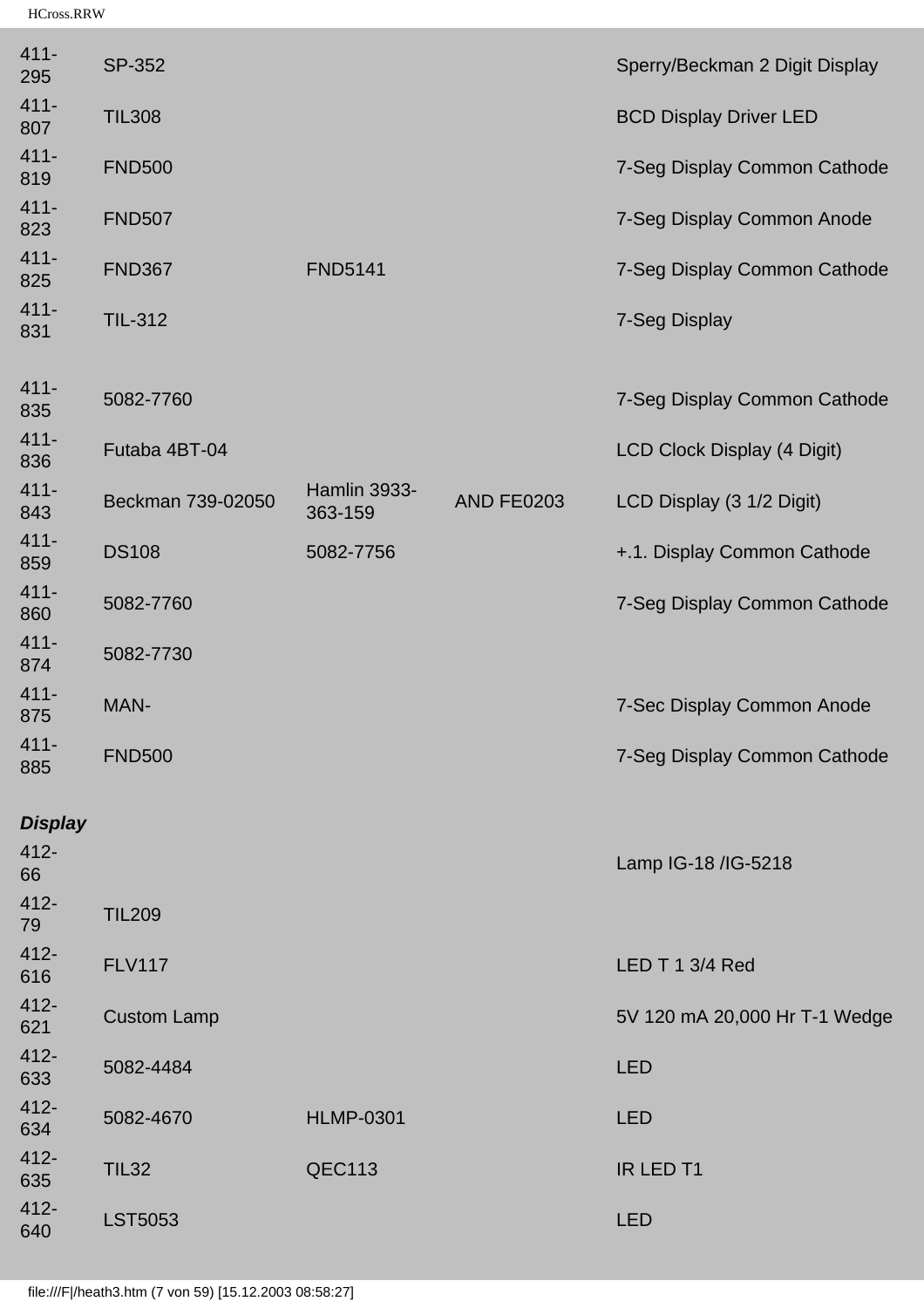| $412 -$<br>644 | <b>LST71</b>     | LED (Red/Green) |
|----------------|------------------|-----------------|
| $412 -$<br>646 | 151B             | <b>LED</b>      |
| $412 -$<br>647 | 251B             | <b>LED</b>      |
| $412 -$<br>648 | SL247504         | 4 Digit Display |
| $412 -$<br>652 | LT4233           |                 |
| $412 -$<br>654 | <b>HLMP-1002</b> | <b>LED</b>      |
| $412 -$<br>657 | <b>HLMP-504</b>  |                 |

### *Transistor*

| $417 - 1$  | 2N109  | PNP 35V 150 mA TO-40 (Ger) |
|------------|--------|----------------------------|
| $417 - 2$  | 2N252  | PNP 20V 10mA TO-22 (Ger)   |
| $417 - 3$  | 2N253  | NPN 12V 5mA TO-22 (Ger)    |
| $417 - 4$  | 2N254  | NPN 20V 5mA TO-22 (Ger)    |
| 417-5      | 2N238  | PNP 20V 10mA TO-22 (Ger)   |
| $417 - 6$  | 2N185  | PNP 20V 100mA TO-22 (Ger)  |
| 417-7      | 2N308  | PNP 20V 5mA TO-22 (Ger)    |
| 417-8      | 2N309  | PNP 20V 5mA TO-22 (Ger)    |
| 417-9      | 2N442  | PNP 50V 150mW (Ger)        |
| 417-<br>10 | 2N140  |                            |
| 417-<br>11 | 2N1108 | PNP 16V 5 mA (Ger)         |
| 417-<br>12 | 2N1110 | PNP 16V 5 mA (Ger)         |
| 417-<br>13 | 2N1111 | PNP 16V 5 mA (Ger)         |
| 417-<br>14 | 2N373  | PNP 15V 100mA (Ger)        |
| 417-<br>15 | 2N374  | PNP 15V Hi Speed (Ger)     |
| 417-<br>16 | 2N544  | PNP 35V 10mA TO-7 (Ger)    |
| 417-<br>17 | R-250  | PNP 25V 150mA 150mW (Ger)  |
| 417-<br>18 | 2N408  | PNP 20V 70mA TO-1 (Ger)    |
| 417-<br>19 | R-270  | PNP 20V 150mA 150mW (Ger)  |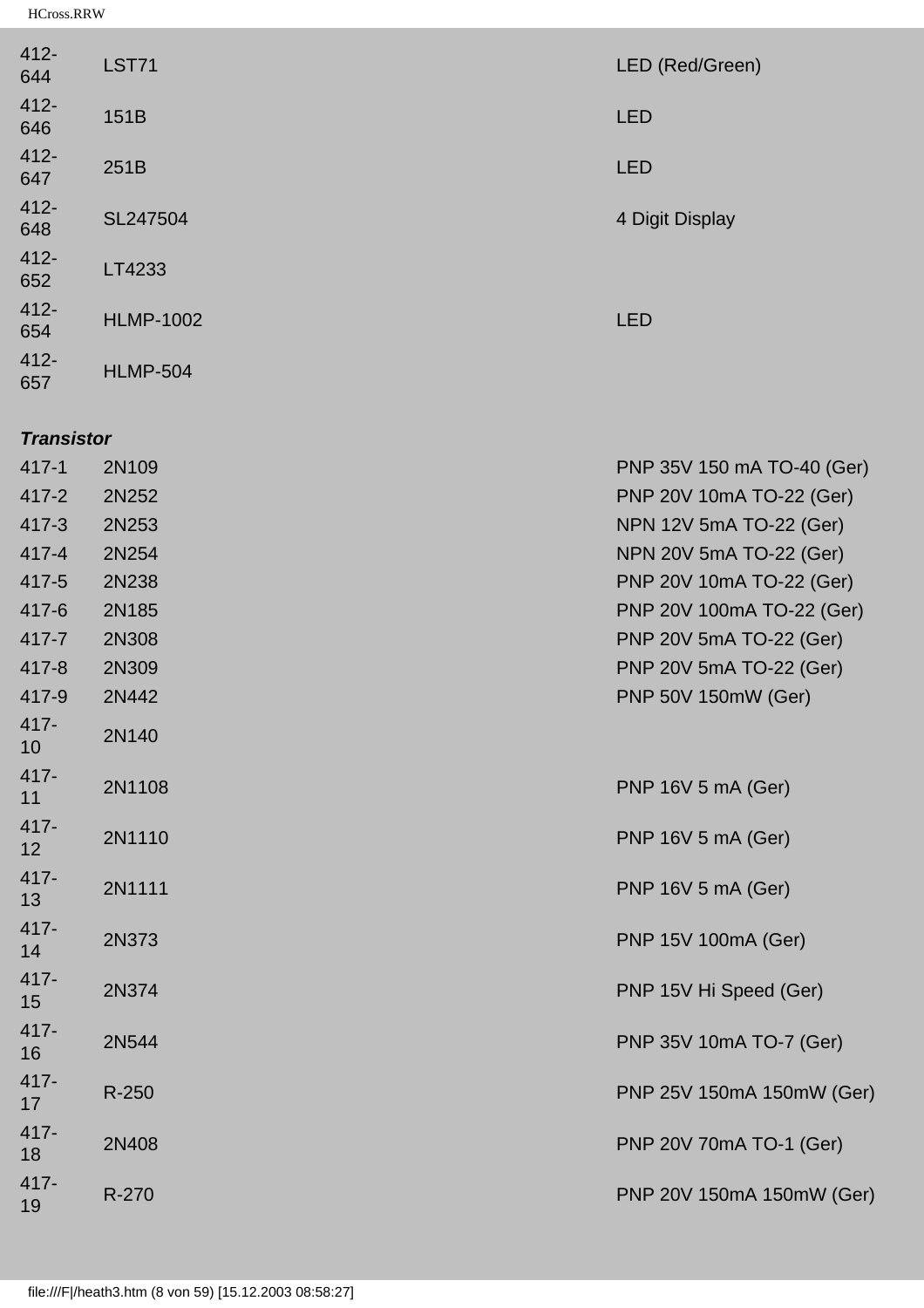| 417-<br>20    | 2N2553          | <b>R265A</b> | 2N1039-1 | PNP 40V 3A Str-10 (Ger)          |
|---------------|-----------------|--------------|----------|----------------------------------|
| $417 -$<br>21 | 2N1274          |              |          | PNP 25V 50mA TO-5 (Ger)          |
| 417-<br>22    | 2N1107          |              |          | PNP 16V 5 mA (Ger)               |
| 417-<br>23    | 2N1109          |              |          | PNP 16V 5 mA (Ger)               |
| 417-<br>24    | $R-251$         |              |          | PNP 25V 150mA 150mW (Ger)        |
| 417-<br>25    | 2N1396          |              |          | PNP 40V 2mA TO-33 (Ger)          |
| 417-<br>26    | 2N1225          |              |          | PNP 40V 10mA TO-12 (Ger)         |
| 417-<br>27    | 2N409           |              |          | PNP 10V 15mA TO-40 (Ger)         |
| 417-<br>28    | 2N407           |              |          | PNP 20V 35mA (Ger)               |
| 417-<br>29    | 2N1147          |              |          | PNP 100V 5mA TO-41 (Ger)         |
| 417-<br>30    | CDT1337         | 2N301GD      |          |                                  |
| 417-<br>31    | <b>TS600RF</b>  |              |          | PNP 8V 1mA 600mW (Ger)           |
| 417-<br>32    | 2N383           | T1443        |          | PNP 50V 400mA TO-5 (Ger)         |
| 417-<br>33    | R-424           |              |          |                                  |
| $417 -$<br>34 | TS600RFA        |              |          | PNP 8V 1mA 600mW (Ger)           |
| $417 -$<br>35 | <b>TS603</b>    |              |          | PNP 32V 1A TO-3 (Ger)            |
| $417 -$<br>36 | R-425           |              |          |                                  |
| 417-<br>37    | 2N1726          |              |          | PNP 20V 50mA TO-9 (Ger)          |
| 417-<br>38    | 2N1727          |              |          | PNP 20V 50mA TO-9 (Ger)          |
| 417-<br>39    | 2N1108 Selected |              |          | PNP 16V 5 mA (Ger)               |
| $417 -$<br>40 | $T-6025$        |              |          | PNP 20V 50mA 30mW 50MHz<br>(Ger) |
| $417 -$<br>41 | T-6026          |              |          | PNP 20V 50mA 30mW 50MHz<br>(Ger) |
| 417-<br>42    | CQT701A         | 2N1548       |          | PNP 60V 5A TO-3 (Ger)            |
|               |                 |              |          |                                  |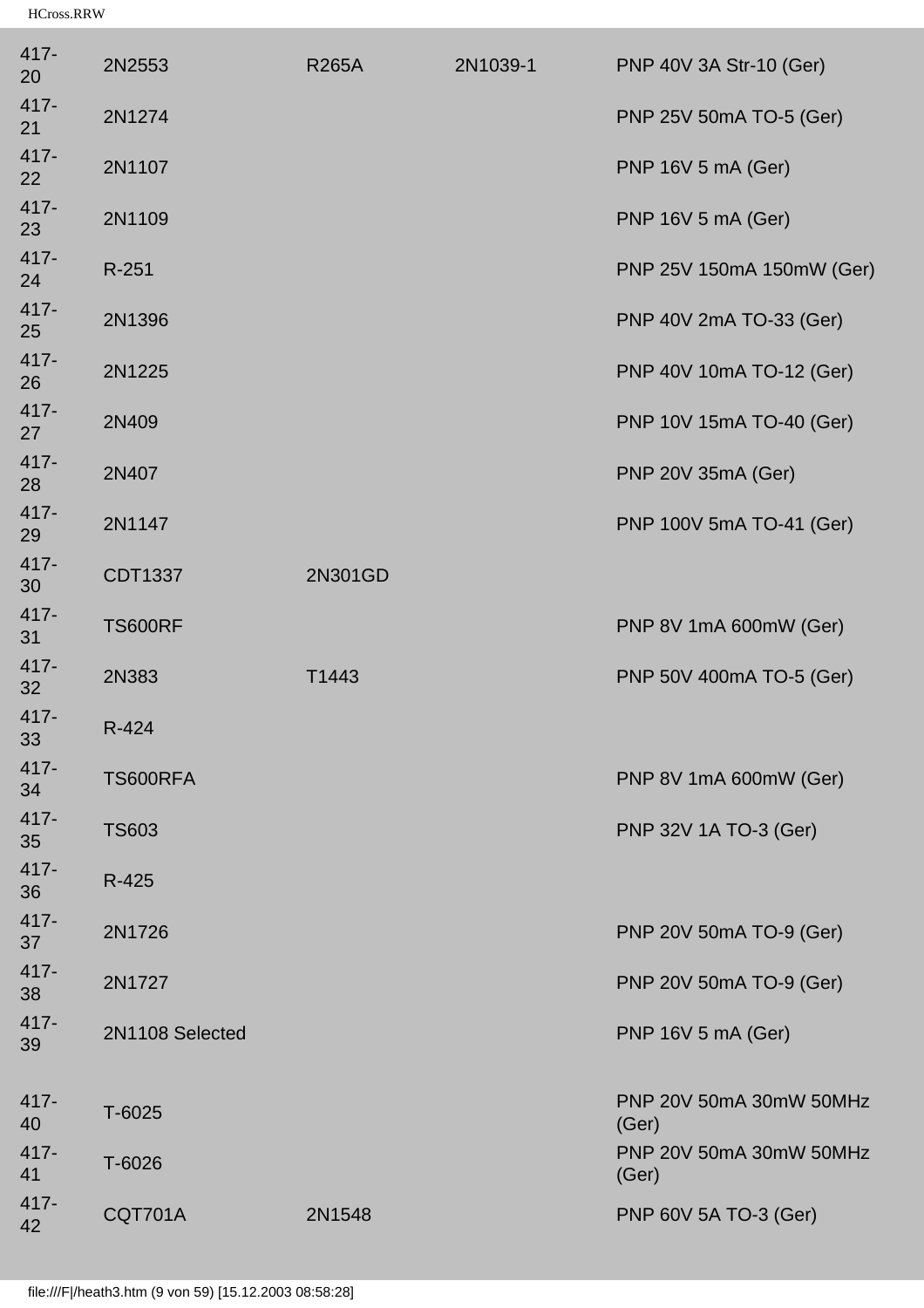| 417-<br>43    | 2N398A       | PNP 50V 150mA TO-5 (Ger)  |
|---------------|--------------|---------------------------|
| 417-<br>44    | 2N2147       | PNP 75V 5A TO-3 (Ger)     |
| 417-<br>45    | 34425        | PNP 50V 5A 13W 4MHz (Ger) |
| 417-<br>46    | 34022        | PNP 32V 5A 13W 3MHz (Ger) |
| 417-<br>47    | $T-1577$     |                           |
| 417-<br>48    | T2286        | PNP 18V 150mA 200mW (Ger) |
| 417-<br>49    | 34422        | PNP 16V 15mA 35mW (Ger)   |
| 417-<br>50    | TI363        | PNP 20V 10mA 700MHz (Ger) |
| 417-<br>51    | 2N185        | PNP 20V 100mA TO-22 (Ger) |
| 417-<br>52    | 2N383        |                           |
| 417-<br>53    | <b>TI364</b> | PNP 20V 10mA 900MHz (Ger) |
| 417-<br>54    | T2384        |                           |
| 417-<br>55    | 2N1745       |                           |
| $417 -$<br>56 | T2379        |                           |
| 417-<br>57    | 2N1747       | PNP RF-Amp (Ger)          |
| 417-<br>58    | 34423        | PNP 13V 15mA 80mW (Ger)   |
| 417-<br>59    | 2N2217       | NPN 60V 800mA TO-5        |
| 417-<br>60    | <b>SP838</b> | PNP 45V 25A 100W (Ger)    |
| 417-<br>61    | 2N1546       | PNP 80V 10A 90W (Ger)     |
| 417-<br>62    | 34715        | PNP 32V 5A 13W 3MHz (Ger) |
| 417-<br>63    | GC539        |                           |
| 417-<br>64    | GC540        |                           |
| 417-<br>65    | GC541        |                           |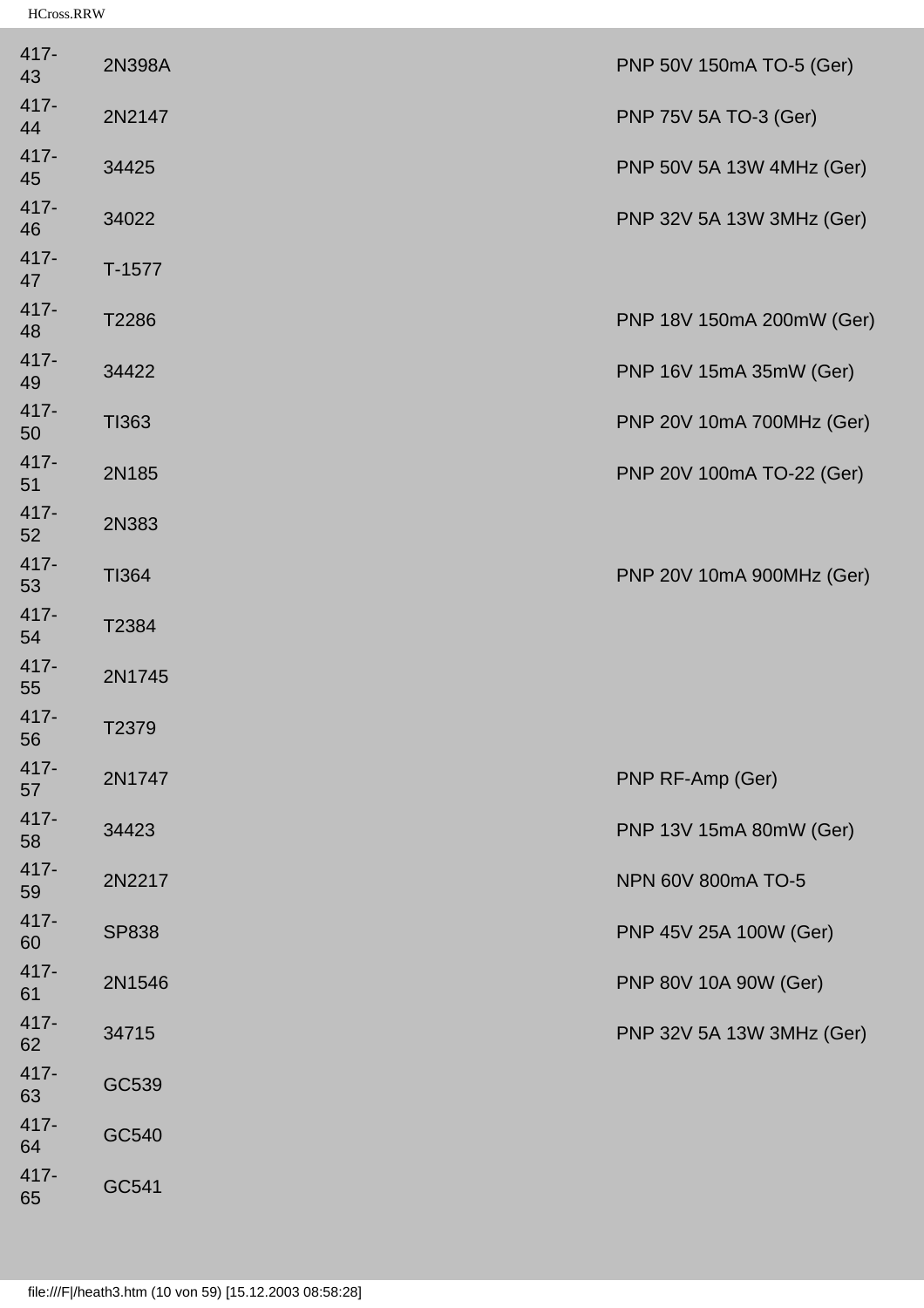| 34942           |        |                                   |
|-----------------|--------|-----------------------------------|
| 2N2712          |        | NPN 18V 100mA TO-98               |
| 35070           |        |                                   |
| 2N2711          |        | NPN 18V 100mA 200mW 120MHz        |
| 2N2671          |        | PNP 25V 10mA TO-12 (Ger)          |
| 2N2654          |        | PNP 25V 10mA TO-12 (Ger)          |
| 2N2495          |        | PNP 40V 10mA TO-12 (Ger)          |
| 2N1525          |        | PNP 20V 10mA TO-72 (Ger)          |
| 2N1526          |        | PNP 24V 10mA TO-1 (Ger)           |
| 4JX1D925        |        | PNP 12V 200mA 200mW 5MHz<br>(Ger) |
| 2N2089          |        | PNP 32V (Ger)                     |
| 2N2712 Selected |        | NPN 18V 100mA TO-98               |
| 2N1524          |        | PNP 24V 10mA TO-1 (Ger)           |
| A1384           |        | PNP 32V 30mA 120mW (Ger)          |
| MM1056          |        | PNP 45V 100mA 150mW (Ger)         |
| 2N2646          |        | Uni 35V 2A 300mW                  |
| <b>B846</b>     |        |                                   |
| L842            | 2N3854 | NPN 30V 50mA TO-92                |
| E843            |        | NPN 30V 50mA TO-92                |
| E844            |        | NPN 30V 50mA TO-92                |
| A845            | 2N2924 | NPN 30V 500mA TO-92               |
| <b>PT3141A</b>  |        | NPN 30V 400mA 800mW 250MHz        |
| PT3141B         |        | NPN 60V 400mA 800mW 250MHz        |
|                 |        |                                   |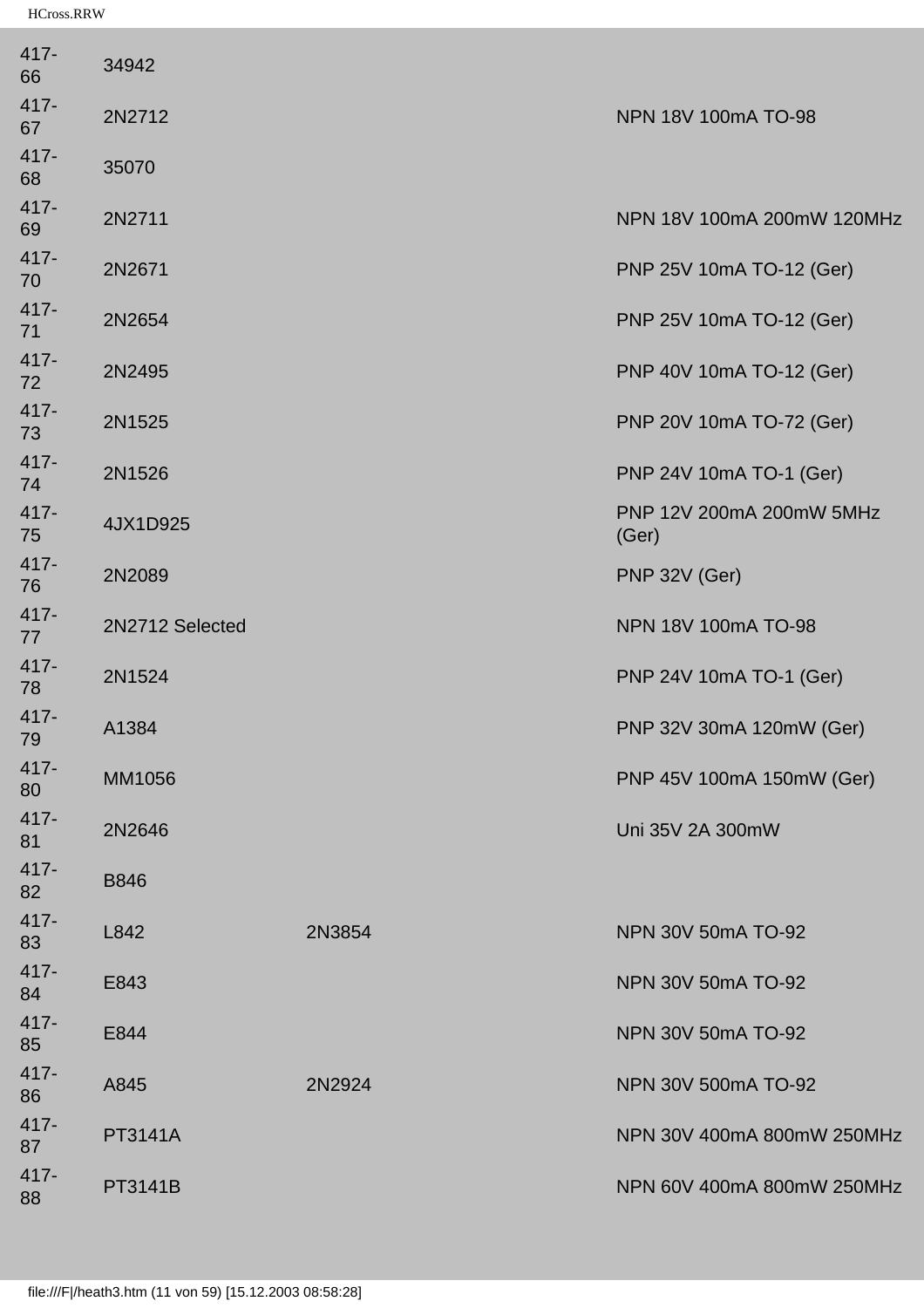| PT3141C        |       | NPN 65V 400mA 800mW 250MHz            |
|----------------|-------|---------------------------------------|
| 7409           |       | 25 V Dual Gate N-ChN MOSFET           |
| 40050          |       | PNP 40V 5A TO-3 (Ger)                 |
| 2N5232A        |       | NPN 50V 100mA 0.3W TO-92              |
| 2N3390         |       | NPN 25V 100mA 200mW 120<br><b>MHz</b> |
| 2N3646         |       | NPN 15V 200mA TO-106<br>(200MHz)      |
| 2N3416         |       | NPN 50V 500mA TO-92                   |
| ME4041         |       | <b>PNP</b>                            |
| 4JX5E670       |       | <b>Unijunction Transistor</b>         |
| <b>155TIP</b>  |       | PNP (Ger)                             |
| <b>TIXM205</b> |       | PNP (Ger)                             |
| 2N2148         |       | NPN 40V 10mA TO-18 (300MHz)           |
| 2N3053         | 36632 | NPN 60V 700mA 1W TO-39                |
| <b>TA2577A</b> |       | <b>NPN 100V 15A TO-3</b>              |
| 2N1302         |       | NPN 25V 300mA 150mW 3 MHz             |
| 2N1303         |       | PNP 30V 300mA TO-5 (Ger)              |
| 37436          |       |                                       |
| <b>SE5023</b>  |       | NPN 45V 50mA 600MHz                   |
| <b>SE5024</b>  |       | NPN 45V 50mA 600MHz                   |
| <b>SE5025</b>  |       | NPN 45V 50mA 600MHz                   |
| 2N3692         |       | NPN 20V 200mA TO-92 (200MHz)          |
| 2N3566         |       | NPN 30V 200mA TO-105 (40MHz)          |
| S2090          |       |                                       |
|                |       |                                       |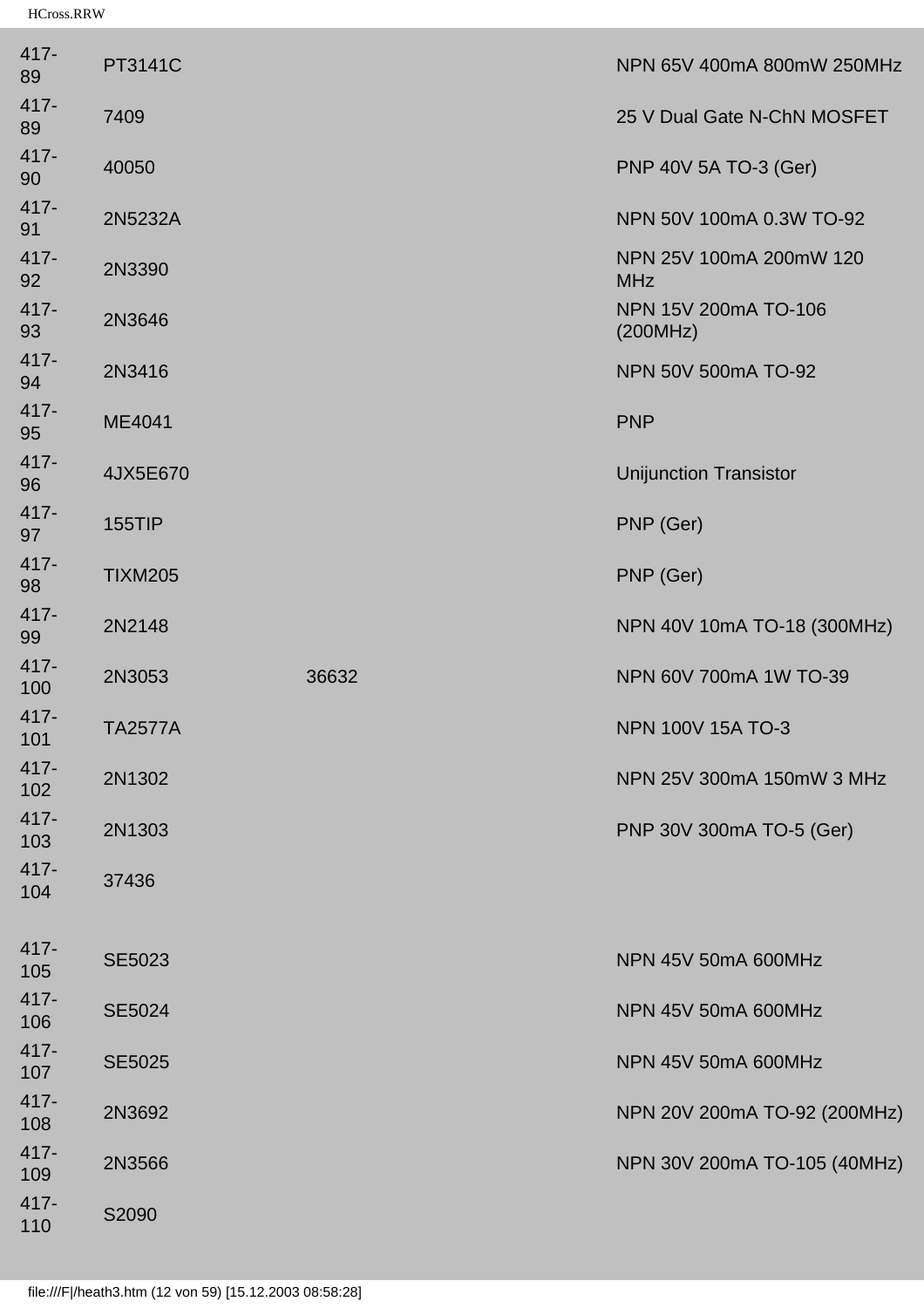| $417 -$<br>111 | 2N3638         | PNP 25V 500mA 700mW 140MHz            |
|----------------|----------------|---------------------------------------|
| 417-<br>112    | 2N3731         | PNP 320V 10A TO-3 (Ger)               |
| 417-<br>113    | MP1613         | PNP 90V 7A 85W (Ger)                  |
| 417-<br>114    | 2N3567         | NPN 40V 500mA TO-105 (60MHz)          |
| 417-<br>115    | 2N3923         | NPN 300V 10mA TO-39                   |
| $417 -$<br>116 | S2091          | <b>PNP 80V 1A</b>                     |
| 417-<br>118    | 2N3393         | NPN 25V 0.5A .625W TO-92              |
| 417-<br>119    | CA3013         | <b>Transistor Array (TV-Sound)</b>    |
| 417-<br>120    | DTG110B        | <b>PNP Germanium Power Transistor</b> |
| 417-<br>121    | 2N2430         | NPN 32V 300mA TO-1 (Ger)              |
| 417-<br>122    | 2N2431         | PNP 32V 300mA TO-1 (Ger)              |
| 417-<br>123    | CA3012         | Wide Band IF Amp (Linear IC)          |
| 417-<br>124    | 2N3564         |                                       |
| 417-<br>125    | 2N3563         | NPN 30V 200mA TO-106<br>(300MHz)      |
| $417 -$<br>126 | 2N3565         | NPN 25V 200mA TO-106                  |
| 417-<br>128    | SE8010         | <b>NPN</b>                            |
| 417-<br>129    | 2N3706         |                                       |
| 417-<br>132    | <b>MPS6517</b> | PNP 40V 100mA 310mW 390MHz            |
| 417-<br>133    | 40245          | NPN 45V 300mA TO-72 (UHF)             |
| 417-<br>134    | <b>MPS6520</b> | NPN 25V 100mA TO-92 (120MHz)          |
| 417-<br>135    | 2N3859A        | NPN 30V 100mA TO-98 (100MHz)          |
| 417-<br>136    | 40408          | NPN 90V 700mA TO-5 (100MHz)           |
| 417-<br>137    | 40409          | NPN 90V 700mA TO-5 (100MHz)           |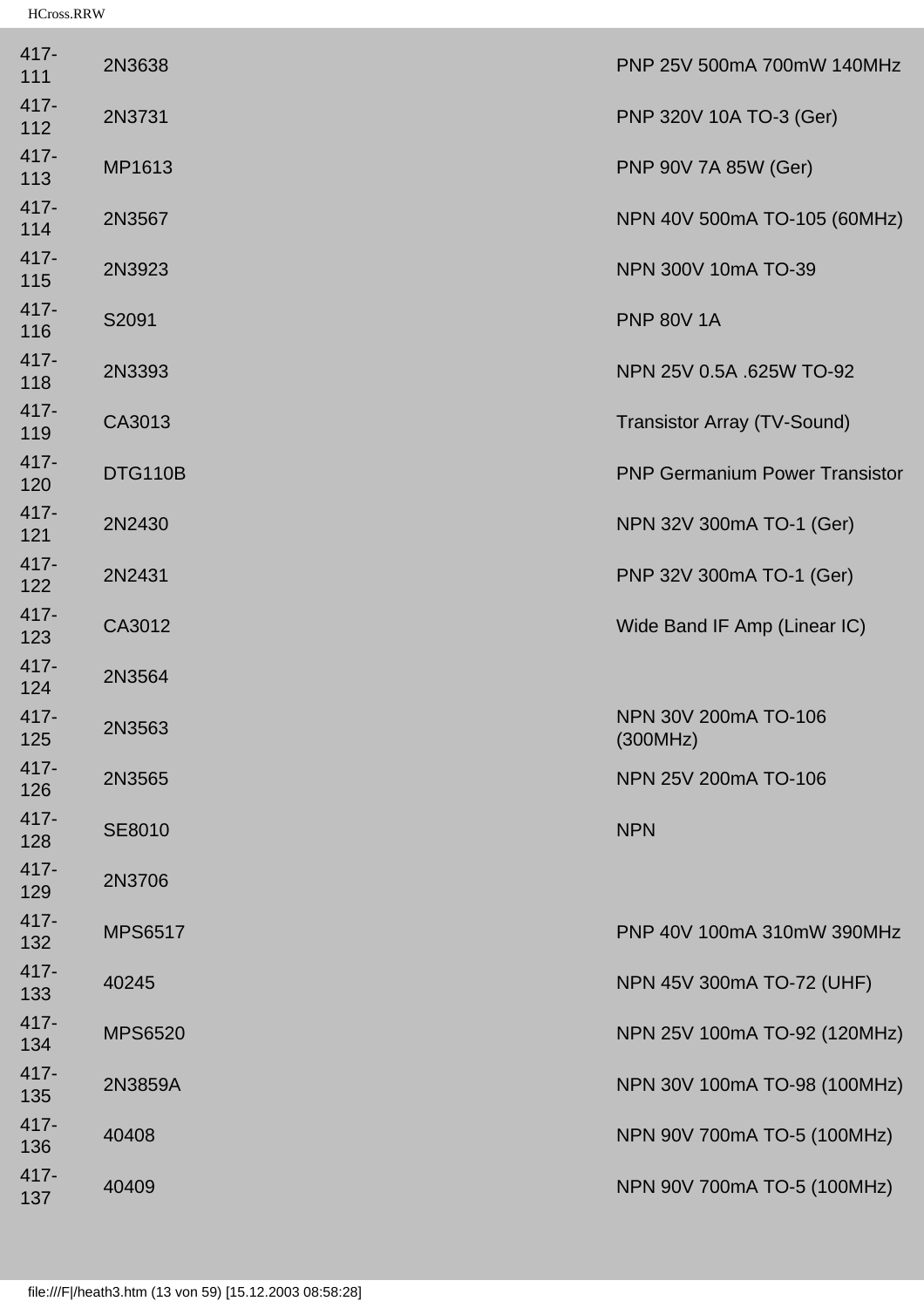| 417-<br>138    | 40410          |         | PNP 90V 700mA TO-5 (100MHz)       |
|----------------|----------------|---------|-----------------------------------|
| 417-<br>139    | 40411          |         | NPN 90V 30A 150W TO-3             |
| 417-<br>140    | 2N4304         |         | JFET 30V 15mA TO-106 (N-Ch)       |
| 417-<br>141    | 2N2869         | 2N301   | PNP 50V 10A TO-3 30W (Ger)        |
| 417-<br>142    | <b>DTG-600</b> |         | PNP 50V 15A 60W TO-204 (Ger)      |
| 417-<br>143    | 2N3588         |         | PNP 32V 10mA 100mW 270MHz<br>Ger) |
| 417-<br>144    | <b>MJE521</b>  |         | NPN 40V 4A 40W TO-127             |
| 417-<br>145    | <b>MJE371</b>  |         | PNP 40V 4A 40W TO-126             |
| 417-<br>146    | 2N1274         |         | PNP 25V 50mA TO-5 (Ger)           |
| 417-<br>147    | 2N1274         |         | PNP 25V 50mA TO-5 (Ger)           |
| 417-<br>148    | 2N1274         |         | PNP 25V 50mA TO-5 (Ger)           |
| 417-<br>149    | 2N1274         |         | PNP 25V 50mA TO-5 (Ger)           |
| 417-<br>150    | 2N1274         |         | PNP 25V 50mA TO-5 (Ger)           |
| $417 -$<br>151 | 2N1274         |         | PNP 25V 50mA TO-5 (Ger)           |
| 417-<br>152    | 2N1274         |         | PNP 25V 50mA TO-5 (Ger)           |
| 417-<br>153    | 2N4248         |         | PNP 40V 50mA 200mW                |
| 417-<br>154    | 2N2369         | 2N2369A | NPN 40V 200mA .36W TO-18          |
| 417-<br>155    | 2N3641         |         | <b>NPN 60V 500mA</b>              |
| 417-<br>156    | <b>MC724</b>   |         | <b>RTL Logic</b>                  |
| 417-<br>157    | <b>MC790</b>   |         | <b>RTL Logic</b>                  |
| 417-<br>159    | 2N4054         |         | NPN 300V 50mA 4W 28MHz            |
| 417-<br>160    | 2N4055         |         | NPN 200V 50mA 4W 28MHz            |
| 417-<br>161    | D16P4          |         | <b>NPN 30V 200mW</b>              |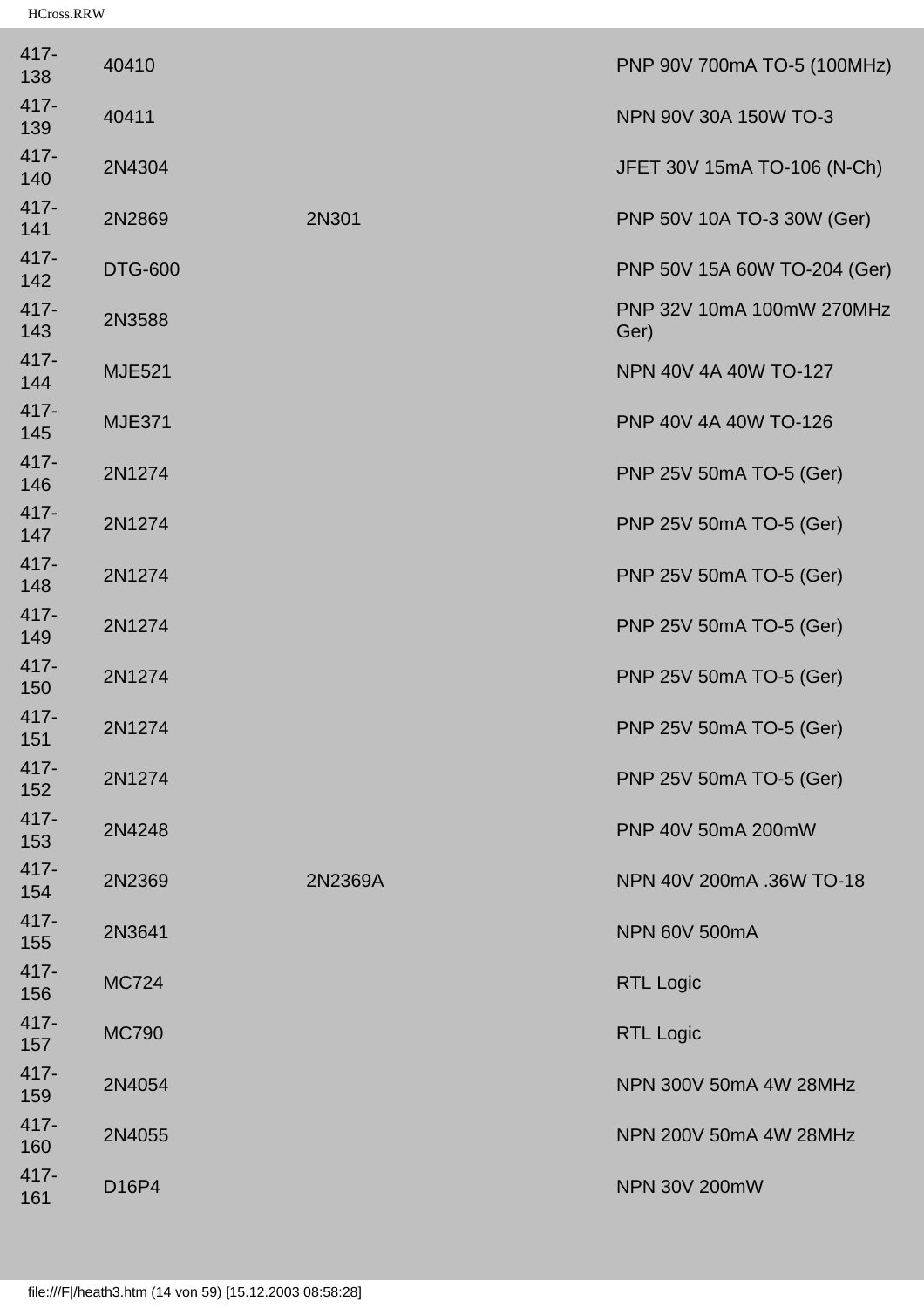| 417-<br>162    | 2N3055         | <b>MHT9210</b> | NPN 100V 15A 115W TO-3       |
|----------------|----------------|----------------|------------------------------|
| 417-<br>163    | <b>WC115T</b>  |                | Op Amp                       |
| 417-<br>164    | 16G2349        |                |                              |
| 417-<br>165    | <b>MC723</b>   |                | <b>RTL Logic</b>             |
| 417-<br>166    | <b>MC725</b>   |                | <b>RTL Logic</b>             |
| 417-<br>167    | <b>UC734</b>   |                | JFET 30V 10mA TO-72 (N-Ch)   |
| $417 -$<br>168 | <b>TIS37</b>   |                | <b>PNP 80V 1A TO-92</b>      |
| 417-<br>169    | <b>MPF105</b>  | 2N5459         | JFET 25V 16mA TO-92 (N-Ch)   |
| 417-<br>170    | <b>MPS6522</b> |                | PNP 25V 100mA TO-92          |
| 417-<br>171    | 2N3694         |                | NPN 45V 30mA TO-106 (200MHz) |
| 417-<br>172    | <b>MPS6521</b> |                | NPN 25V 100mA TO-92 (120MHz) |
| 417-<br>173    | <b>ETS083</b>  | 2N2509         | NPN 80V 200mA TO-18          |
| 417-<br>174    | <b>PET9001</b> |                | NPN 40V 50mA 250mW 400MHz    |
| 417-<br>175    | 2N5294         | TA2911         | NPN 75V 4A TO-220 (800kHz)   |
| 417-<br>176    | 2N4250         |                | PNP 20V 100mA 200mW 200MHz   |
| 417-<br>177    | 2N1522         |                | PNP 40V 50A 30W (Ger)        |
| 417-<br>178    | 40389          |                | NPN 40V 700mA TO-5 (100MHz)  |
| 417-<br>179    | <b>SDT1005</b> |                | NPN 300V 3A 100W             |
| 417-<br>180    | 40346          |                | <b>NPN 175V 1A TO-5</b>      |
| 417-<br>181    | 40391          |                | PNP 60V 1A TO-5 w/HS         |
| 417-<br>182    | 2N3702         |                | PNP 40V 200mA 300mW 100MHz   |
| 417-<br>183    | 2N4894         |                |                              |
| 417-<br>184    | 2N4058         |                | PNP 30V 30mA 250mW           |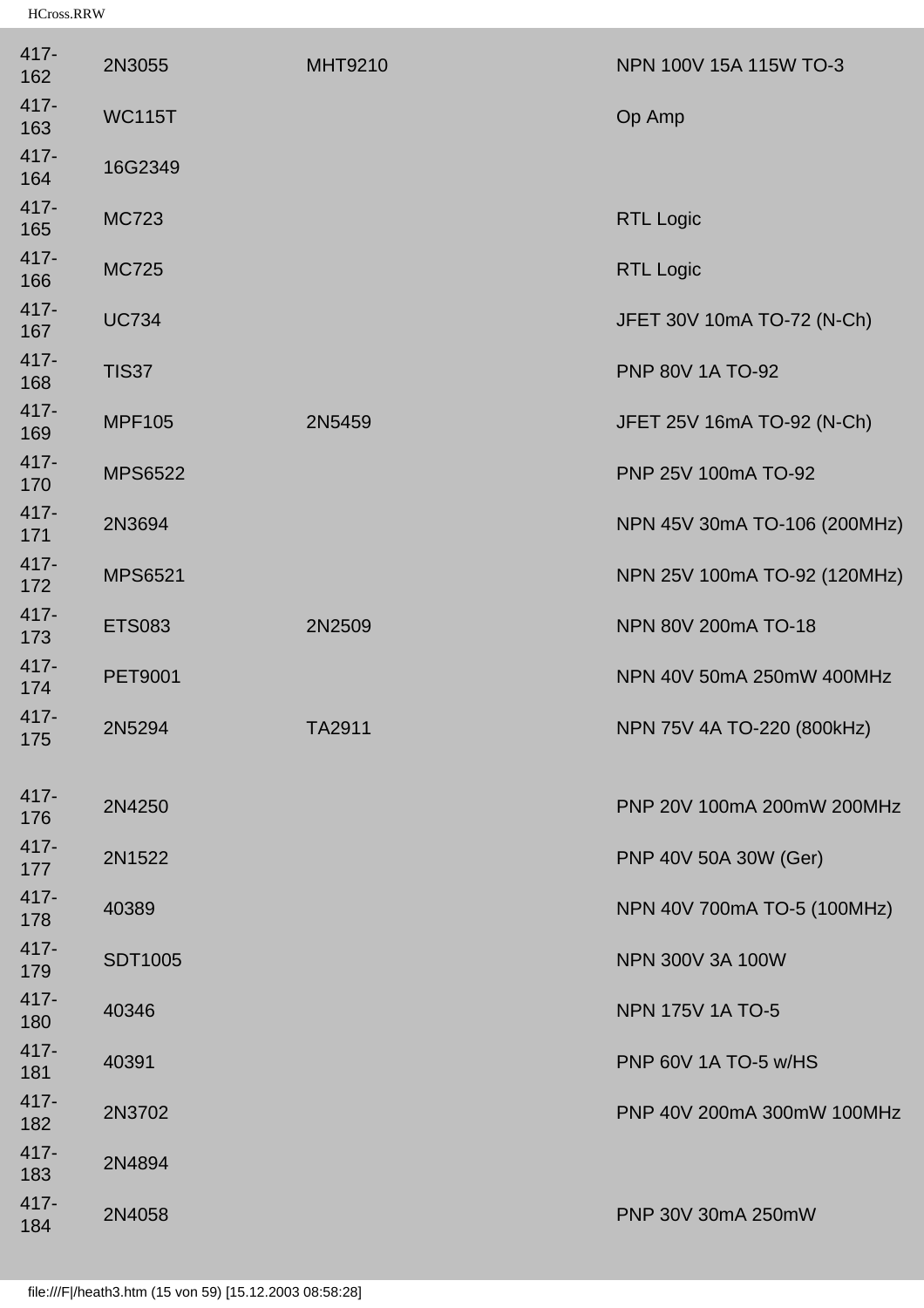| 417-<br>185    | <b>SKA4141</b> |                    |        | NPN 80V 200mA 310mW 200<br><b>MHz</b>    |
|----------------|----------------|--------------------|--------|------------------------------------------|
| 417-<br>186    | 2N3958         |                    |        | JFET 50V 5 mA TO-92                      |
| 417-<br>187    | <b>TIS43</b>   |                    |        | Uni 30V 1A 300mW                         |
| 417-<br>188    | 40468          |                    |        | <b>FET Nch</b>                           |
| 417-<br>189    | FD1382         |                    |        | JFET Nch 50V 500uA 500mW                 |
| 417-<br>190    | 40481          |                    |        | NPN 45V 50mA TO-72                       |
| 417-<br>191    | <b>TD101</b>   |                    |        | NPN 60V 500mA 200MHz                     |
| 417-<br>192    | 40315          |                    |        | NPN 35V 700mA 3W 100MHz                  |
| 417-<br>193    | 40390          |                    |        | NPN 250V 1A 3W 30MHz                     |
| 417-<br>194    | <b>MPF104</b>  |                    |        | JFET Nch 25V 9mA 200mW                   |
| 417-<br>195    | <b>MJE340</b>  |                    |        | NPN 300V 500mA 20W TO-225                |
| 417-<br>196    | 2N5138         |                    |        | PNP 30V 200mW 120MHz                     |
| 417-<br>197    | <b>PET1075</b> |                    |        | NPN 40V 150mA 800mW 150MHz               |
| $417 -$<br>198 | 2N4360         |                    |        | JFET Pch 20V 30mA 500mW<br>1MHz          |
| 417-<br>199    | 2N3738         |                    |        | <b>NPN 250V 3A 20W 10MHz</b>             |
| 417-<br>200    | X29A826        |                    |        | <b>PNP 80V 1A TO-92</b>                  |
| 417-<br>201    | X29A829        | D <sub>29</sub> A4 | 2N3906 | <b>PNP 80V 1A TO-92</b>                  |
| 417-<br>202    | CA3034         |                    |        | Op Amp                                   |
| 417-<br>203    | <b>TA7311</b>  |                    |        | NPN 70V 10A TO-127                       |
| 417-<br>205    | 2N3866         |                    |        | NPN 55V 400mA TO-39 (UHF)                |
| 417-<br>206    | 40673          | 40675              | 3N201  | Dual Gate MOS-FET20V 50mA<br><b>TO72</b> |
| 417-<br>207    | 40468          |                    |        | MOS-FET 20V 20mA TO-104 (N-<br>Ch)       |
| 417-<br>208    | <b>TD402</b>   |                    |        | Dual PNP 40V 500mA 400mW<br>100MH        |
|                |                |                    |        |                                          |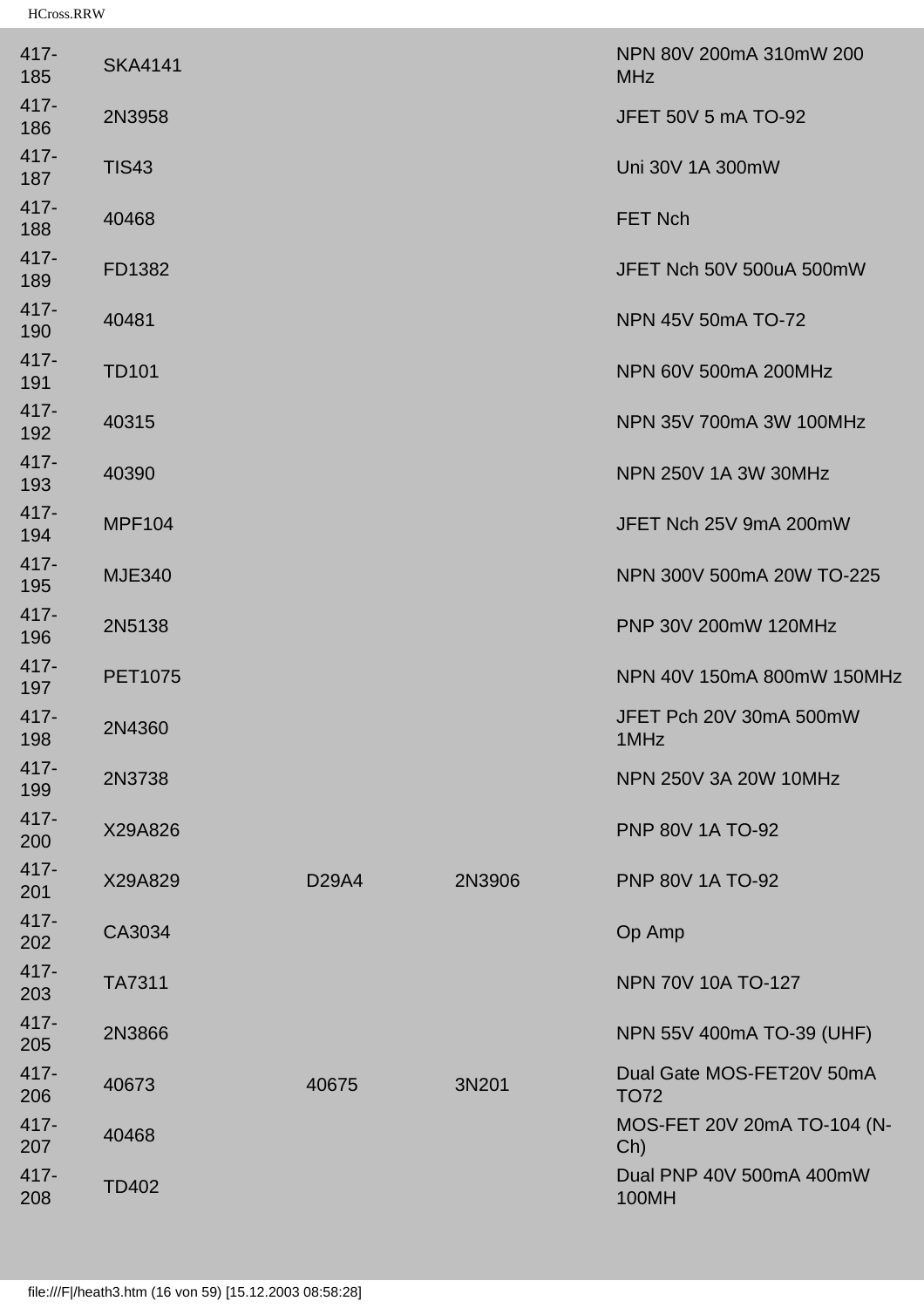| $417 -$<br>209 | <b>MD8001</b>      |        |       | Dual NPN 40V 30mA 1W                     |
|----------------|--------------------|--------|-------|------------------------------------------|
| $417 -$<br>210 | B5021              |        |       | <b>NPN 35V 3A 57W</b>                    |
| $417 -$<br>211 | 40603              |        |       | Dual FET Nch 20V 18mA 220mW              |
| $417 -$<br>212 | 2N5036             |        |       | NPN 70V 8A 83W 2.8 MHz                   |
| $417 -$<br>213 | 2N5249A            |        |       | NPN 50V 100mA 0.3W TO-92                 |
| $417 -$<br>214 | 2N3772             |        |       | NPN 90V 30A 150W 800 kHz                 |
| $417 -$<br>215 | 2N3055             |        |       | NPN 100V 15A 115W TO-3                   |
| $417 -$<br>216 | 2N3614             |        |       | PNP 35V 7A 77W 300kHz (Ger)              |
| 417-<br>217    | 2N706A             |        |       | NPN 25V 50mA 300mW 400MHz                |
| $417 -$<br>218 | TZ1160             |        |       |                                          |
| 417-<br>219    | <b>SS9328</b>      |        |       | PNP 180V 1A TO-202                       |
| 417-<br>220    | SS9327             | MM3006 |       | <b>NPN 180V 1A TO-202</b>                |
| $417 -$<br>221 | TZ582              |        |       | PNP 60V .5A TO-92                        |
| $417 -$<br>222 | 2N5308             |        |       | NPN Dar 40V 300mA 0.4W TO-92             |
| $417 -$<br>223 | 40653              | 40675  | 3N201 | Dual Gate MOS-FET20V 50mA<br><b>TO72</b> |
| $417 -$<br>224 | MPSU05             |        |       | NPN 60V 2A Mot "Uni-Watt"                |
| $417 -$<br>225 | MPSU <sub>55</sub> |        |       | PNP 60V 2A Mot "Uni-Watt"                |
| 417-<br>226    | 2N5133             |        |       | NPN 20V 100mA 500mW 20MHz                |
| $417 -$<br>227 | 2N4064             |        |       | <b>NPN 300V 1A 10W</b>                   |
| 417-<br>228    | <b>SE5055</b>      |        |       | NPN 20V 15mA TO-72                       |
| $417 -$<br>229 | <b>MPS6544</b>     |        |       | NPN 60V 100mA TO-92                      |
| $417 -$<br>230 | 40646              |        |       |                                          |
| $417 -$<br>231 | <b>MPF109</b>      |        |       | JFET Nch 25V 5mA 310mW                   |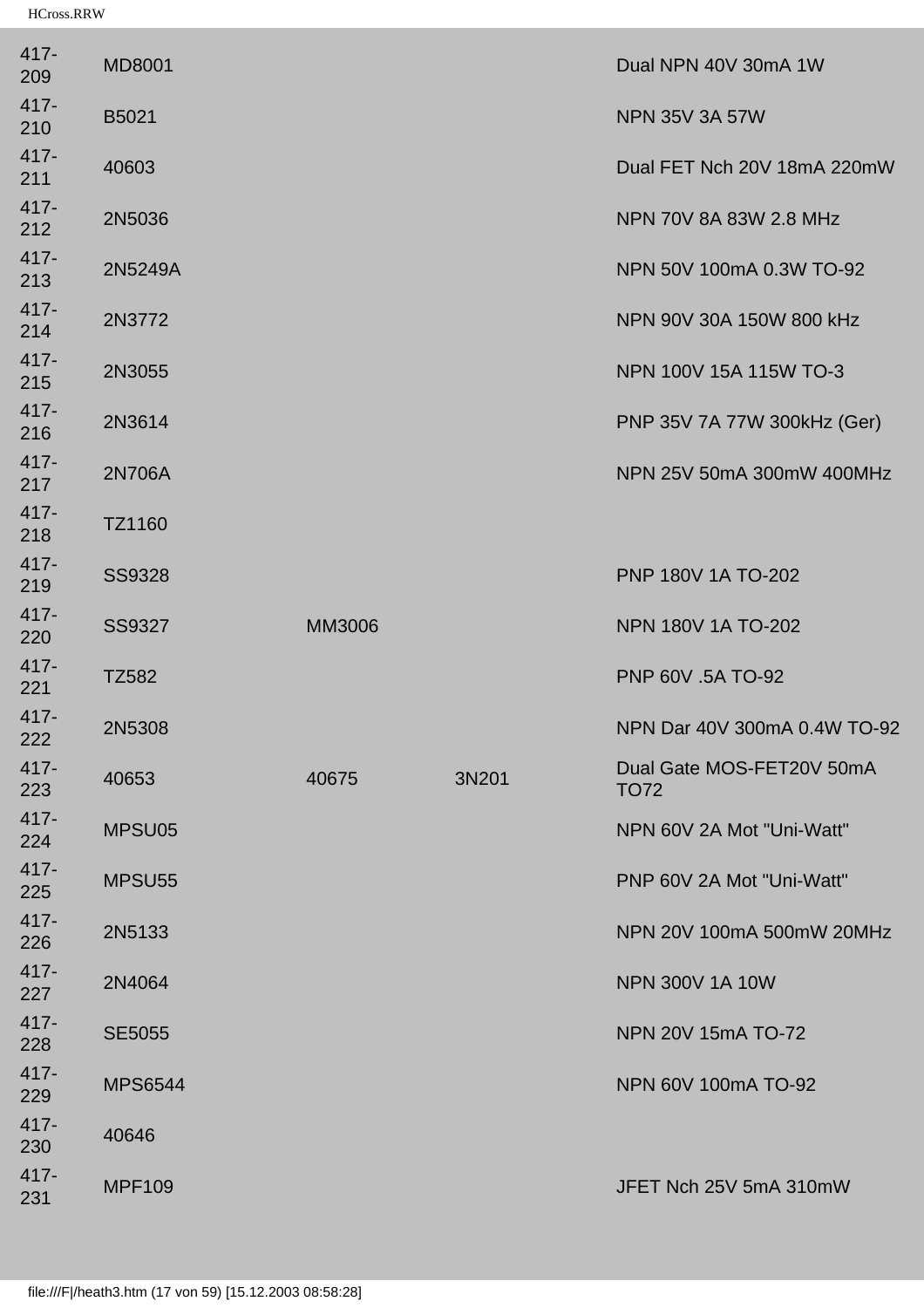| 417-<br>232 | <b>SE7056</b>      | FT123         |       | NPN 300V 30mA TO-39                      |
|-------------|--------------------|---------------|-------|------------------------------------------|
| 417-<br>233 | 2N3643             |               |       | NPN 30V 500mA TO-105                     |
| 417-<br>234 | 2N3638A            |               |       | PNP 25V 500mA TO-92 (100MHz)             |
| 417-<br>235 | 2N4121             |               |       | PNP 40V 200mA TO-106 (UHF)               |
| 417-<br>237 | <b>SE6020</b>      |               |       | <b>NPN 60V 1A TO-105</b>                 |
| 417-<br>238 | 40648              |               |       |                                          |
| 417-<br>239 | <b>TA7420</b>      | MJ3029        |       | NPN 800V 10A TO-3 Horiz Output           |
| 417-<br>240 | 40673              | 40675         | 3N201 | Dual Gate MOS-FET20V 50mA<br><b>TO72</b> |
| 417-<br>241 | <b>EL131</b>       |               |       | JFET 25V 10mA (N-Ch)                     |
| 417-<br>242 | <b>Unspecified</b> |               |       | *Sel Zener (Transistor) 6.8V             |
| 417-<br>243 | A473               |               |       | NPN 40V 25mA 230mW 550MHz                |
| 417-<br>244 | 2N5089             |               |       | NPN 25V 50mA 0.3W TO-92                  |
| 417-<br>245 | <b>D40N1</b>       | <b>MJE340</b> |       | NPN 250V 100mA TO-202<br>(90MHz)         |
| 417-<br>246 | <b>TIS74</b>       |               |       | JFET 30V 100mA TO-92                     |
| 417-<br>247 | 2N5183             |               |       | NPN 18V 1A 500mW 125MHz                  |
| 417-<br>248 | MJ3030             |               |       | NPN 325V 3.5A 125W 1MHz                  |
| 417-<br>250 | 40647              |               |       | <b>NPN 150V 1A 10W 15MHz</b>             |
| 417-<br>251 | <b>SFC2912</b>     | <b>UC734</b>  |       | <b>JFET</b>                              |
| 417-<br>252 | 2N3686             |               |       | JFET Nch 50V 50mA 60mW                   |
| 417-<br>253 | <b>TIS73</b>       |               |       | JFET Nch 30V 50mA 360 mW                 |
| 417-<br>254 | <b>MJ802</b>       |               |       | NPN 90V 30A 200W TO-3                    |
| 417-<br>255 | D29E5              |               |       | PNP 50V 500mA 330 mW                     |
| 417-<br>256 | 2N4360             | 2N5589        |       | NPN 36V 1A 15W 300MHz                    |
|             |                    |               |       |                                          |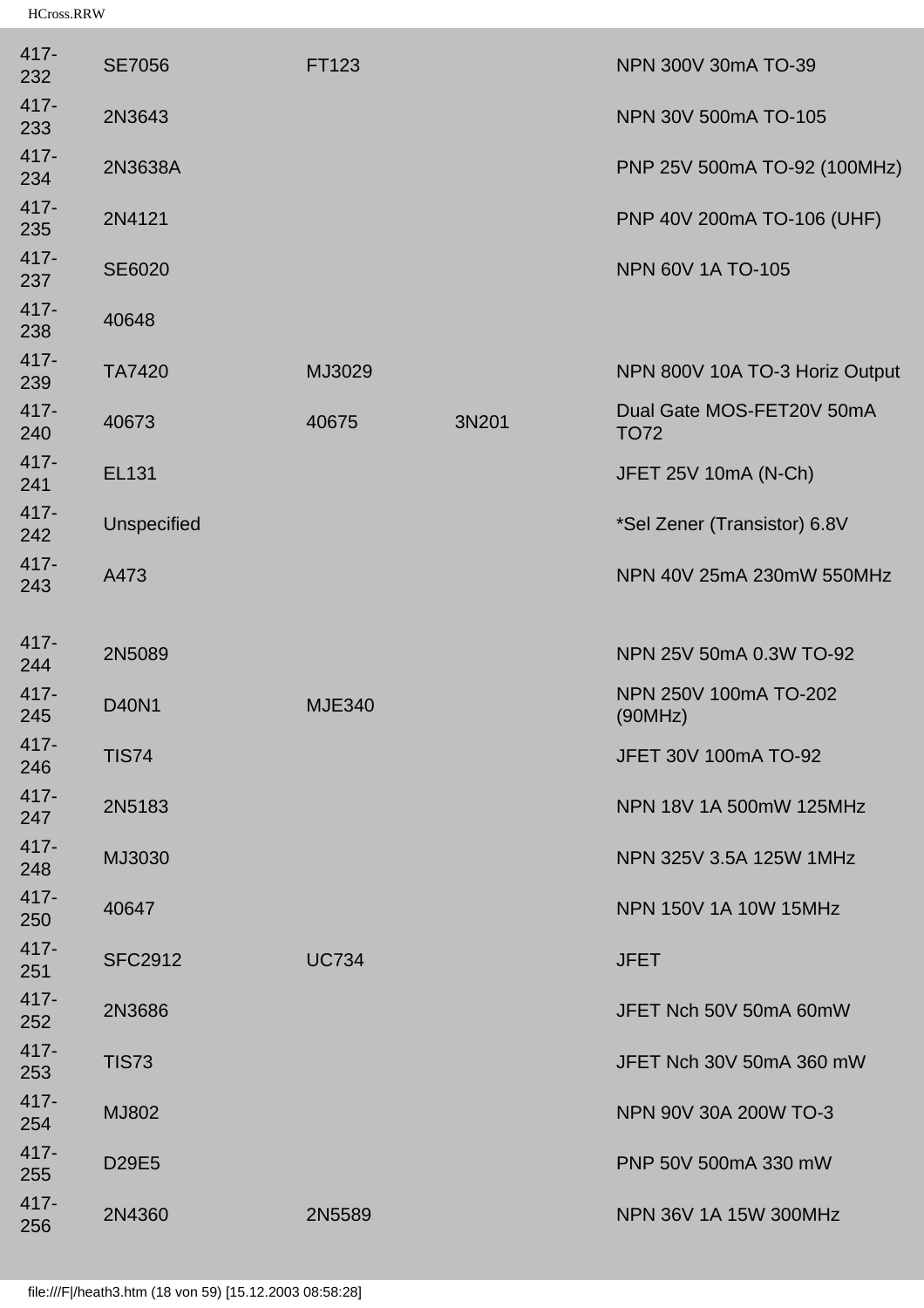| 417-<br>257    | 2N2631         |                |       | NPN 60V 1.5A 3W 200MHz                   |
|----------------|----------------|----------------|-------|------------------------------------------|
| 417-<br>258    | <b>TIS87</b>   |                |       | NPN 45V 50mA TO-92 (UHF)                 |
| 417-<br>260    | 2N4258A        |                |       | PNP 12V 50mA TO-222 (UHF)                |
| 417-<br>261    | <b>TD401</b>   |                |       | <b>PNP 40V .5A</b>                       |
| 417-<br>263    | <b>SJE607</b>  |                |       | PNP 80V 4A TO-126                        |
| 417-<br>264    | <b>SJE608</b>  |                |       | <b>NPN 80V 4A TO-126</b>                 |
| 417-<br>265    | 2N5033         |                |       | JFET 20V 3.5mA TO-18 (P-Ch)              |
| 417-<br>267    | <b>MPS6560</b> |                |       | NPN 25V 500mA TO-92                      |
| 417-<br>268    | <b>MPS6562</b> |                |       | <b>PNP 80V 1A TO-92</b>                  |
| 417-<br>269    | <b>SGC5282</b> |                |       |                                          |
| 417-<br>270    | <b>SGC5283</b> |                |       |                                          |
| 417-<br>271    | <b>SPS1317</b> |                |       | 6.5V 3 mA (Sel Zener)                    |
| 417-<br>272    | D40C1          |                |       | NPN Dar 30V 500mA TO-202                 |
| 417-<br>273    | 2N3055         |                |       | NPN 65V 15A 115W 800kHz                  |
| $417 -$<br>274 | 40673          | 40675          | 3N201 | Dual Gate MOS-FET20V 50mA<br><b>TO72</b> |
| 417-<br>275    | <b>MPS6522</b> | <b>SPS1983</b> |       | PNP 30V 100mA TO-92                      |
| 417-<br>276    | <b>MPF102</b>  |                |       | JFET Nch 25V 10mA 310mW<br>100MHz        |
| 417-<br>277    | 2N2539         |                |       | NPN 60V 800mA 500mW 250<br><b>MHz</b>    |
| 417-<br>278    | <b>DTG110</b>  |                |       | <b>PNP Germanium Power</b><br>(Selected) |
| 417-<br>279    | <b>FM1108</b>  | <b>FM1208</b>  |       | Dual FET 35V 2mA 500mW                   |
| 417-<br>280    | 2N388          |                |       | NPN 25V 200mA 150 mW (Ger)               |
| 417-<br>281    | 2N4347         |                |       | <b>NPN</b>                               |
| 417-<br>282    | MJ2841         |                |       | NPN 80V 10A 150W TO-3                    |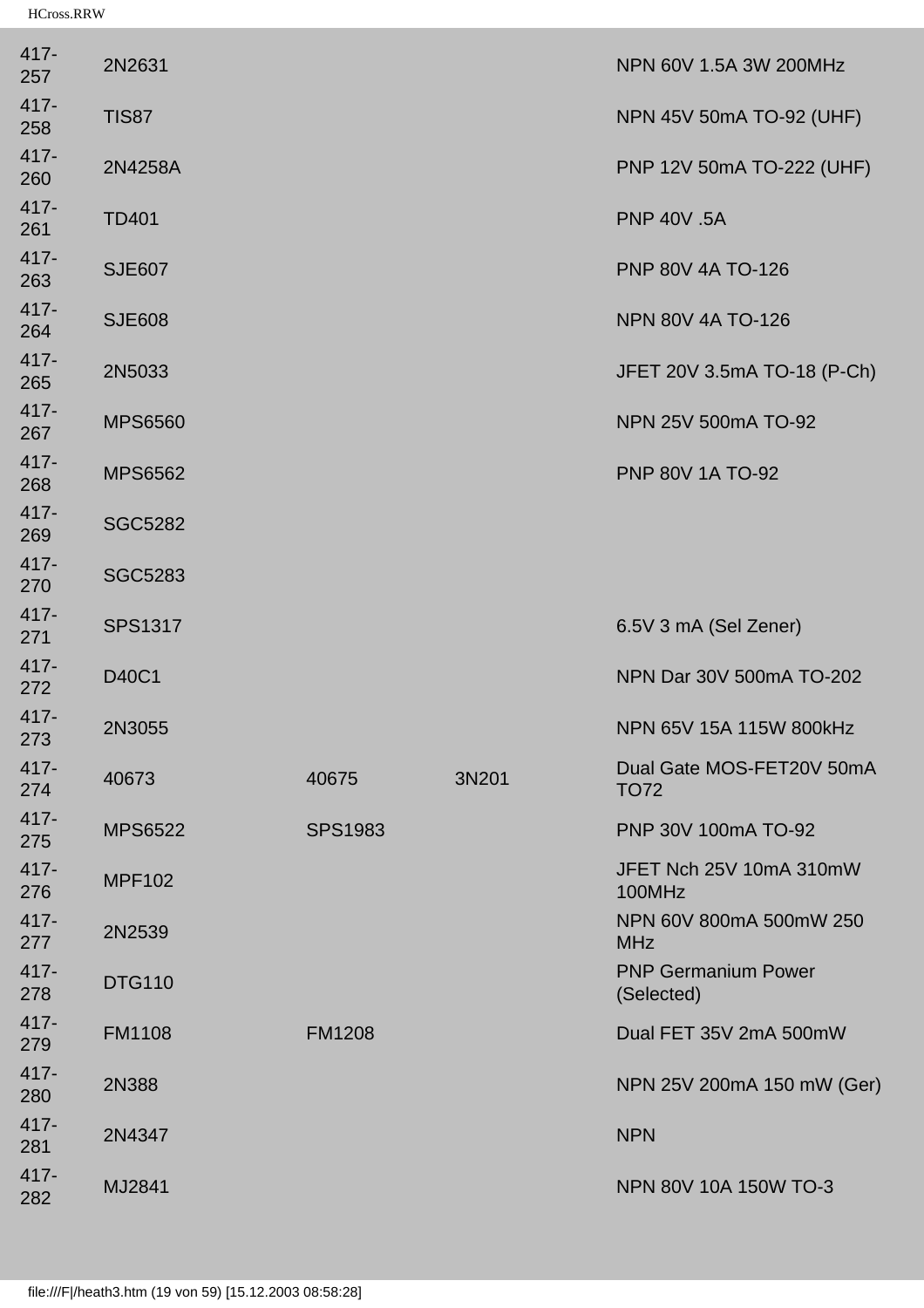| 417-<br>283 | <b>SMO7275</b> |                             |        | NPN 40V 800mA 300MHz              |
|-------------|----------------|-----------------------------|--------|-----------------------------------|
| 417-<br>284 | SM62186        |                             |        | PNP 15V 200mA 850MHz              |
| 417-<br>285 | 2N4893         |                             |        | Uni 30V 50mA 300mW                |
| 417-<br>286 | 2N4347         |                             |        | NPN 250V 15A TO-3                 |
| 417-<br>287 | 2N3440         |                             |        | <b>NPN 300V 1A 10W</b>            |
| 417-<br>288 | 2N4416         | <b>PN4416</b>               |        | JFET 30V 30mA TO-72 (N-Ch)        |
| 417-<br>289 | 2N6109         |                             |        | PNP 50V 7A TO-220 (10MHz)         |
| 417-<br>290 | <b>MRF502</b>  |                             |        | NPN 35V 50mA TO-72 (UHF)          |
| 417-<br>291 | 2N5458         |                             |        | JFET 25V 0.25A TO-92 (N-Ch)       |
| 417-<br>292 | 2N5771         |                             |        | PNP 30V 0.05A 0.63W TO-92         |
| 417-<br>293 | 2N5770         |                             |        | NPN 30V 0.05A 0.63W TO-92         |
| 417-<br>294 | MPSA42         |                             |        | NPN 300V 500mA TO-92 (50MHz)      |
| 417-<br>295 | MPSL51         | 2N5400                      | 2N5401 | PNP 100V 600mA TO-92              |
| 417-<br>296 | <b>TA311</b>   |                             |        |                                   |
| 417-<br>298 | TIP41B         |                             |        | NPN 80V 300mA TO-220              |
| 417-<br>299 | 2N5591         | <b>CTC B25-12</b>           |        | NPN 36V 4.0A 200MHz T72           |
| 417-<br>801 | MPSA20         |                             |        | NPN 40V 100mA TO-92 (125MHz)      |
| 417-<br>802 | E304           | <b>MPF102</b><br>(Selected) |        | JFET 30V 15mA (N-Ch)              |
| 417-<br>803 | 2N6081         | 2N5590                      |        | NPN 18V 2.5A 30W Stx-8            |
| 417-<br>804 | 2N6080         | 2N5589                      |        | NPN 18V 1A 12W Stx-8              |
| 417-<br>805 | 2N4889         |                             |        | PNP 150V 100mA TO-222<br>(160MHz) |
| 417-<br>806 | <b>TIS75</b>   |                             |        | JFET 30V 10mA TO-92 (N-Ch)        |
| 417-<br>807 | 2N6175         |                             |        | NPN 250V 1A TO-126 (20MHz)        |
|             |                |                             |        |                                   |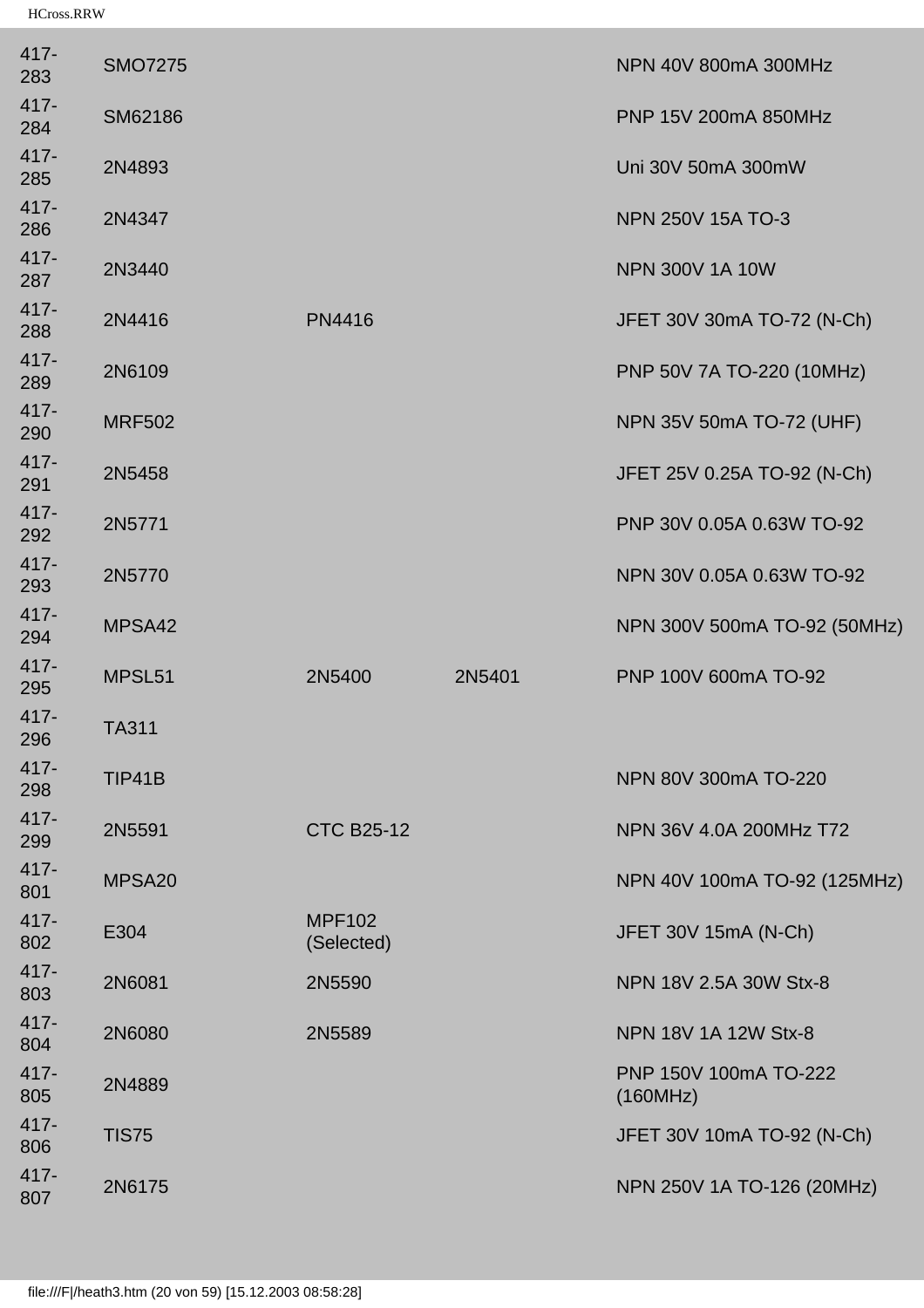| 417-<br>808    | 2N3702          |                             |        | PNP 25V 0.5A .625WTO-92       |
|----------------|-----------------|-----------------------------|--------|-------------------------------|
| 417-<br>809    | 2N3704          |                             |        | NPN 50V 800mA TO-92           |
| 417-<br>810    | <b>DTS721</b>   |                             |        | NPN 1000V 3A 50W              |
| 417-<br>811    | MPSL01          | 2N5550                      | 2N5551 | NPN 120V 150mA TO-92          |
| 417-<br>812    | E421            |                             |        | Dual JFET 50V 50mA (N-Ch)     |
| 417-<br>813    | 2N4959          |                             |        | PNP 30V 200mA TO-72 (450MHz)  |
| 417-<br>814    | <b>DTS409</b>   |                             |        | NPN 400V 3.5A TO-3            |
| 417-<br>815    | MPSU06          |                             |        |                               |
| $417 -$<br>816 | 2N5192          |                             |        | <b>NPN 80V 4A 60W</b>         |
| 417-<br>817    | 2N5195          |                             |        |                               |
| 417-<br>818    | <b>MJE181</b>   |                             |        | NPN 60V 3A 12W TO-225         |
| 417-<br>819    | <b>MJE171</b>   |                             |        | PNP 60V 3A 12W TO-225         |
| $417 -$<br>820 | 2N4342          |                             |        | JFET 25V 12mA TO-222 (P-Ch)   |
| 417-<br>821    | MPSA06          |                             |        | NPN 80V 500mA TO-92 (100MHz)  |
| 417-<br>822    | MPSA56          |                             |        | PNP 80V 500mA TO-92 (50MHz)   |
| 417-<br>823    | <b>MPU131</b>   |                             |        | Uni-Junction 40V 200mA TO-92  |
| 417-<br>828    | E304 (Selected) | <b>MPF102</b><br>(Selected) |        | JFET 30V 15mA (N-Ch) Idss=10  |
| 417-<br>829    | D40W3           |                             |        | NPN 300V 100mA 50 MHz         |
| 417-<br>830    | PT6619          | CD3342                      |        |                               |
| 417-<br>831    | 2N6456          | CD2664A                     | PT5767 | NPN 25V 12A 75W (60MHz)       |
| 417-<br>833    | 2N6306          |                             |        | NPN 250V 8A TO-3 (5MHz)       |
| 417-<br>834    | MPSU10          |                             |        | NPN 300V 500mA Mot "Uni-Watt" |
| 417-<br>835    | 2N3055          |                             |        | NPN 65V 15A 115W 800kHz       |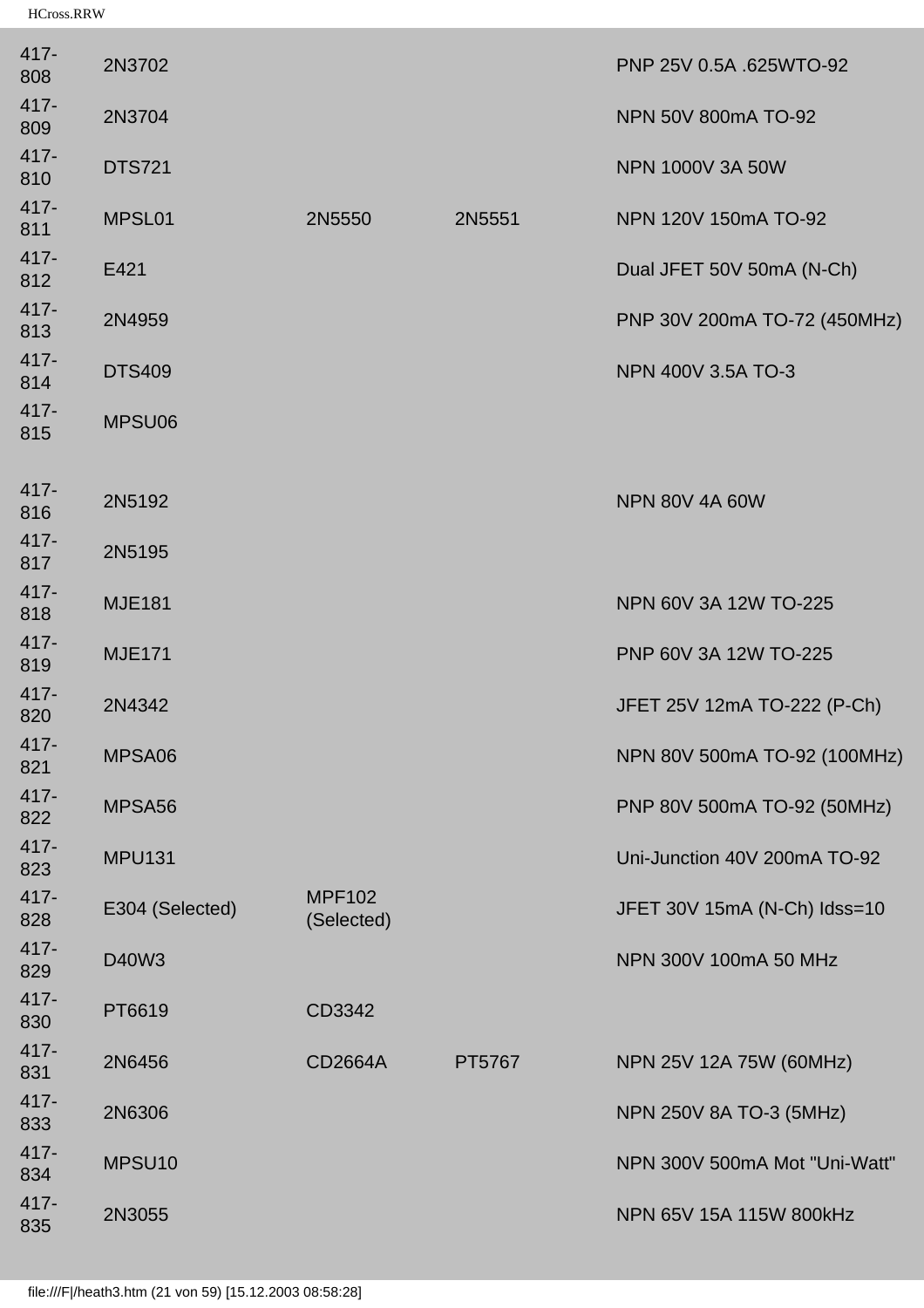| 417-<br>836    | MPSD51         |      | PNP 200V 100mA TO-92               |
|----------------|----------------|------|------------------------------------|
| 417-<br>837    | <b>MD-918A</b> |      | NPN 30V 50mA 400mW 600MHz          |
| $417 -$<br>838 | <b>MD918</b>   |      | NPN 30V 50mA 400mW 600MHz          |
| 417-<br>839    | 2N5179         |      | NPN 20V 50mA TO-72 (UHF)           |
| 417-<br>840    | 2N4428         |      | NPN 35V 425mA 3.5W 700 MHz         |
| $417 -$<br>841 | 2N5109         |      | NPN 20V 400mA 2.5W 1.2 GHz         |
| $417 -$<br>842 | 2N5842         |      | NPN 100V 100mA 350 mW<br>$1.7$ GHz |
| 417-<br>843    | 2N5401         |      | PNP 150V 600mA 310mW<br>100MHz     |
| 417-<br>844    | <b>MJE350</b>  |      | PNP 300V 500mA 20W                 |
| 417-<br>845    | 2N3583         |      | NPN 200V 2A 35W 10 MHz             |
| 417-<br>846    | 1E03           |      | PNP 200V 2A 35W 10 MHz             |
| 417-<br>847    | 1B05           |      | <b>NPN 250V TO-3</b>               |
| 417-<br>848    | <b>FMT5092</b> |      | NPN 30V 80mA 625mW 1GHz            |
| 417-<br>849    | TZ553          |      | PNP 60V .5A TO-92                  |
| $417 -$<br>850 | 2N5913         |      | NPN 36V 330mA 3.5 W                |
| 417-<br>851    | LPT1000        |      | <b>Photo Diode</b>                 |
| 417-<br>852    | TIP31B         |      | <b>NPN 40V 3A TO-220</b>           |
| 417-<br>853    | SF83045        |      |                                    |
| 417-<br>854    | SF50077        | E304 | JFET 30V 15mA (N-Ch)               |
| 417-<br>855    | PE5010         |      | <b>NPN 30V 300mW</b>               |
| 417-<br>856    | <b>MJE5979</b> |      | NPN 100V 5A 75W TO-220             |
| 417-<br>857    | <b>MJE5976</b> |      | PNP 60V 10A 90W TO-127             |
| 417-<br>858    | P1087E         |      | JFET 30V 5mA TO-92 (P-Ch)          |
|                |                |      |                                    |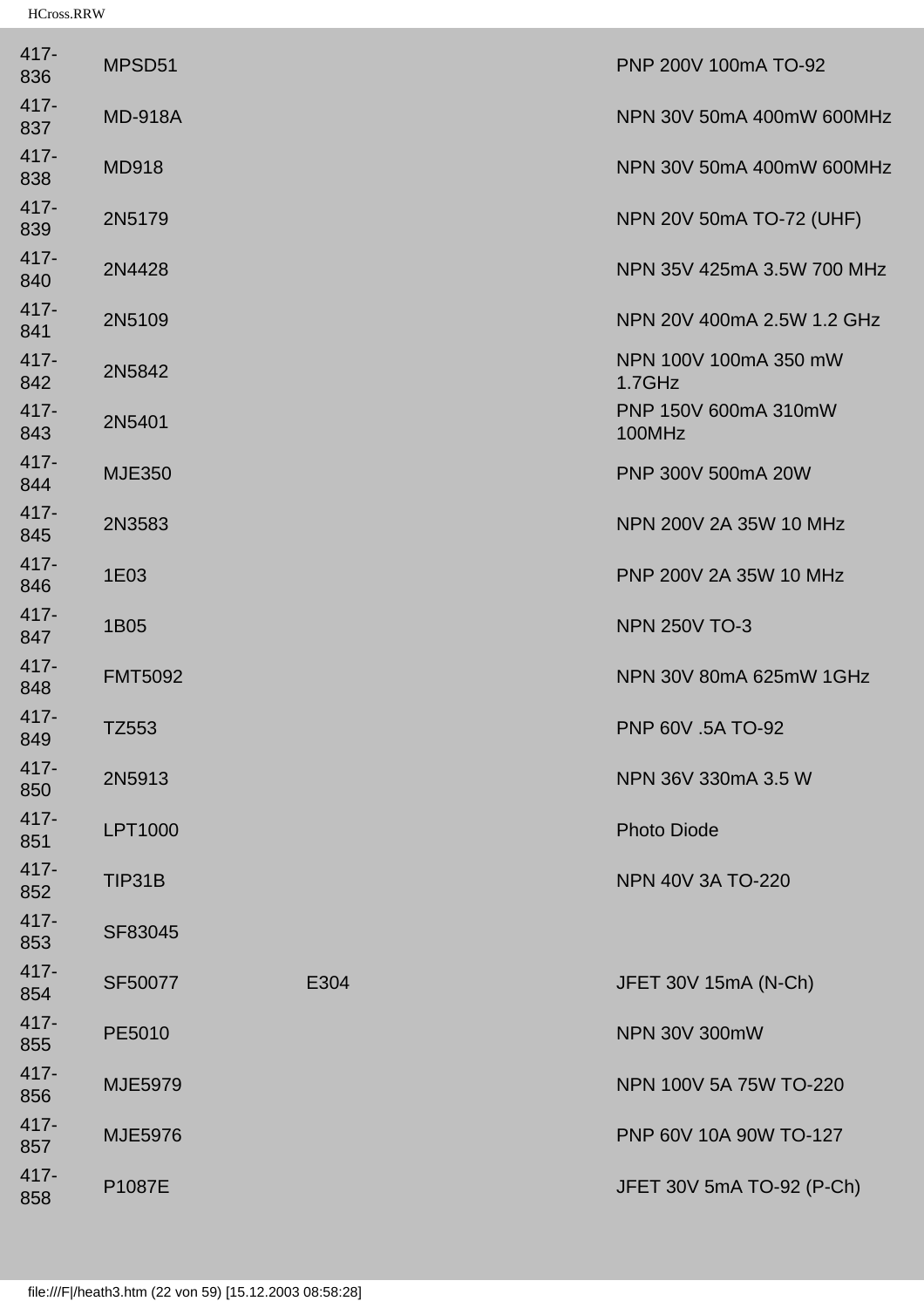| 417-<br>859    | MRD14B             |       | 12V 200 mW                               |
|----------------|--------------------|-------|------------------------------------------|
| $417 -$<br>860 | 2N6459             |       | NPN 40V 10A 120W 30 MHz                  |
| $417 -$<br>861 | 2N5109             |       | NPN 20V 400mA 2.5W 1.2 GHz               |
| 417-<br>862    | PE5013             |       | NPN 20V 310 mW                           |
| $417 -$<br>863 | <b>MFE131</b>      |       | Dual Gate MOS-FET25V 30mA<br><b>TO72</b> |
| 417-<br>864    | MPSA05             |       | NPN 60V 500mA TO-92 (100MHz)             |
| 417-<br>865    | MPSA <sub>55</sub> |       | PNP 60V 500mA TO-92 (50MHz)              |
| 417-<br>866    | MPSA20 (Sel)       |       | Sel for Noise                            |
| $417 -$<br>867 | 2N5486             |       | <b>JFET Nch</b>                          |
| 417-<br>868    | RCA29C             |       | <b>NPN 100V 3A TO-220</b>                |
| 417-<br>869    | RCA30C             |       | PNP 100V 3A TO-220                       |
| $417 -$<br>870 | <b>RCA1A16</b>     | 65853 | PNP 100V 1A TO-39                        |
| $417 -$<br>871 | <b>TIP61</b>       |       | NPN 30V 500mA 15W 3 MHz                  |
| 417-<br>872    | <b>TIP62</b>       |       | PNP 70V 7A TO-220                        |
| $417 -$<br>873 | MJ3760             |       | 350V 6A 80W 1 MHz                        |
| 417-<br>874    | 2N3906             |       | PNP 40V 0.2A 310mW TO-92                 |
| $417 -$<br>875 | 2N3904             |       | NPN 40V 0.2A 310mW TO-92                 |
| 417-<br>876    | CA3046             |       | Transistor Array Diff Amp (3)            |
| $417 -$<br>877 | CA3018A            |       | <b>Transistor Array Darlington</b>       |
| 417-<br>878    | 2N3820             |       | Pch Sel Idss 2 - 6 mA                    |
| $417 -$<br>879 | 2N3251             |       | PNP 40V 200mA TO-18 (300MHz)             |
| $417 -$<br>880 | 2N4427             |       | NPN 40V 400mA TO-39 (UHF)                |
| 417-<br>881    | MPSA13             |       | NPN Darl 30V 500mA TO-92                 |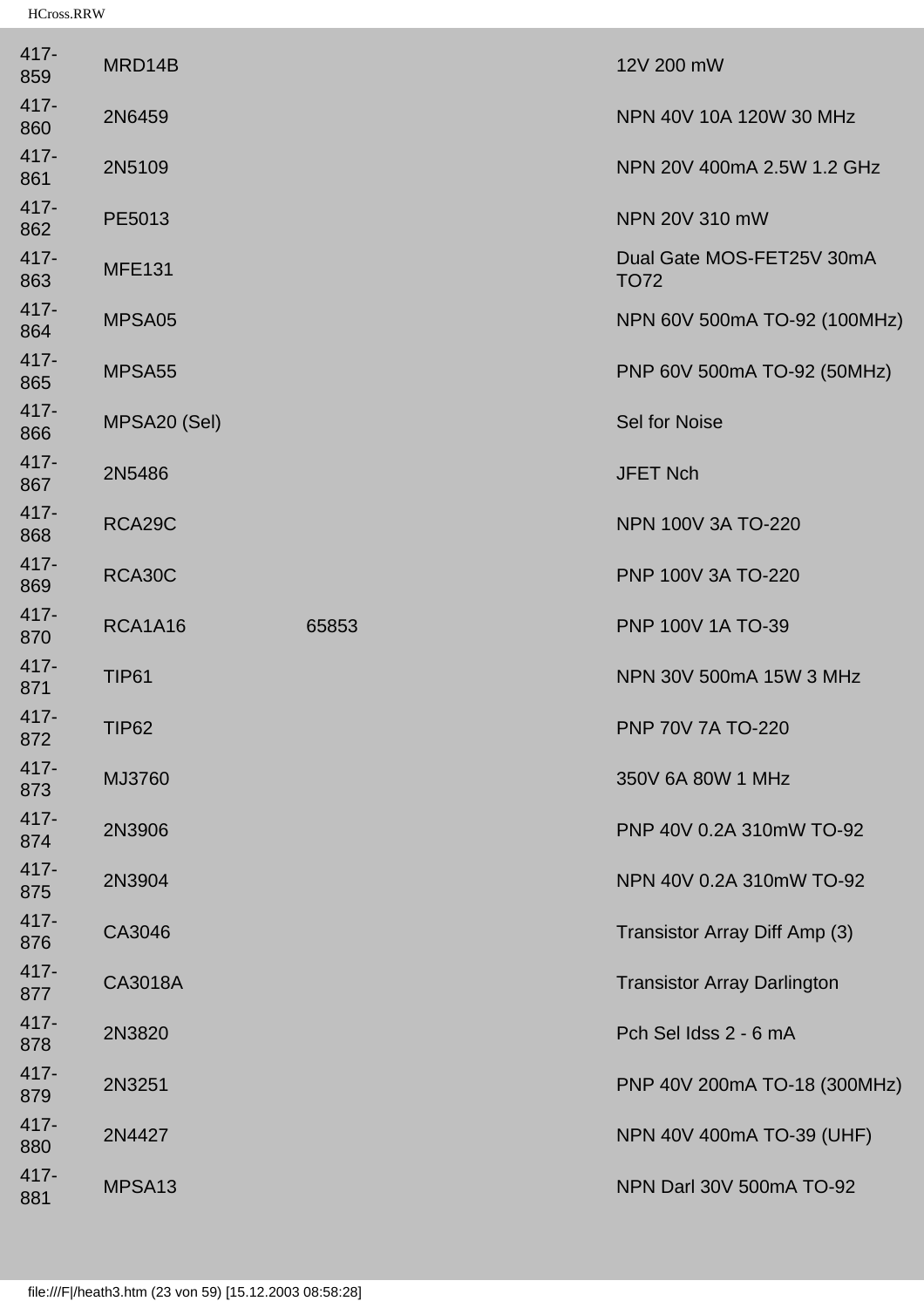| 417-<br>882    | MPSA20 (Sel for hfe) | NPN 40V 100mA TO-92 (125MHz)              |
|----------------|----------------------|-------------------------------------------|
| $417 -$<br>883 | MPSU10 (Selected)    | NPN 300V 500mA Mot "Uni-Watt"             |
| 417-<br>884    | SF55048              | FET Nch 30V 8mA 250 mW                    |
| 417-<br>885    | MPSA65               | PNP Darl 30V 300mA TO-92                  |
| 417-<br>886    | 2N2432A              | NPN 45V 100mA 300mW 20 MHz                |
| 417-<br>887    | MPSH <sub>10</sub>   | NPN 30V 40mA TO-92 (UHF)                  |
| 417-<br>888    | 2N5222               | <b>NPN</b>                                |
| 417-<br>889    | CD2665               | NPN 50V 15A 100W                          |
| 417-<br>890    | MPSH04               | 80V 100mA 300mW 180kHz                    |
| 417-<br>891    | MPSH54               | 80V 100mA 300mW 180kHz                    |
| 417-<br>892    | MJ2941               | NPN 80V 10A 150W TO-3                     |
| 417-<br>893    | 2N5109               | NPN 35V 500mA TO-39 (UHF)                 |
| 417-<br>894    | BU180ATI             | <b>NPN 400V 10A 5W</b>                    |
| 417-<br>895    | <b>PIC625</b>        |                                           |
| $417 -$<br>896 | <b>PIC600</b>        |                                           |
| 417-<br>897    | <b>Selected FET</b>  |                                           |
| 417-<br>900    | S2090 Selected       |                                           |
| $417 -$<br>901 | S2091 Selected       | <b>PNP 80V 1A</b>                         |
| 417-<br>902    | <b>NPD5566N</b>      | JFET 40V 30mA N-Ch Dual 8-<br><b>PDIP</b> |
| 417-<br>903    | 40363                | <b>NPN 35V 7A TO-3</b>                    |
| 417-<br>904    | MPSU60               | PNP 300V 500mA TO-92                      |
| 417-<br>905    | 2N3773               | NPN 140V 16A TO-3 (200kHz)                |
| 417-<br>906    | 2N6609               | PNP 140V 16A 150W TO-3<br>200MHz          |
|                |                      |                                           |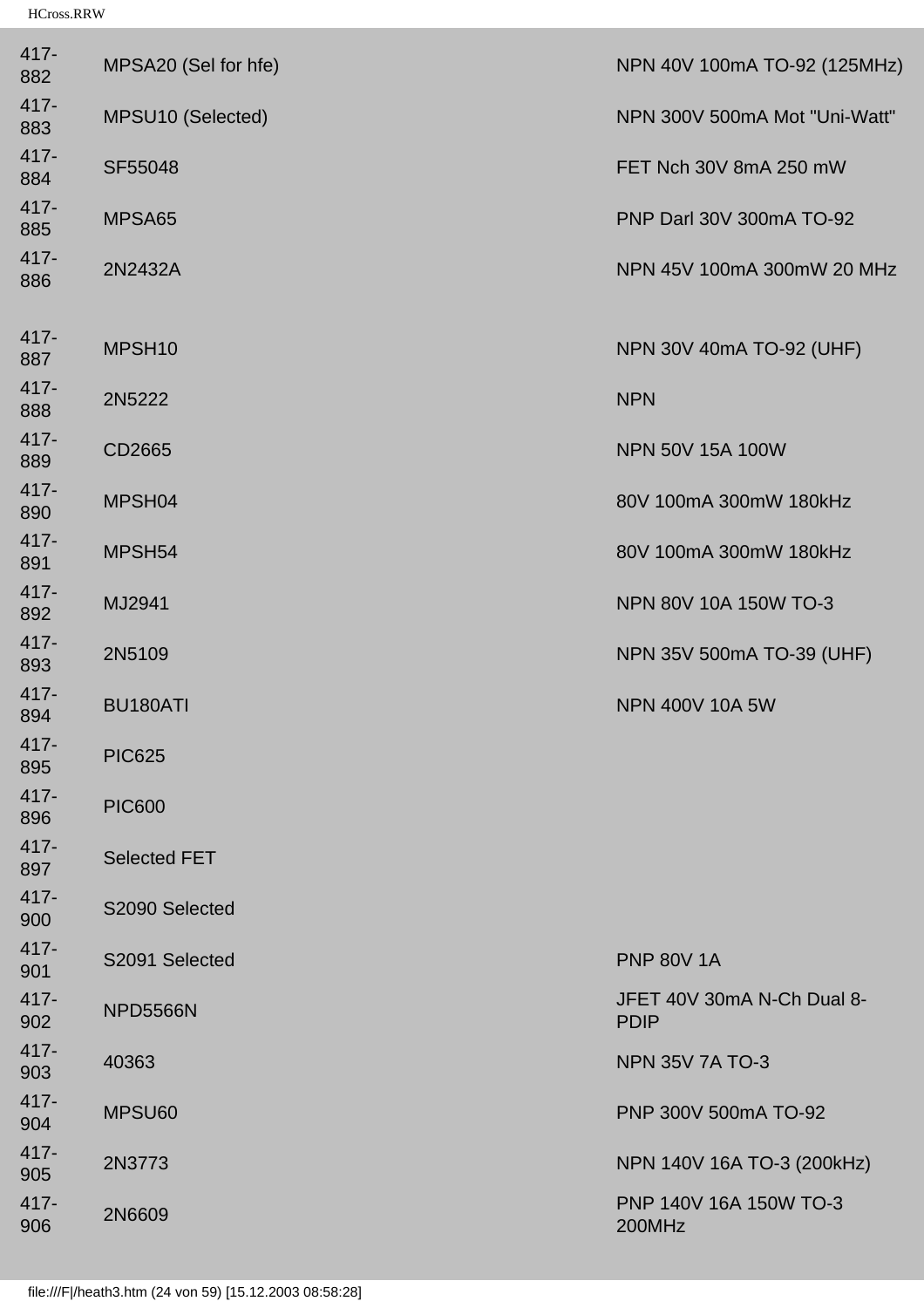| 417-<br>907    | 2N6274            |        | PNP 100V 50mA TO-3                |
|----------------|-------------------|--------|-----------------------------------|
| 417-<br>908    | 2N4117            |        | JFET 40V 50mA TO-72 (N-Ch)        |
| 417-<br>912    | <b>MRF237</b>     |        | <b>NPN 18V 1A TO-39 (UHF)</b>     |
| 417-<br>914    | $F-317-B$         |        | <b>NPN 140V 2A TO-220</b>         |
| 417-<br>915    | $F-417-B$         |        | PNP 140V 2A TO-220                |
| 417-<br>917    | MPSH81            |        | PNP 20V 40mA TO-92 (UHF)          |
| 417-<br>918    | 2N6387            |        | NPN Dar 60V 10A TO-220<br>(20MHz) |
| 417-<br>919    | <b>TIL78</b>      | QSC114 | <b>Photo Transistor T1</b>        |
| 417-<br>920    | 2N4403            |        | PNP 40V 600mA 0.3W TO-92          |
| 417-<br>923    | <b>BU-500</b>     |        | <b>NPN 1500V 6A TO-3</b>          |
| 417-<br>924    | <b>MJE172</b>     |        | PNP 100V 3A 12W TO-225            |
| 417-<br>926    | MPSU06            |        | NPN 80V 2A Mot "Uni-Watt"         |
| $417 -$<br>927 | MPSA93            |        | PNP 200V 500mA TO-92              |
| 417-<br>928    | 2N6592            |        | NPN 200V .5A TO-220 (70MHz)       |
| 417-<br>931    | <b>PN4858</b>     |        | JFET 40V 50mA TO-92 (N-Ch)        |
| 417-<br>932    | <b>MJE182</b>     |        | NPN 100V 3A 12W TO-225            |
| 417-<br>934    | 2N5770 (Selected) |        | NPN 30V 0.05A 0.63W TO-92         |
| 417-<br>937    | <b>MPS2369</b>    |        | NPN 40V 500mA TO-92 (UHF)         |
| 417-<br>943    | MJE15030          |        | <b>NPN 150V 8A TO-220</b>         |
| 417-<br>944    | MJE15031          |        | PNP 150V 8A TO-220                |
| 417-<br>945    | MJ15024           |        | <b>NPN 250V 16A TO-3</b>          |
| 417-<br>946    | MJ15025           |        | PNP 250V 16A TO-3                 |
| $417 -$<br>947 | <b>MDS21</b>      |        | NPN 300V 500mA TO-202             |
|                |                   |        |                                   |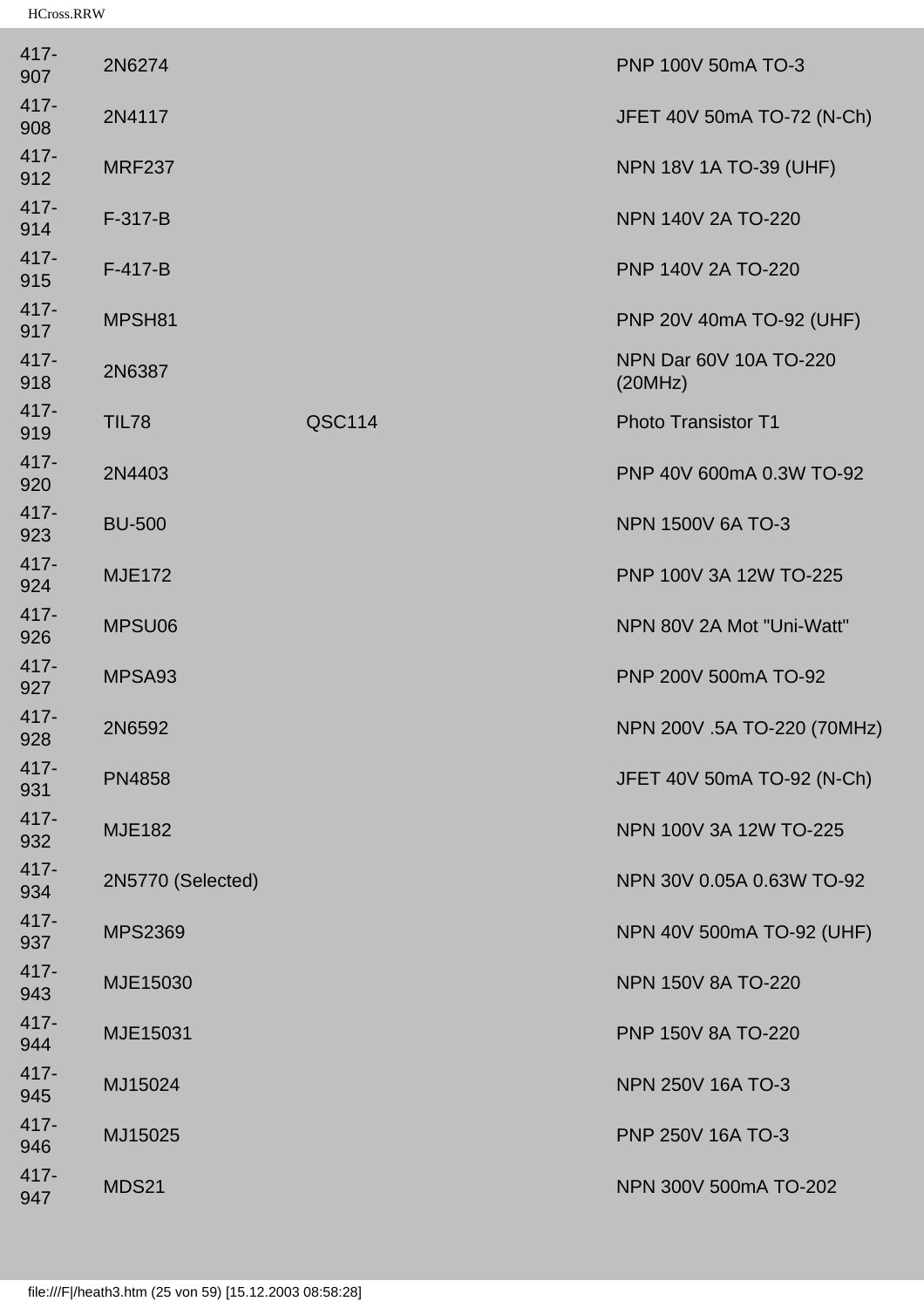| $417 -$<br>948  | <b>MDS60</b>   |        | PNP 300V 500mA TO-202           |
|-----------------|----------------|--------|---------------------------------|
| 417-<br>951     | <b>MRF247</b>  |        | NPN 35V 20A 6-Tab 175MHz        |
| 417-<br>952     | 2N6081         |        | NPN 18V 2.5A 30W Stx-8          |
| 417-<br>953     | <b>TIP150</b>  |        | <b>NPN 300V 7A TO-220</b>       |
| 417-<br>959     | <b>MD5000B</b> |        | PNP 20V 50mA TO-99              |
| 417-<br>962     | <b>MRF421</b>  |        | NPN 20V 20A 290W (UHF)          |
| 417-<br>965     | NSDU06         |        | NPN 80V 2A "Uni-Watt 50MHz      |
| 417-<br>975     | CA3127         |        | <b>NPN Transistor Array Ind</b> |
| 417-<br>995     | BUZ71A         | IRFZ22 | <b>Power FET</b>                |
| 417-<br>998     | PN4393         |        |                                 |
| 417-<br>999     | VN10KM         |        | JFET 60V .5A TO-92TAB           |
| $417 -$<br>1010 | <b>SD213DE</b> |        |                                 |

#### *Linear IC*

| 442-1                   | SN72702         |              |                | Wide Band Op Amp               |
|-------------------------|-----------------|--------------|----------------|--------------------------------|
| 442-2                   | SN72709         | SN82809      | <b>SN4985N</b> | High Gain Op Amp               |
| 442-3                   | SN72710         | <b>LM710</b> |                | Diff Amp                       |
| 442-4                   | CA3035          |              |                | RF Amp IC                      |
| 442-5                   | <b>CA3044VI</b> |              |                |                                |
| 442-6                   | SN72702         |              |                | Op Amp                         |
| 442-7                   | MC1709          |              |                | High Gain Op Amp               |
| 442-8                   | uA703           |              |                | RF/IF Amp                      |
| 442-9                   | <b>MC1310P</b>  |              |                | <b>MPX Decoder</b>             |
| 442-<br>10 <sup>°</sup> | uA746E          |              |                | <b>Dual Chroma Demodulator</b> |
| 442-<br>11              | CA3042          |              |                |                                |
|                         |                 |              |                |                                |
| 442-<br>12              | SN75AOL         |              |                | Vidoe Amp                      |
| 442-<br>13              | <b>TOA8809</b>  |              |                | Op Amp                         |
| 442-<br>14              | <b>MC1438R</b>  |              |                | Op Amp                         |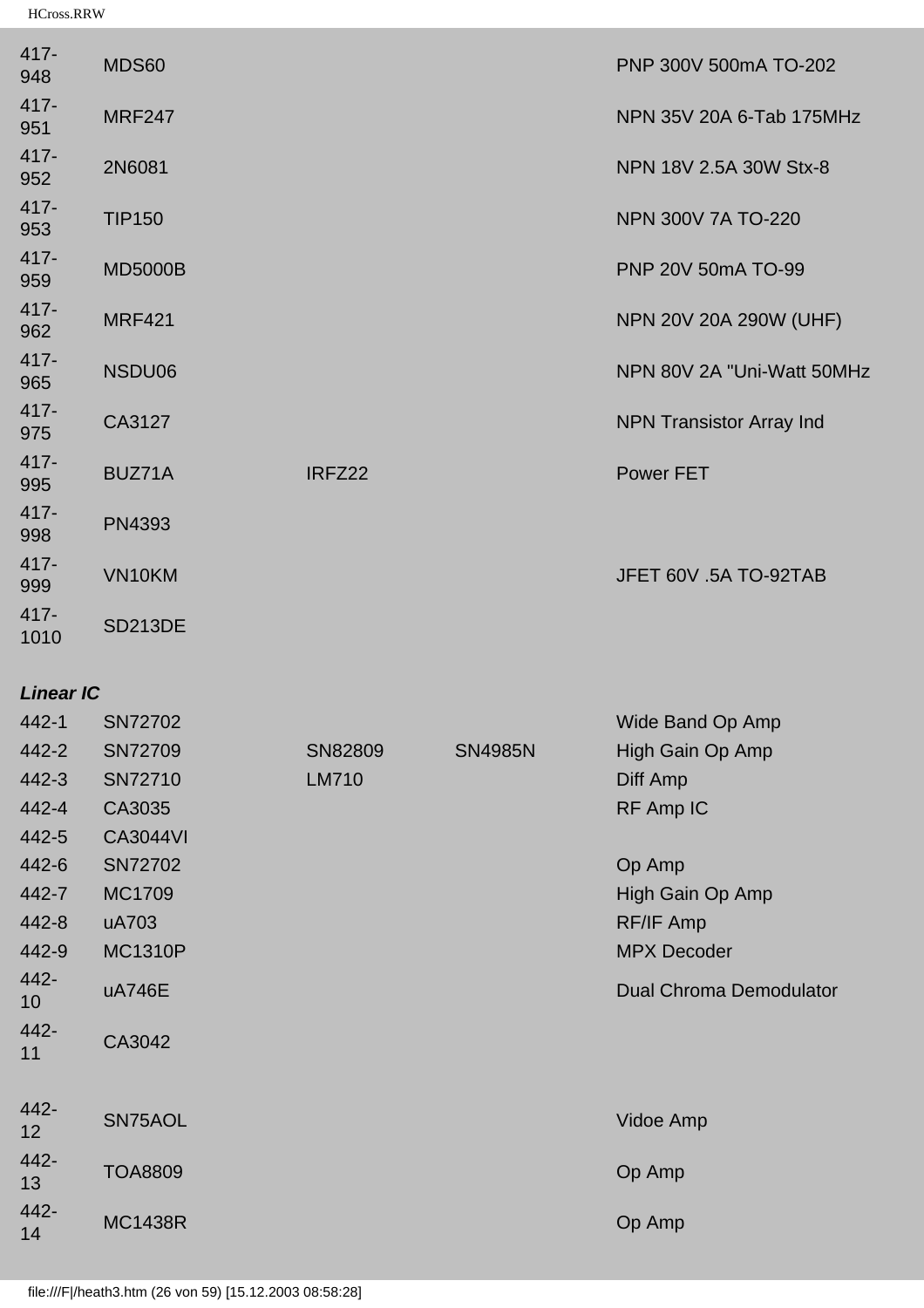| 442-<br>15 | TI60108         |                | Op Amp                        |
|------------|-----------------|----------------|-------------------------------|
| 442-<br>16 | <b>MC1307P</b>  |                | <b>FM Stereo Demod</b>        |
| 442-<br>17 | CA3026          |                | Dual Dif Amp                  |
| 442-<br>18 | <b>MC1350P</b>  |                | Video IF Amp IC               |
| 442-<br>19 | 75450N          |                | <b>Dual Peripheral Driver</b> |
| 442-<br>20 | uA703           |                | Op Amp                        |
| 442-<br>21 | MC1458          | <b>NE5558</b>  | Dual 741C                     |
| 442-<br>22 | <b>N5741V</b>   |                | Op Amp                        |
| 442-<br>23 | <b>TOA8709</b>  |                | Op Amp                        |
| 442-<br>24 | <b>LM376</b>    |                | Adj Voltage Regulator (Pos)   |
| 442-<br>25 | <b>LM310H</b>   |                | Op Amp Follower               |
| 442-<br>26 | <b>LM308H</b>   |                | Linear Op Amp                 |
| 442-<br>27 | uA754C          |                | TV FM Sound Quadriture Det    |
| 442-<br>28 | <b>MC1357P</b>  |                | IF Amp Quadrature Detector    |
| 442-<br>29 | <b>MC1335P</b>  |                | <b>Perfect Tune Indicator</b> |
| 442-<br>30 | uA309K          |                | 5 V Regulator (Pos)           |
| 442-<br>32 | <b>SN75451P</b> |                | <b>Dual Perip Driver</b>      |
| 442-<br>33 | <b>MC1328</b>   |                | <b>Chroma Demodulator</b>     |
| 442-<br>34 | 87403           |                | Four Channel Decoder Chip     |
| 442-<br>35 | uA308AHC        | <b>SL11862</b> | Precision Op Amp              |
| 442-<br>36 | <b>LM311H</b>   |                | Comparitor                    |
| 442-<br>37 | LM304           |                | <b>Prog Pwr Supply</b>        |
| 442-<br>38 | <b>SG3501D</b>  |                | Dual Tracking +/- Regulator   |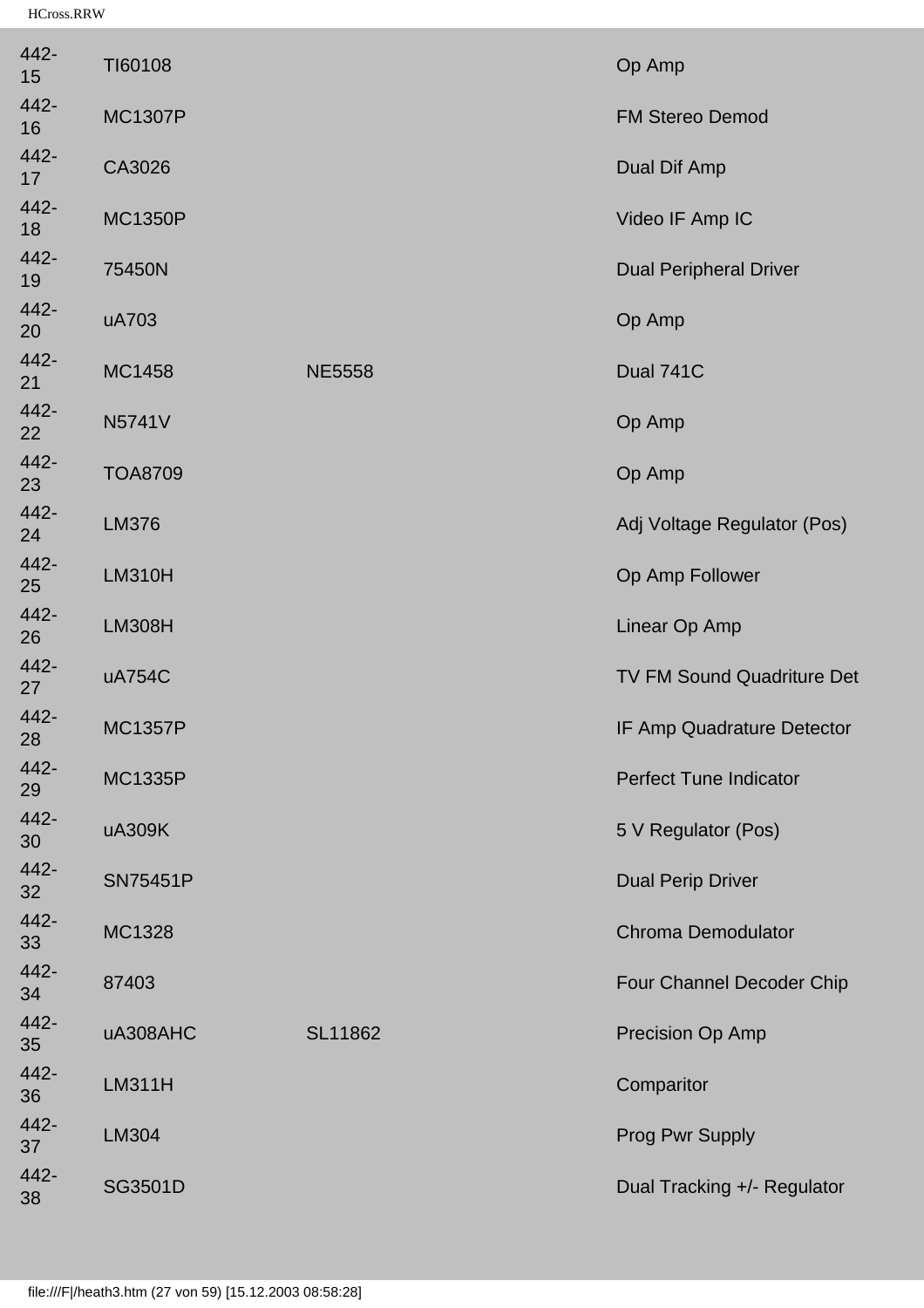| 442-<br>39 | <b>LM301A</b>  | <b>LM101</b> | Op Amp                                |
|------------|----------------|--------------|---------------------------------------|
| 442-<br>40 | <b>AD741K</b>  |              | Op Amp                                |
| 442-<br>41 | uA739          |              | Dual Audio Pre-Amp                    |
| 442-<br>42 | MC1553         |              | Video Amp                             |
| 442-<br>43 | <b>SN72747</b> |              | Dual High Performance Op Amp          |
| 442-<br>44 | 87743          |              | <b>Matrix Decoder</b>                 |
| 442-<br>45 | <b>NE566V</b>  |              | <b>Function Generator</b>             |
| 442-<br>46 | MC1310         |              | <b>Stereo Decoder PLL</b>             |
| 442-<br>47 | SG-2501        |              | Dual Tracking +/- Regulator           |
| 442-<br>48 | <b>MFC6030</b> |              | <b>Regulator IC</b>                   |
| 442-<br>50 | U760           |              | High Speed Op Amp                     |
| 442-<br>51 | <b>MC1345P</b> |              | <b>AGC/Sync Seperator</b>             |
| 442-<br>52 | MC1351         |              | Wide Band FM Amp                      |
| 442-<br>53 | <b>NE555V</b>  |              | <b>General Purpose Timer</b>          |
| 442-<br>54 | uA7805         |              | 5 V Regulator (Pos)                   |
| 442-<br>55 | <b>MC1349P</b> |              | FM / TV Sound IF                      |
| 442-<br>56 | <b>MC1330P</b> |              | Video Sync Detector                   |
| 442-<br>57 | <b>MC1370P</b> |              | <b>Sync Detector Sound Demod</b>      |
| 442-<br>58 | <b>MC1371P</b> |              | TV Chroma IF Amp                      |
| 442-<br>59 | <b>MC1364P</b> |              | <b>Automatic Fine Tuning Detector</b> |
| 442-<br>60 | <b>MC7824</b>  |              | 24 V Regulator (Pos)                  |
| 442-<br>62 | <b>MC1358P</b> |              | <b>TV Sound IF Detector</b>           |
| 442-<br>63 | uA7815         |              | 15 V Regulator (Pos)                  |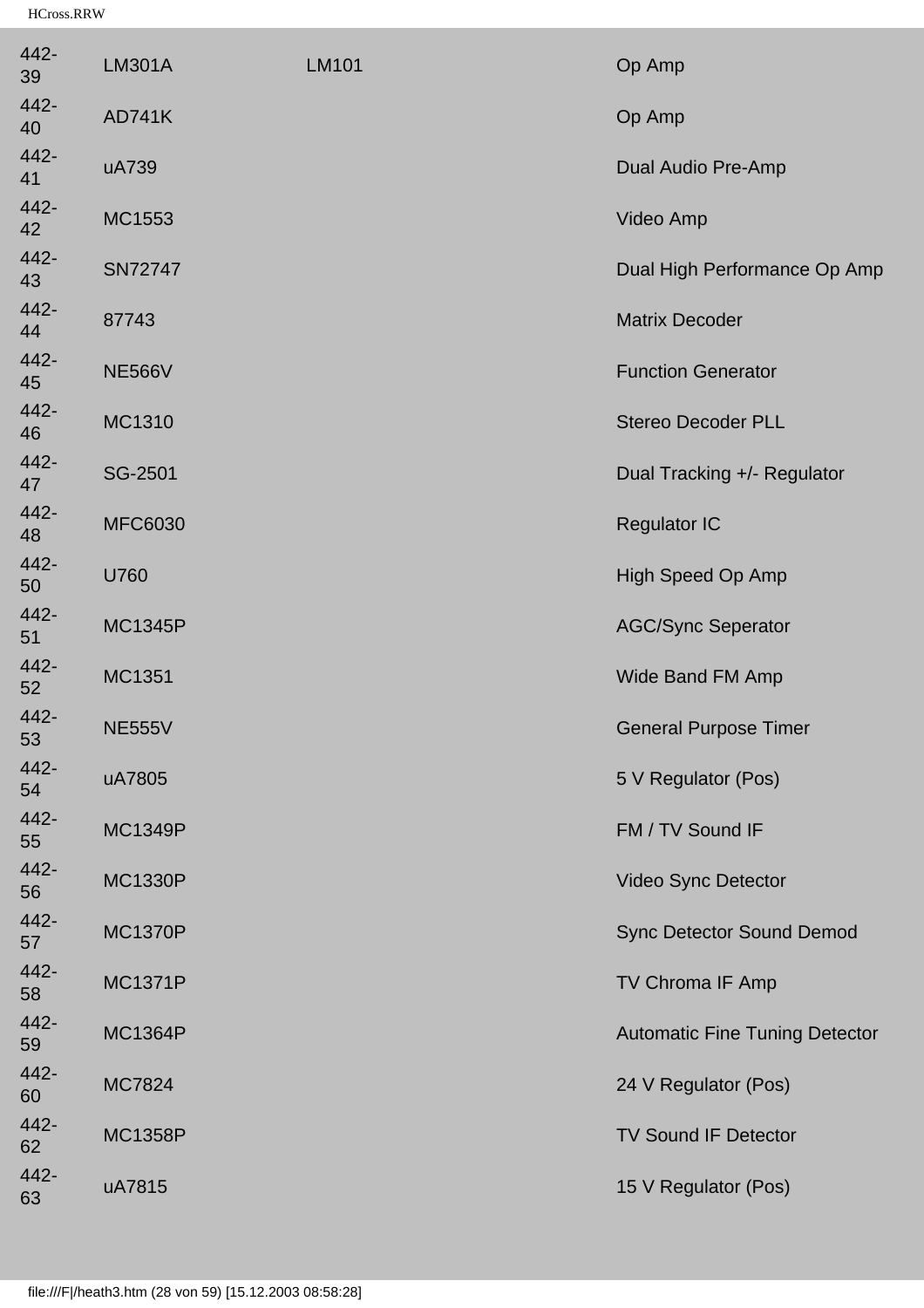| 442-<br>64 | uA7915         | - 15Volt Regulator            |
|------------|----------------|-------------------------------|
| 442-<br>65 | <b>SG4501N</b> | Dual Tracking +/- Regulator   |
| 442-<br>66 | LM308          | Precision Op Amp              |
| 442-<br>68 | <b>NFC4060</b> | Regulator                     |
| 442-<br>69 | <b>MC1312P</b> | SQ Decoder (4-ch) SQ          |
| 442-<br>70 | 8038AC         | <b>Function Generator</b>     |
| 442-<br>71 | LM3900         | Quad Op Amp                   |
| 442-<br>73 | 75107          | <b>TriState Line Receiver</b> |
| 442-<br>74 | <b>MD1344P</b> | <b>AGC/Sync Seperator</b>     |
| 442-<br>75 | <b>LM311N</b>  | Comparitor                    |
| 442-<br>76 | <b>MFC4010</b> | IF Amp                        |
| 442-<br>77 | <b>TBA820</b>  | <b>Audio Amplifier</b>        |
| 442-<br>78 | <b>UHP481</b>  | 7Seg HiV Display Driver       |
| 442-<br>79 | <b>MD1324P</b> | Demodulator                   |
| 442-<br>80 | <b>MC1398P</b> | <b>TV Color Processor</b>     |
| 442-<br>82 | N5741          | Op Amp                        |
| 442-<br>83 | <b>UHP480</b>  | Hi Volt Display Driver        |
| 442-<br>88 | <b>MC1314P</b> | Audio Logic (4-ch) SQ         |
| 442-<br>89 | <b>MC1315P</b> | VCA (4-ch) SQ                 |
| 442-<br>90 | <b>LM309H</b>  | 5 V Regulator (Pos)           |
| 442-<br>92 | CA3089         | <b>RCA FM IF IC</b>           |
| 442-<br>95 | <b>MFC6010</b> | IF Amp                        |
| 442-<br>96 | <b>MC1496G</b> | <b>Balanced Mod/Demod IC</b>  |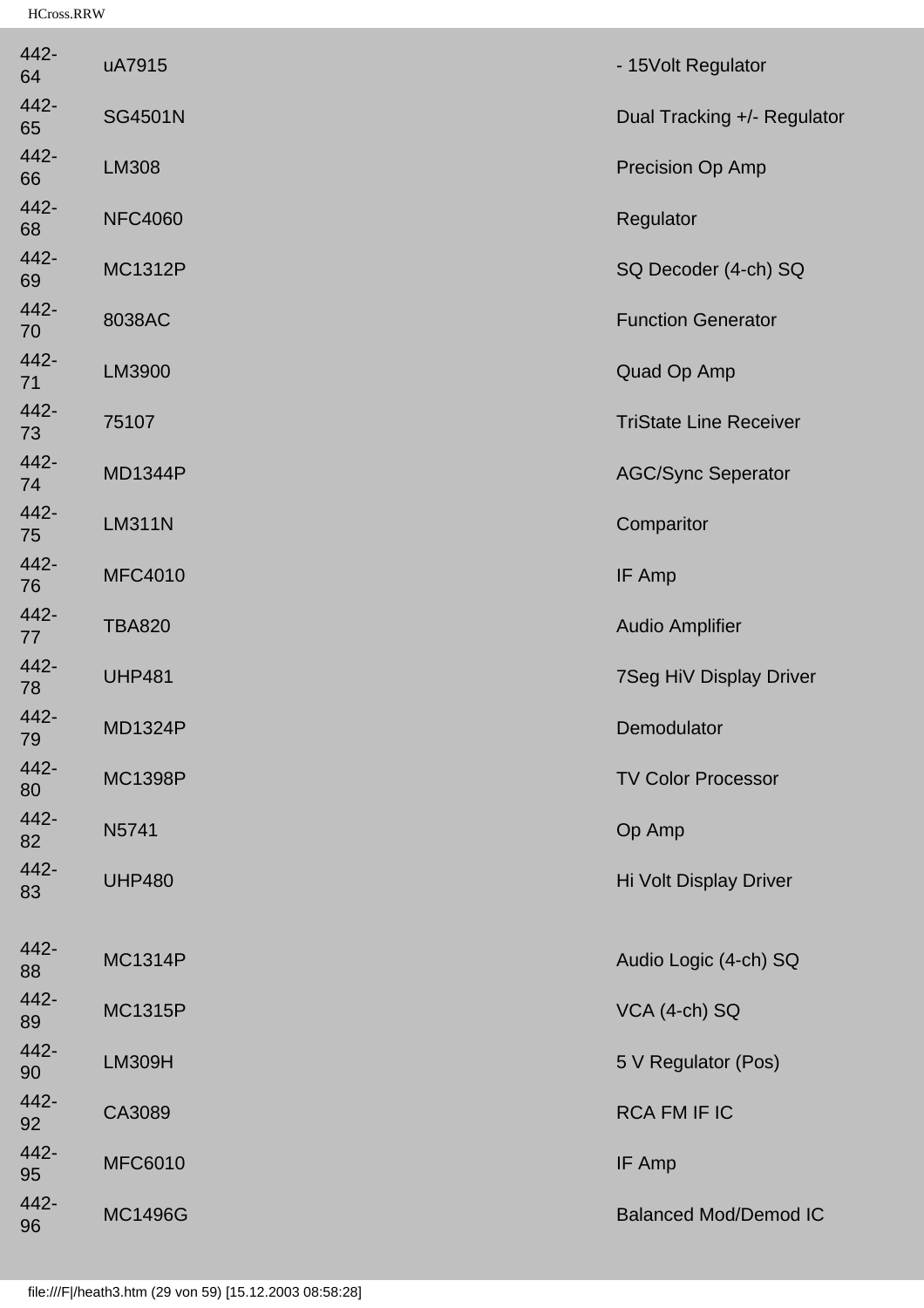| 442-<br>97  | MC1454         |       |                | 1 Watt Audio Amp                     |
|-------------|----------------|-------|----------------|--------------------------------------|
| 442-<br>98  | LX-5600        |       |                | <b>Temperature Transducer</b>        |
| 442-<br>99  | CD4016         |       |                | <b>CMOS Analog Switch</b>            |
| 442-<br>298 | 386            |       |                |                                      |
| 442-<br>602 | <b>LM324N</b>  |       |                | Quad Op Amp Single Supply            |
| 442-<br>603 | 78M05          |       |                | 5 V Regulator (Pos)                  |
| 442-<br>604 | <b>NE545B</b>  |       |                | <b>Dolby</b>                         |
| 442-<br>605 | QS15022        |       |                | <b>CD-4 Demodulator IC</b>           |
| 442-<br>609 | 78M20C         |       |                | 20 V Regulator (Pos)                 |
| 442-<br>610 | <b>TBA820L</b> |       |                | <b>Audio Amplifier 2W</b>            |
| 442-<br>611 | LM3302         |       |                | <b>Quad Comparitor</b>               |
| 442-<br>612 | <b>LM386N</b>  |       |                | 1.5 W Audio Power Amp                |
| 442-<br>613 | MC7915         |       |                | 12 V Regulator (Neg)                 |
| 442-<br>614 | 2740DE         |       |                | Op Amp                               |
| 442-<br>615 | uA739          |       |                | Dual Audio Pre-Amp (Selected)        |
| 442-<br>616 | LM2901         | uA775 | <b>LM3302N</b> | <b>Quad Single Supply Comparitor</b> |
| 442-<br>617 | uA78MGT2C      |       |                | Adj Voltage Regulator (Pos)          |
| 442-<br>618 | uA79MGT2C      |       |                | Adj Voltage Regulator (Neg)          |
| 442-<br>619 | <b>ICL8049</b> |       |                | Anti-Log Op Amp                      |
| 442-<br>620 | <b>MC1391P</b> |       |                | <b>TV Horizontal Processor</b>       |
| 442-<br>621 | 78M24C         |       |                | 24 V Regulator (Pos)                 |
| 442-<br>622 | <b>MC1331P</b> |       |                | <b>IF Detector</b>                   |
| 442-<br>623 | CA3130S        |       |                | Op Amp                               |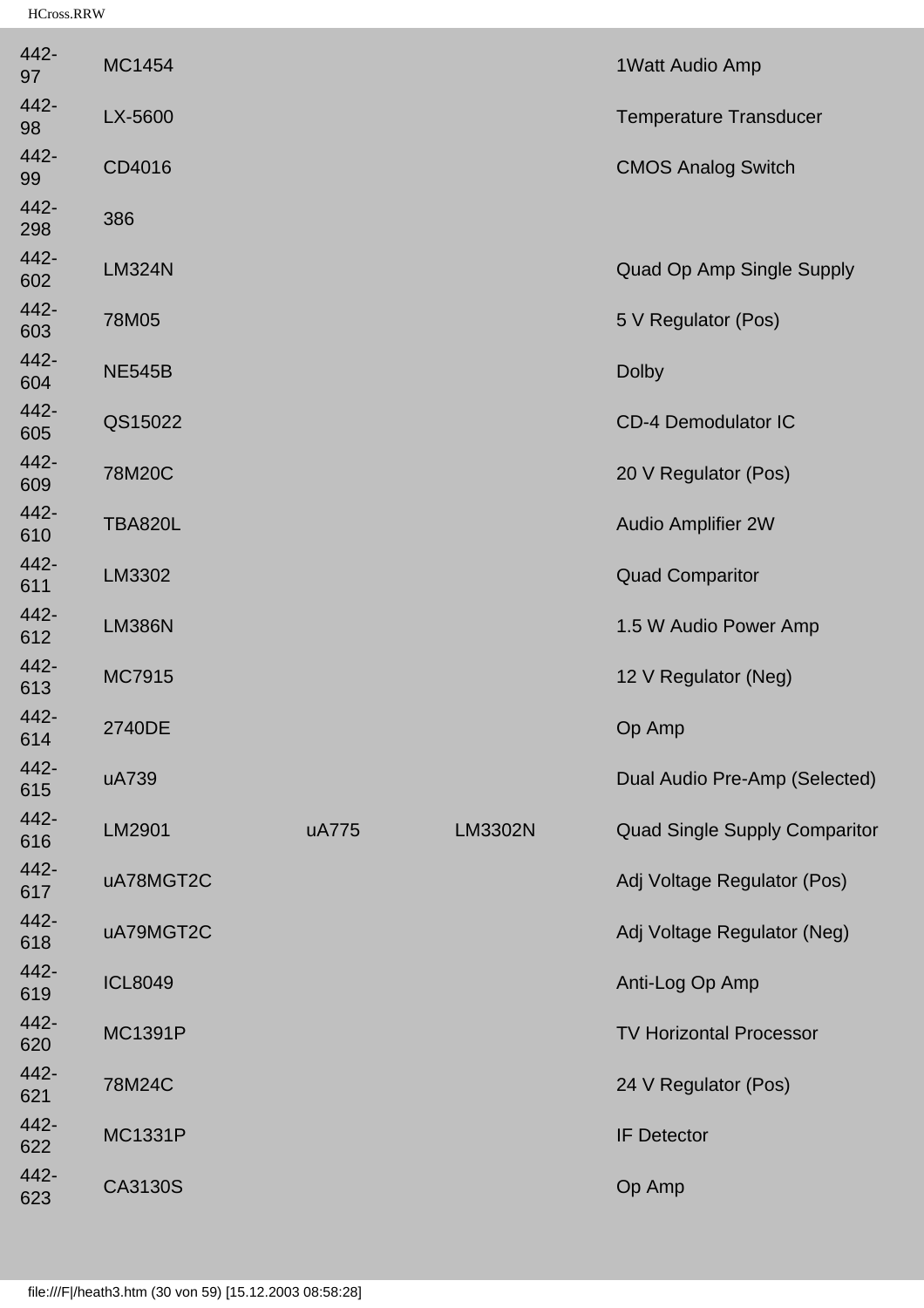| MM5322          | <b>Color Generator Chip</b>   |
|-----------------|-------------------------------|
| <b>ULN2111</b>  | FM IF & Detector IC (Sprague) |
| 78MGT4C         | Adj Voltage Requlator (Pos)   |
| 78L05           | 5 V Regulator (Pos)           |
| <b>GPD401</b>   | <b>Avantek RF Amplifier</b>   |
| <b>GPD402</b>   | <b>Avantek RF Amplifier</b>   |
| <b>MC7905</b>   | 5 V Regulator (Neg)           |
| <b>ULN2209M</b> | IF w/regulator                |
| <b>MC1496L</b>  | <b>Bal Mod/Demod</b>          |
| MC7902          | 2 V Regulator (Neg)           |
| CA3053          | <b>RF/IF Amp</b>              |
| <b>MC3310P</b>  | Wide Band Amp                 |
| HA1196          | <b>PLL Mpx Demodulator</b>    |
| <b>HA1137W</b>  | <b>IF Amp Detector</b>        |
| MK5086N-4       | 4x4 Tone Dialer               |
| <b>LM308AN</b>  | Op Amp                        |
| CA3080          | High Perf Op Amp              |
| LX1601          | <b>Pressure Transducer</b>    |
| 78L09           | 9 V Regulator (Pos)           |
| 733             | Video Amp                     |
| <b>LM78L12</b>  | 12 V Regulator (Pos)          |
| MC79L12AC       | 12 V Regulator (Neg)          |
| <b>CD4046AE</b> | <b>CMOS PLL</b>               |
|                 |                               |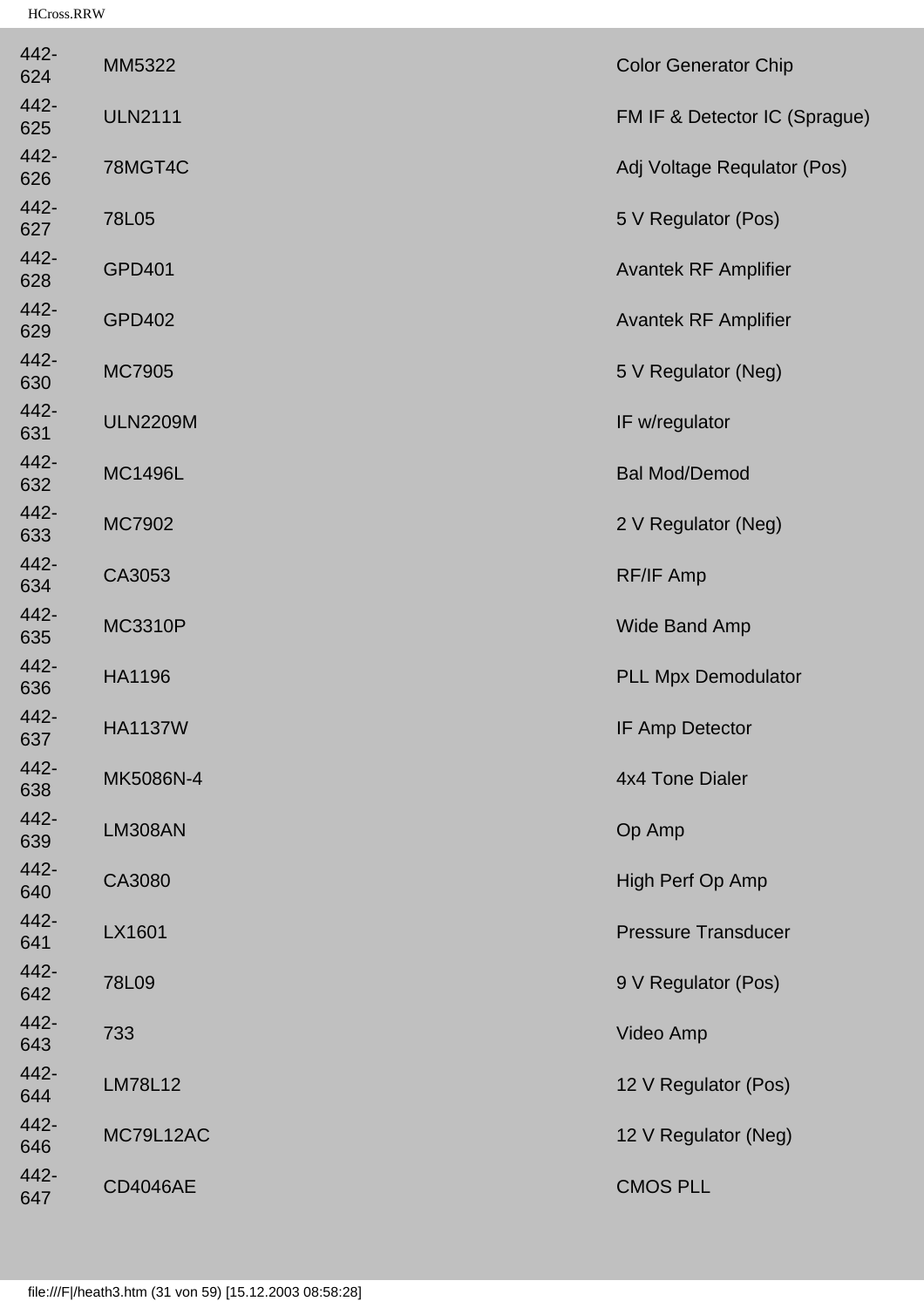| 442-<br>648 | <b>LM310N</b>   |                              | Op Amp Follower                |
|-------------|-----------------|------------------------------|--------------------------------|
| 442-<br>649 | SF7-0890        |                              | <b>Avantek RF Amplifier</b>    |
| 442-<br>650 | 78H12           |                              | 12 V Regulator (Pos)           |
| 442-<br>651 | 78H05           |                              | 5 V Regulator (Pos)            |
| 442-<br>654 | 565             |                              | <b>PLL</b>                     |
| 442-<br>655 | LM349           |                              | Quad Wide-band 741 Op Amp      |
| 442-<br>658 | <b>HA1197</b>   |                              | Signal Meter Drive (Hitachi)   |
| 442-<br>663 | CA3130-05       | <b>Heathkit P/N</b><br>Error | <b>Transistor Array</b>        |
| 442-<br>663 | <b>78M12CKC</b> | <b>Heathkit P/N</b><br>Error | 12 V Regulator (Pos)           |
| 442-<br>664 | <b>79M12CKC</b> |                              | 12 V Regulator (Neg)           |
| 442-<br>665 | 79L05           |                              | 5 V Regulator (Neg)            |
| 442-<br>670 | <b>LF356N</b>   |                              | Bi FET Op Amp                  |
| 442-<br>672 | <b>NE645B</b>   |                              | <b>Compander Amp</b>           |
| 442-<br>674 | MC7812          |                              | 12 V Regulator (Pos)           |
| 442-<br>675 | MC7912          |                              | 12 V Regulator (Neg)           |
| 442-<br>676 | <b>TDA2190</b>  |                              |                                |
| 442-<br>678 | 7106            |                              | <b>DVM Chip</b>                |
| 442-<br>679 | <b>TL061CP</b>  |                              | Low Power JFET Op Amp          |
| 442-<br>681 | 78L08           |                              | 5 V Regulator (Pos)            |
| 442-<br>685 | uA78GKC         |                              | Adj Volt Reg (Pos) TO-3 (4pin) |
| 442-<br>687 | 78L10           |                              | 10 V Regulator (Pos)           |
| 442-<br>688 | <b>NE567N</b>   |                              | <b>DTMF Tone Decoder</b>       |
| 442-<br>691 | 78M08           |                              | 8 V Regulator (Pos)            |
|             |                 |                              |                                |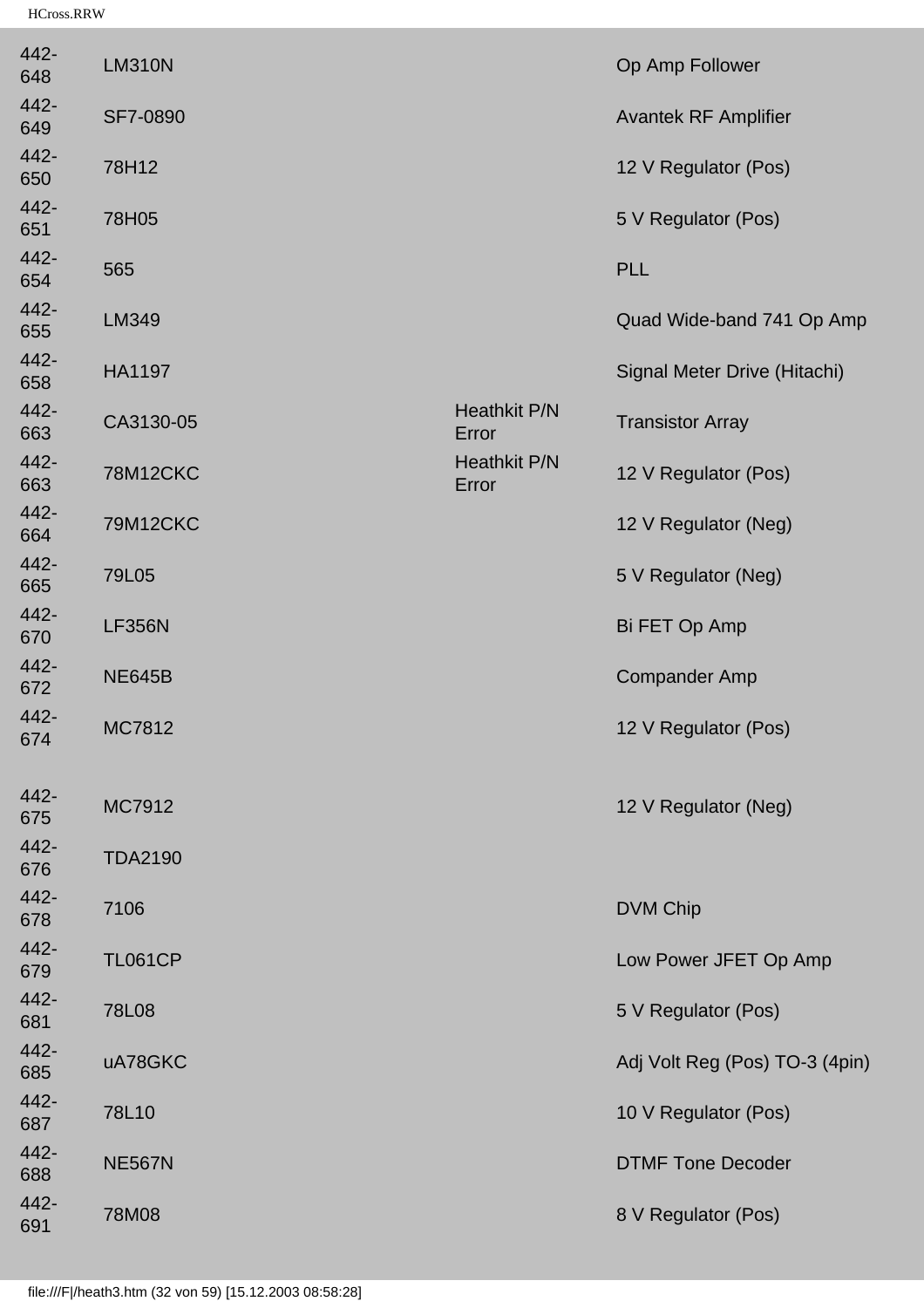| 442-<br>693 | <b>LM322N</b>  |              |             | <b>Precision Timer</b>         |
|-------------|----------------|--------------|-------------|--------------------------------|
| 442-<br>694 | uA2240PC       |              |             | Programmable Timer             |
| 442-<br>695 | 78L15          |              |             | 15 V Regulator (Pos)           |
| 442-<br>696 | 79L15          |              |             | 15 V Regulator (Neg)           |
| 442-<br>698 | <b>SL952</b>   |              |             | Wide RF Amplifier (512 MHz)    |
| 442-<br>699 | 1873           | 136PC        | 137PC15A212 | Pressure Transducer (ID-4001)  |
| 442-<br>700 | LM3524         | SG3524       |             | <b>Switching Regulator</b>     |
| 442-<br>701 |                |              |             | Pressure Transducer (ID-4001)  |
| 442-<br>703 | <b>LM350K</b>  |              |             | Adj Voltage Regulator (Pos)    |
| 442-<br>706 | <b>NE5534</b>  |              |             | Single Low Noise Op Amp        |
| 442-<br>707 | LF353          | <b>TL072</b> |             | Quad JFET Op Amp               |
| 442-<br>708 | LM317          |              |             | Adj Voltage Regulator (Pos)    |
| 442-<br>709 | <b>LM337</b>   |              |             | Adj Voltage Regulator (Neg)    |
| 442-<br>710 | <b>XR2206</b>  |              |             | <b>VCO IC</b>                  |
| 442-<br>711 | LM342          |              |             | Prec Fahrenheit Temp Sensor    |
| 442-<br>712 | <b>LM320</b>   |              |             | <b>Fixed Voltage Regulator</b> |
| 442-<br>715 | CA3130         |              |             | Op Amp                         |
| 442-<br>716 | <b>LM330T</b>  |              |             | 5 V Regulator (Pos)            |
| 442-<br>721 | HA12412        |              |             | <b>FM Receiver Chip</b>        |
| 442-<br>722 | uPC1173C       |              |             | <b>FM Stereo Decoder</b>       |
| 442-<br>723 | <b>TL489</b>   |              |             | <b>Bar Graph Display</b>       |
| 442-<br>724 | 7107           |              |             | <b>DVM Chip</b>                |
| 442-<br>726 | <b>TL062CP</b> |              |             | Dual JFET Op Amp               |
|             |                |              |             |                                |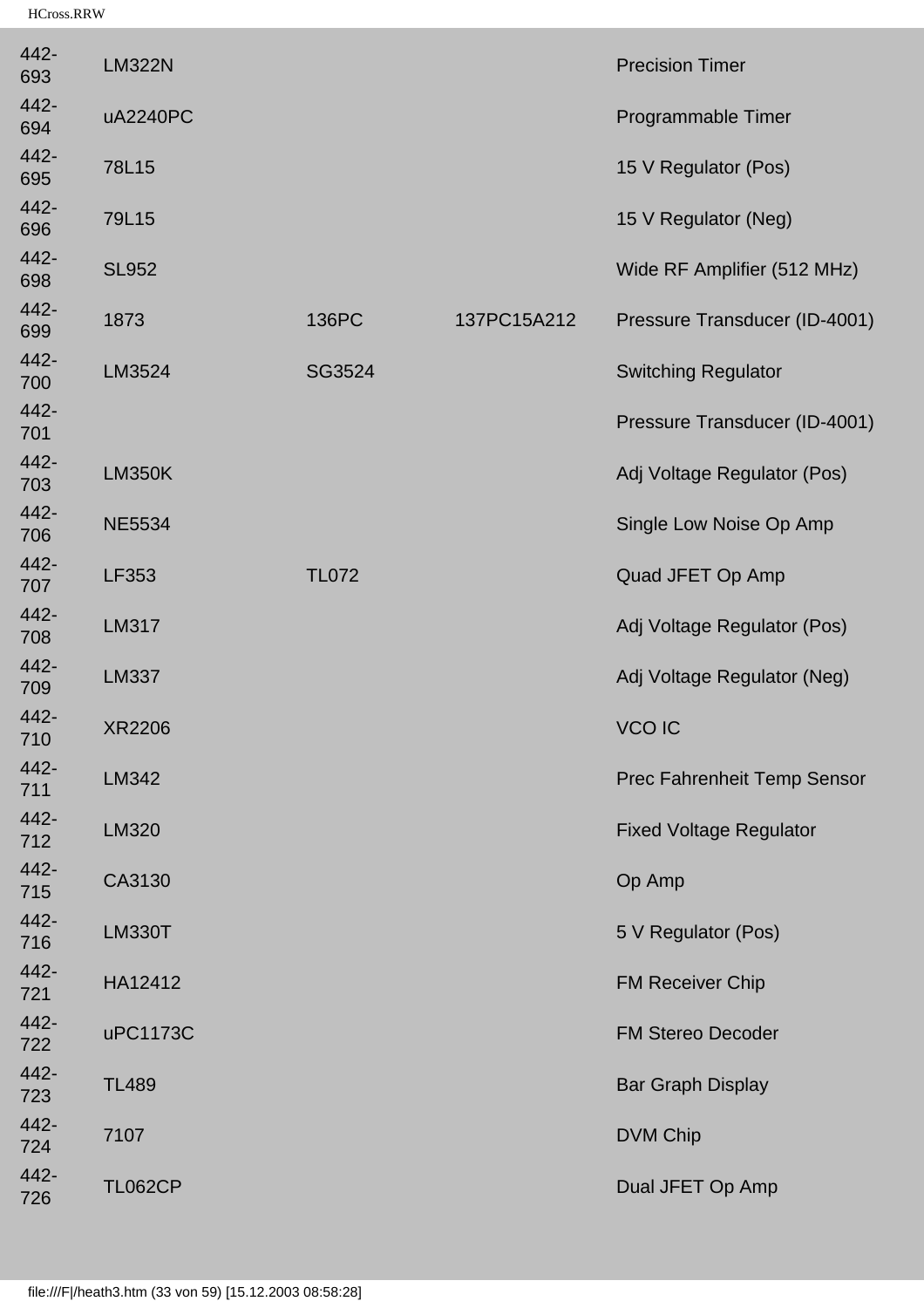| 442-<br>728 | LM2904           |                | Low Power Op Amp                      |
|-------------|------------------|----------------|---------------------------------------|
| 442-<br>732 | 78L09            |                |                                       |
| 442-<br>733 | LM358            |                | Dual Op Amp                           |
| 442-<br>734 | <b>LM388N</b>    |                | 1.5 W Audio Power Amp                 |
| 442-<br>740 | <b>LM556</b>     |                | Dual 555 Timer                        |
| 442-<br>741 | <b>XR2209</b>    |                | <b>Precision Oscillator (Exar)</b>    |
| 442-<br>742 | <b>LF347</b>     |                |                                       |
| 442-<br>743 | HA4741-5         |                | Op Amp                                |
| 442-<br>744 | <b>CD4066BCN</b> |                | <b>Quad Bilateral Switch</b>          |
| 442-<br>748 | <b>ULN2280B</b>  |                | <b>Audio Power Amp</b>                |
| 442-<br>751 | LM1408N-8        | <b>DAC0808</b> | A/D Converter                         |
| 442-<br>753 | 9402             |                | V to F Converter                      |
| 442-<br>756 | <b>LF347</b>     | <b>TL074</b>   | Quad JFET Op Amp                      |
| 442-<br>759 | <b>LF411</b>     |                | J-FET Op Amp Low Offset               |
| 442-<br>760 | 5437             |                | <b>White Noise Generator</b>          |
| 442-<br>762 | LM388N-1         |                | 1.5 W Audio Power Amp                 |
| 442-<br>763 | LM388N-3         |                | 1.5 W Audio Power Amp                 |
| 442-<br>765 | <b>TL852CN</b>   |                | <b>Polaroid Sonar Ranging Reciver</b> |
| 442-<br>767 | LM393            |                |                                       |
| 442-<br>768 | <b>DAC1021</b>   |                | 10-Bit (Mult) D/A Converter           |
| 442-<br>769 | ADC0820          |                | 8-Bit A/D Converter                   |
| 442-<br>771 | <b>LM361</b>     | <b>NE529</b>   | <b>High Speed Comparitor</b>          |
| 442-<br>772 | <b>LM317L</b>    |                |                                       |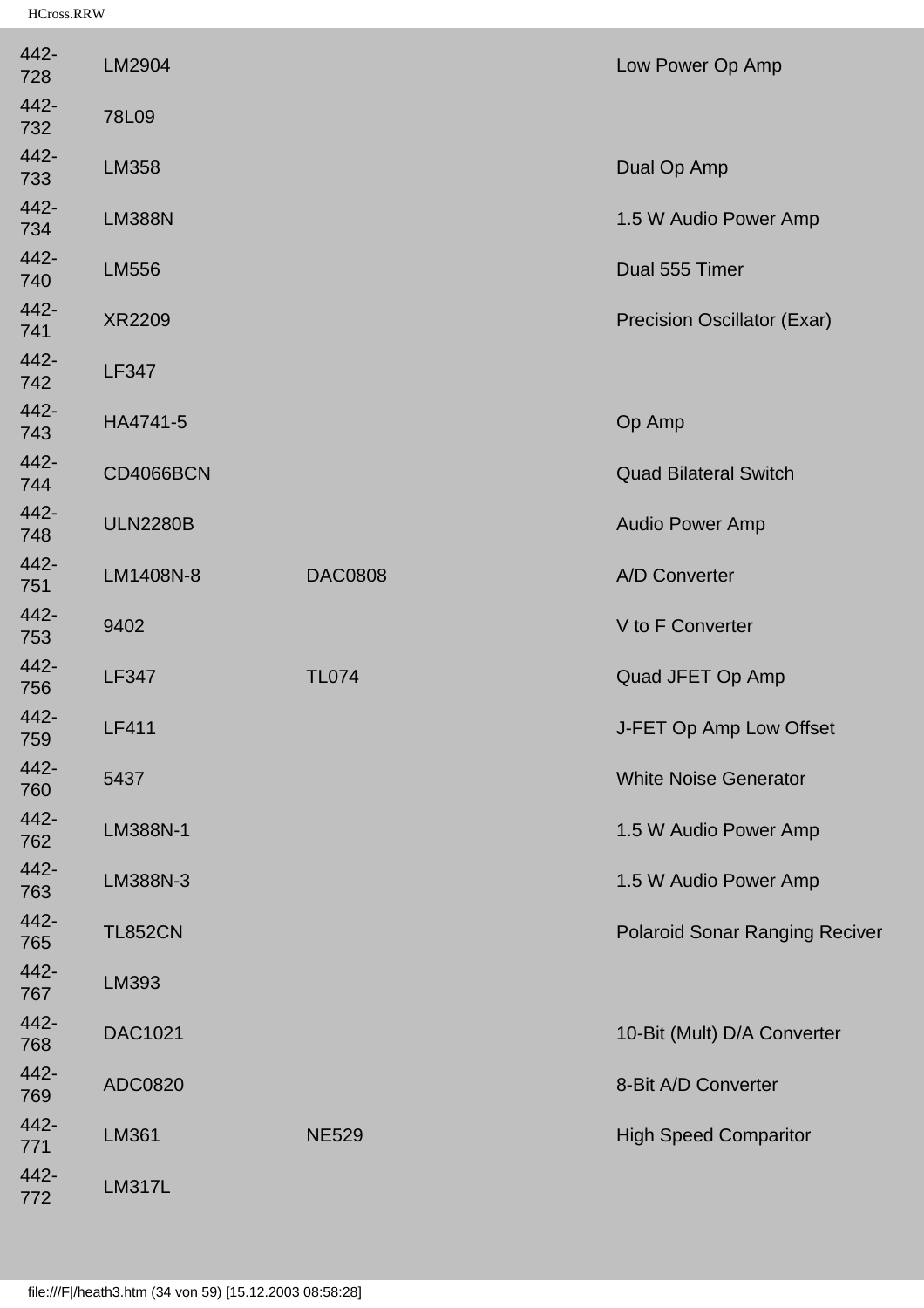| 442-<br>774       | CD4052           |                  | 4 Chan Analog Mux              |
|-------------------|------------------|------------------|--------------------------------|
| 442-<br>779       | <b>MF-10</b>     |                  | Maxim Switched Cap Act Filter  |
| 442-<br>780       | 2211             |                  | PLL IC                         |
| 442-<br>782       | <b>LF357</b>     |                  | J-FET Op Amp                   |
| 442-<br>783       | <b>LM35</b>      |                  | <b>Temperature Sensor</b>      |
| 442-<br>786       | MPX100AP         | <b>MPX2100AP</b> | Presure Transducer (ID-5001)   |
| 442-<br>787       | <b>LP2950C</b>   |                  | Low Drop-out Voltage Regulator |
| 442-<br>789       | <b>RCA4192</b>   |                  |                                |
| 442-<br>801       | <b>TLC555</b>    |                  | <b>CMOS Timer</b>              |
| 442-<br>802       | <b>SL560C-DP</b> |                  |                                |
| 442-<br>805       | MC10319          |                  |                                |
| 442-<br>806       | <b>ULN2803A</b>  |                  |                                |
| 442-<br>807       | <b>AD7537JN</b>  |                  |                                |
| 442-<br>808       | <b>AD7225KN</b>  |                  |                                |
| 442-<br>809       | <b>LN1055CN8</b> |                  |                                |
| 442-<br>810       | AD9685BQ         |                  |                                |
| 442-<br>819       | <b>LH4002CH</b>  |                  |                                |
| 442-<br>840       | <b>NE566N</b>    |                  | <b>VCO Function Generator</b>  |
| <b>Digital IC</b> |                  |                  |                                |
| 443-1             | 7400N            |                  | Quad 2-input NAND              |
| 443-2             | 7420N            |                  | Dual 4-Input NAND              |
| 443-3             | 7430N            |                  | 8-Input NAND                   |
| 443-4             | 7472N            |                  | JK Flip-Flop                   |
| 443-5             | 7473N            |                  | Dual JK Flip-Flop              |
| 443-6             | 7474N            |                  | Dual D Flip-Flop               |
| 443-7             | 7490N            |                  | <b>Decade Counter</b>          |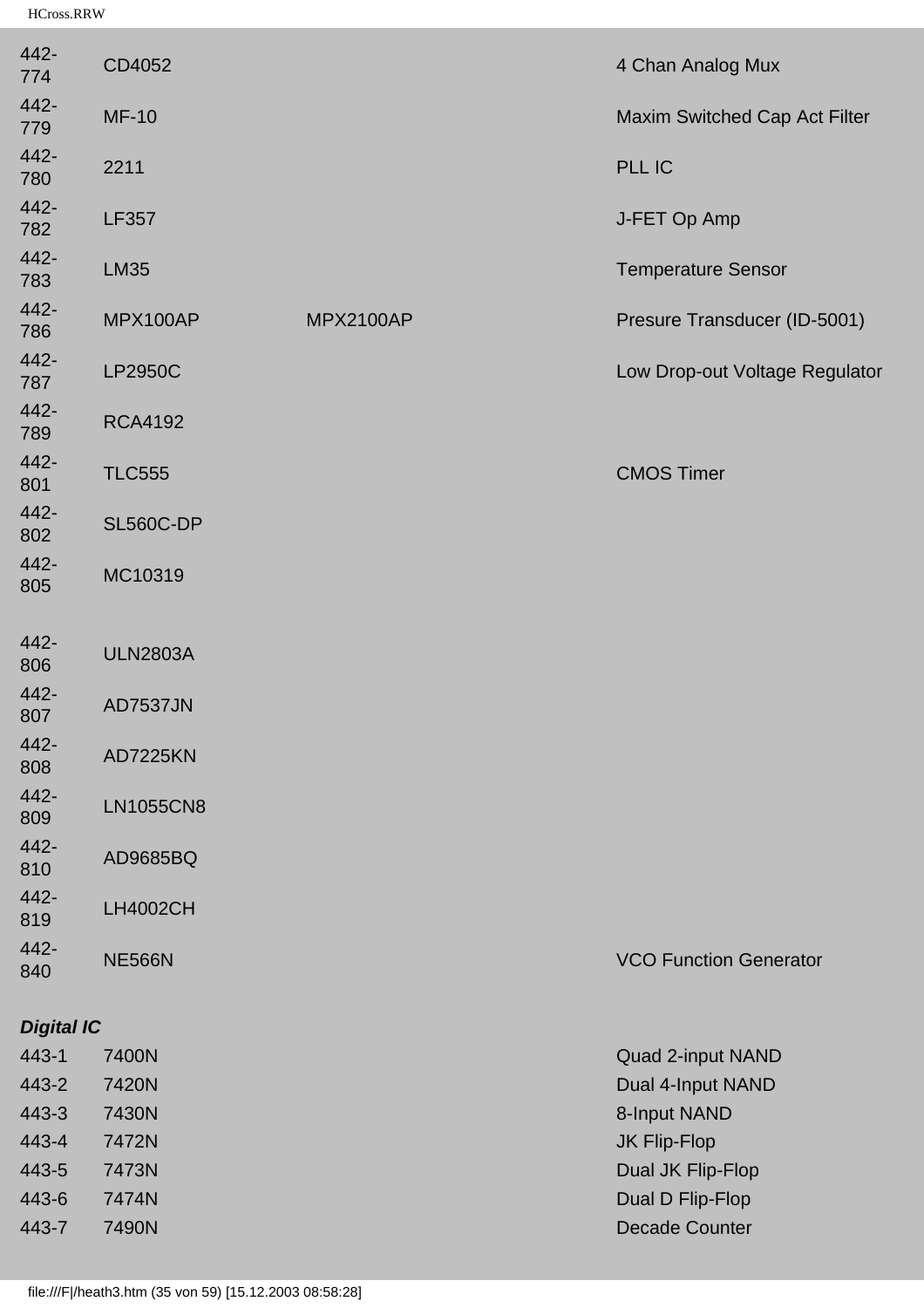| 443-8      | MC724P            |               | Quad 2-Input NAND (RTL)        |
|------------|-------------------|---------------|--------------------------------|
| 443-9      | MC790P            |               | Dual J-K FF (RTL)              |
| 443-<br>10 | <b>MC723P</b>     |               | Single J-K FF (RTL)            |
| 443-<br>11 | <b>MC725P</b>     |               | Dual 4-Input NAND / NOR        |
| 443-<br>12 | 7410N             |               | <b>Triple 3-Input NAND</b>     |
| 443-<br>13 | 7475N             |               | 4-Bit Bistable Latch           |
| 443-<br>14 | MC789P (Selected) |               | Hex Inverter (15 MHz Select)   |
| 443-<br>15 | 7450N             |               | Dual 2-Wide 2-In And-OR-Invert |
| 443-<br>16 | 7476N             |               | Dual JK Flip-Flop              |
| 443-<br>17 | 74141A            |               | <b>BCD to Decimal Decoder</b>  |
| 443-<br>18 | 7404N             |               | <b>Hex Inverter</b>            |
| 443-<br>19 | <b>N8290A</b>     |               | <b>Decade Counter</b>          |
| 443-<br>20 | <b>SC9523P</b>    |               | Servo Amp                      |
| 443-<br>21 | <b>MC717P</b>     |               | Quad 2-Input NAND/NOR          |
| 443-<br>22 | 74121N            |               | <b>Monostable Non-Retrig</b>   |
| 443-<br>23 | 74122N            |               | <b>Retrig Monostable</b>       |
| 443-<br>25 | 74151N            |               | 8:1 Multiplexer                |
| 443-<br>26 | 74S00             |               | Quad 2-Input NAND              |
| 443-<br>27 | SN158093N         | <b>MC668P</b> | Dual JK Flip-Flop              |
| 443-<br>28 | <b>CuL9958</b>    |               | <b>Decade Counter</b>          |
| 443-<br>29 | <b>CuL9959</b>    |               | 4-Bit Buffer-Storage           |
| 443-<br>30 | <b>CuL9960</b>    |               | "Nixie" Decoder Driver         |
| 443-<br>31 | <b>MC726P</b>     |               | Single JK Flip-Flop (RTL)      |
| 443-<br>32 | <b>SC9932P</b>    | <b>MC790P</b> | Dual JK Flip-Flop              |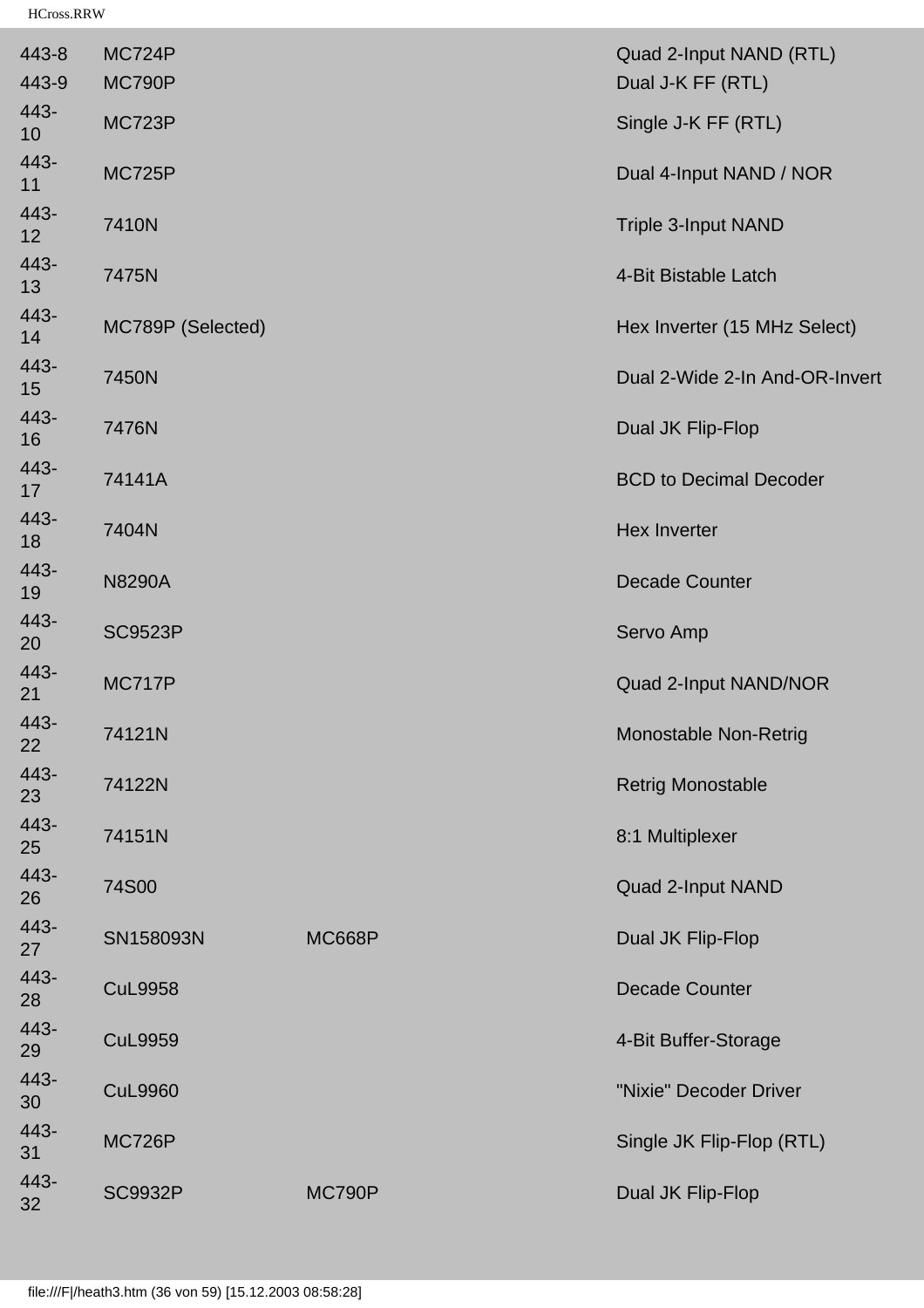| 443-<br>34 | 7492N           | 4-bit Counter                     |
|------------|-----------------|-----------------------------------|
| 443-<br>35 | 7441N           | <b>BCD to Decimal Decoder 70V</b> |
| 443-<br>36 | 7447N           | <b>BCD to 7-Segment Decoder</b>   |
| 443-<br>37 | 74100N          | 8-Bit Bi-Stable Latch             |
| 443-<br>38 | <b>MC1023P</b>  | <b>Dual NOR/OR Gate</b>           |
| 443-<br>39 | MC1034          | Single D Flip-Flop                |
| 443-<br>40 | <b>MC1013P</b>  | Single JK Flip-Flop               |
| 443-<br>41 | <b>MC1027P</b>  |                                   |
| 443-<br>42 | 74S112N         | Dual JK Flip-Flop                 |
| 443-<br>43 | 74H102N         | JK Flip-Flop                      |
| 443-<br>44 | 7413N           | Dual 4-Input NAND (Schm Trig)     |
| 443-<br>45 | 7408N           | Quad 2-Input AND                  |
| 443-<br>46 | 7402N           | Quad 2-Input NOR                  |
| 443-<br>47 | <b>CD2501E</b>  | 7 Seg Decoder Driver              |
| 443-<br>48 | <b>MC776</b>    | Dual JK Flip-Flop                 |
| 443-<br>49 | <b>MC778</b>    | Dual D Flip-Flop                  |
| 443-<br>50 | 74H21           | Dual 4-Input AND                  |
| 443-<br>51 | CD2503E         | 7 Seg Decoder Driver              |
| 443-<br>52 | <b>SCUS0127</b> | <b>Digital Encoder/Decoder</b>    |
| 443-<br>53 | 7442N           | 4:10 Line Decoder                 |
| 443-<br>54 | 7403N           | Quad 2-input NAND (OC)            |
| 443-<br>55 | 75451           | <b>Dual Peripheral Driver</b>     |
| 443-<br>56 | MC1032          | Dual JK Flip-Flop                 |
|            |                 |                                   |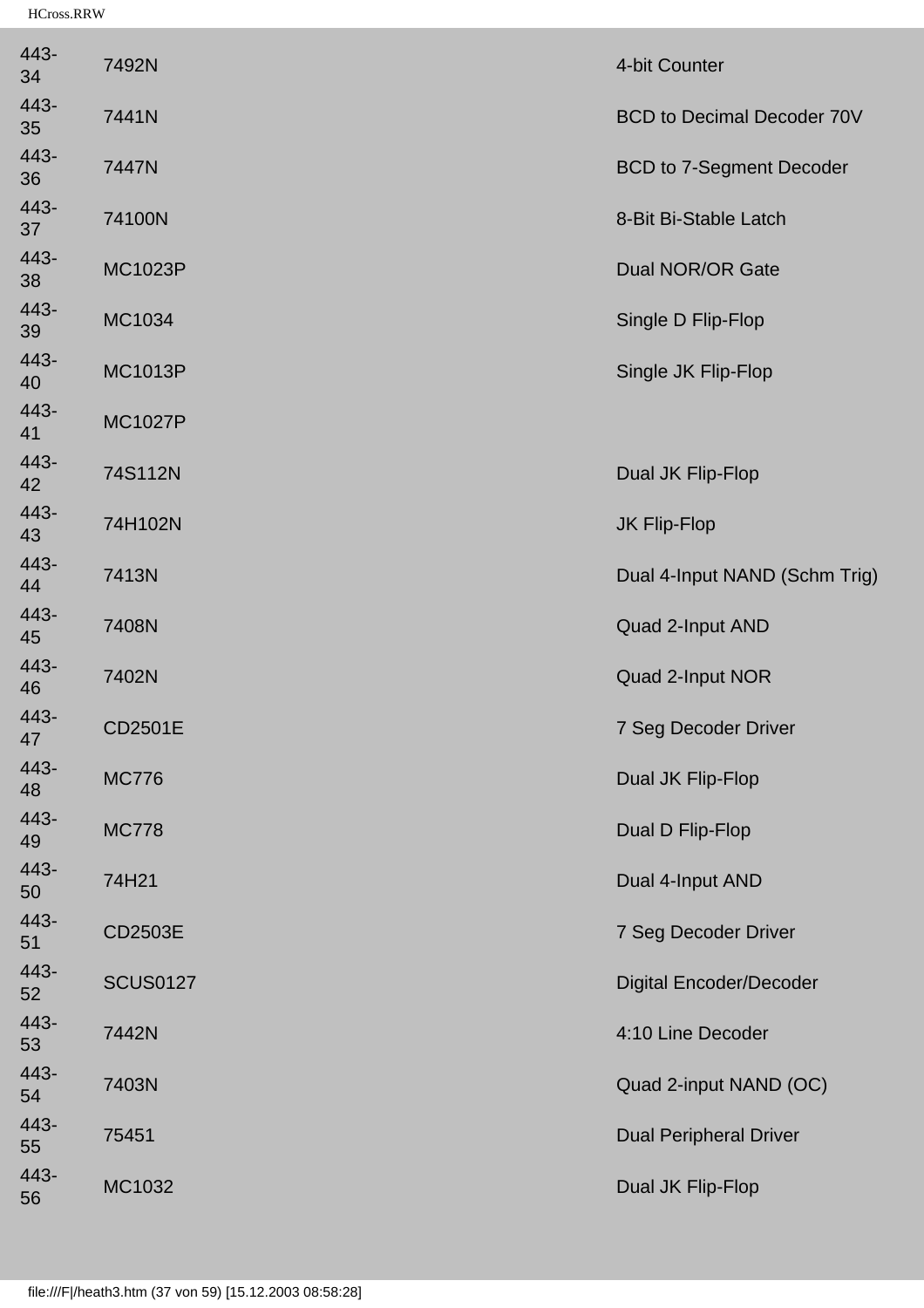| 443-<br>57 | MC3003P        |       | Quad 2-Input OR                |
|------------|----------------|-------|--------------------------------|
| 443-<br>58 | <b>MC3006P</b> |       | Triple 3-Input AND             |
| 443-<br>59 | <b>MC3021P</b> |       | Quad 2-Input Ex OR             |
| 443-<br>60 | <b>MC4012P</b> |       | 4-Bit Shift Register           |
| 443-<br>61 | <b>MC4016P</b> |       | <b>Quad Bilateral Switch</b>   |
| 443-<br>62 | MC4044         |       | <b>Phase Detector for PLL</b>  |
| 443-<br>64 | <b>CD2500E</b> |       | 7 Seg Decoder                  |
| 443-<br>65 | 7427           |       | Triple 3-Input NOR             |
| 443-<br>66 | 74192N         |       | <b>Up/Down Decade Counter</b>  |
| 443-<br>67 | <b>MC8601P</b> |       | <b>Retrig Monostable</b>       |
| 443-<br>68 | 74H10          |       | <b>Triple 3-Input NAND</b>     |
| 443-<br>70 | 74H103N        |       | Dual JK Flip-Flop              |
| 443-<br>71 | 74H00N         |       | Quad 2-input NAND High Speed   |
| 443-<br>72 | 7417N          |       | <b>Hex Buffer Driver</b>       |
| 443-<br>73 | 7416N          |       | <b>Hex Inverter Buffer</b>     |
| 443-<br>74 | 74452          |       | <b>Dual Peripheral NAND</b>    |
| 443-<br>77 | 7438           |       | Quad 2-Input NAND              |
| 443-<br>78 | <b>TIXL112</b> |       | Opto Isolator                  |
| 443-<br>79 | 95H03          | 95H03 | Trpl 2-Input OR/NOR (180MHz)   |
| 443-<br>80 | MC1035         |       | <b>Triple Diff Amp</b>         |
| 443-<br>81 | 95H02          |       | Dual 4-Input OR/NOR (180MHz)   |
| 443-<br>82 | 9528           | 9528  | Dual D (160MHz)                |
| 443-<br>83 | 95H28          | 95H28 | Dual D-Type Flip-Flop (180MHz) |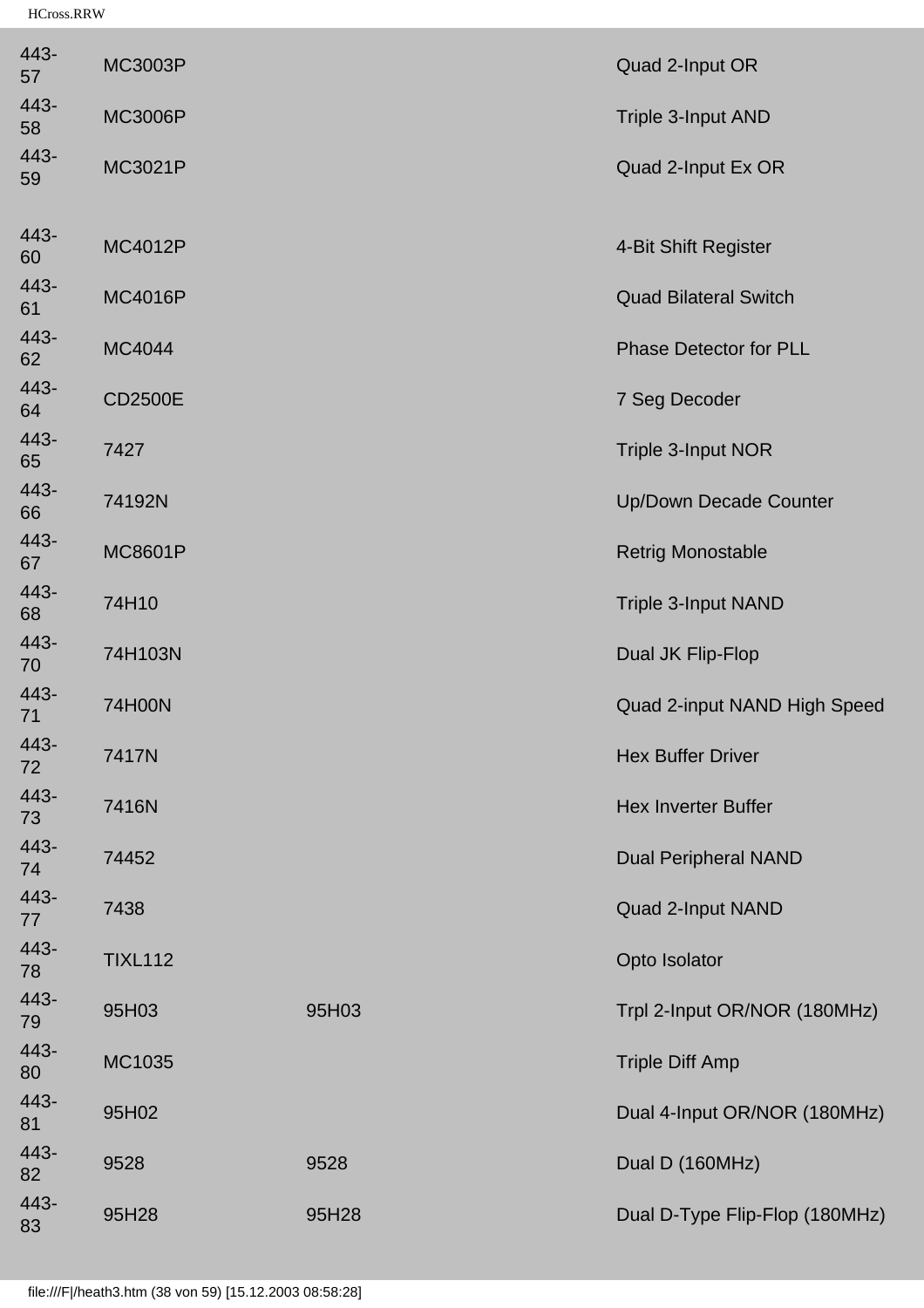| 443-<br>84  | MK5009          |               | Mostek Oscillator Scaler chip   |
|-------------|-----------------|---------------|---------------------------------|
| 443-<br>85  | 74157           | 9322          | Quad 2-line to 1-line           |
| 443-<br>86  | 9503            |               | Trpl 2-Input OR/NOR (160 MHz)   |
| 443-<br>87  | 74145N          |               | <b>BCD To Decimal Decoder</b>   |
| 443-<br>88  | <b>TMS1875</b>  |               | <b>Calculator Chip</b>          |
| 443-<br>89  | 7409N           |               | Quad 2-Input AND                |
| 443-<br>90  | 74123           |               | Dual Retriggerable Monostable   |
| 443-<br>91  | 95H0459         |               | Quad 2-Input NOR                |
| 443-<br>92  | <b>MC9860P</b>  |               | <b>Decimal Decoder Driver</b>   |
| 443-<br>94  | 7483            |               | 4-bit full adder                |
| 443-<br>95  | <b>SP630B</b>   |               | 600 MHz Decade Counter          |
| 443-<br>96  | 9502            |               | <b>ECL Dual 4-Input OR/NOR</b>  |
| 443-<br>97  | 7496            |               | 5-Bit Shift Register            |
| 443-<br>98  | 9582            |               | <b>Triple Line Receiver ECL</b> |
| 443-<br>99  | <b>TMS0101</b>  |               | <b>TI Calculator Chip</b>       |
| 443-<br>601 | <b>MK5017AA</b> |               | Mostek Clock Chip w/ Alarm      |
| 443-<br>602 | <b>DD700</b>    | <b>DM8880</b> | 7-Segment Decoder Driver        |
| 443-<br>603 | CD4011          |               | Quad 2-Input NAND               |
| 443-<br>604 | <b>CD4007AE</b> |               | Dual Comp Pair + Inverter       |
| 443-<br>605 | CD4002          |               | Dual 4-Input NOR                |
| 443-<br>606 | CD4027          |               | Dual JK Flip-Flop               |
| 443-<br>607 | CD4013          | 14013         | Dual D Flip-Flop                |
| 443-<br>608 | 3815            |               | <b>Digitial MOS IC</b>          |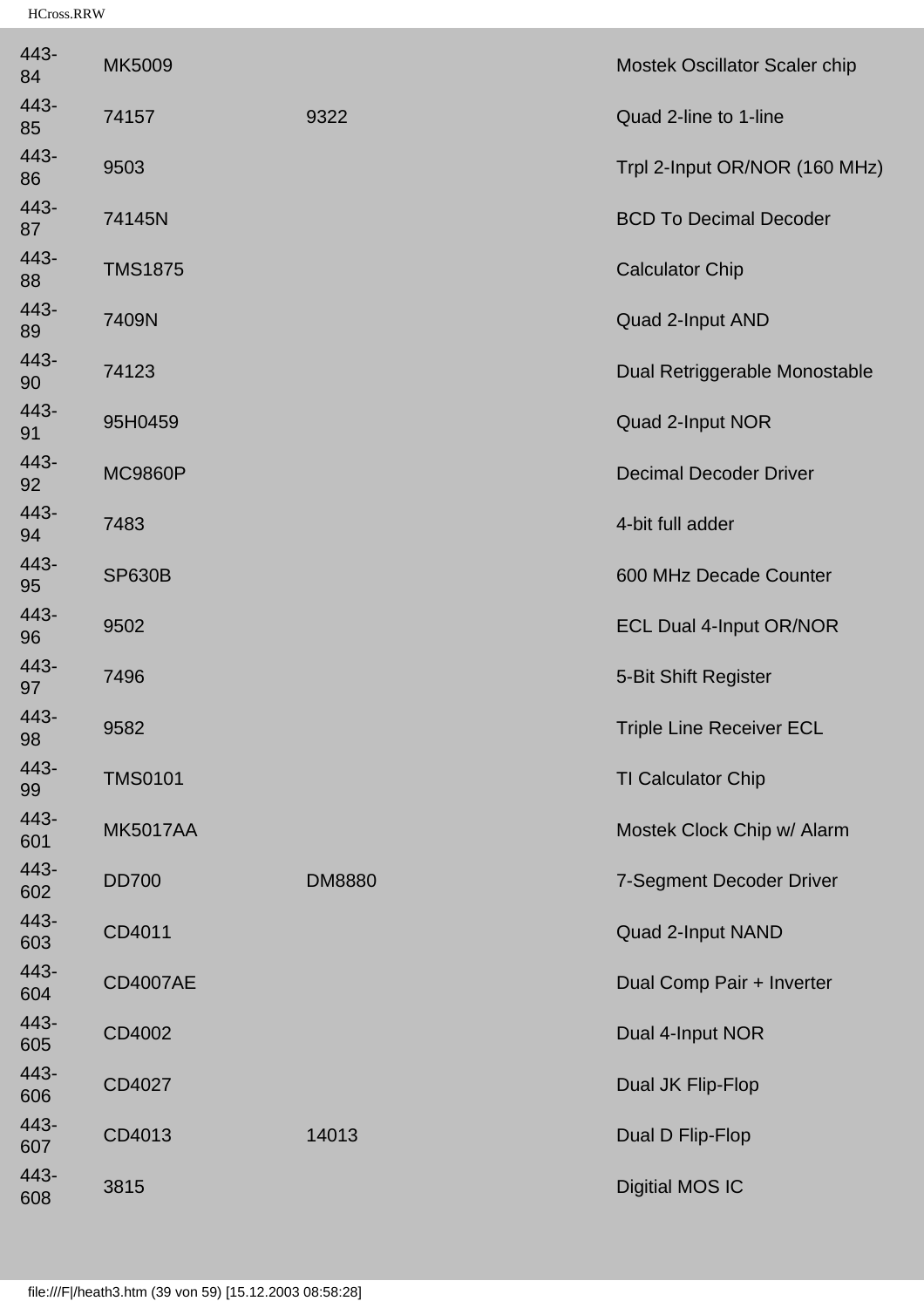| 443-<br>609 | 74L122                    |          | <b>Retrig Monostable</b>             |
|-------------|---------------------------|----------|--------------------------------------|
| 443-<br>610 | 74L47N                    |          | 7 Seg Decoder Driver                 |
| 443-<br>612 | 74193                     |          | <b>Binary Counter</b>                |
| 443-<br>613 | 95H28DC                   |          | 225 MHz Dual D Flip-Flop             |
| 443-<br>614 | <b>TIL306</b>             |          | Counter/Decoder/Driver/LED           |
| 443-<br>615 | <b>TIL308</b>             |          | Decoder/Driver/LED                   |
| 443-<br>616 | <b>Heathkit Custom IC</b> |          | <b>TV Clock Display</b>              |
| 443-<br>618 | <b>TMS0103</b>            |          | <b>Calculator Chip</b>               |
| 443-<br>619 | 75491                     |          | <b>LED Driver</b>                    |
| 443-<br>620 | 75492                     |          | <b>LED Driver</b>                    |
| 443-<br>621 | <b>TMS0119</b>            |          | <b>TI Calculator Chip</b>            |
| 443-<br>622 | 74147                     |          | 10-line to 4-line decoder            |
| 443-<br>623 | 74154                     |          | 4-line to 16-line decoder            |
| 443-<br>624 | MC1023                    |          | Dual 4-Input OR/NOR                  |
| 443-<br>625 | 74132N                    |          | Quad 2-Input NAND (SchmTrig)         |
| 443-<br>626 | <b>ICL6013</b>            | MK6013   | <b>DVM Chip</b>                      |
| 443-<br>627 | MK5020                    |          | <b>MOS/LSI Calculator</b>            |
| 443-<br>628 | 74196N                    |          | Presettable 4-Bit Binary Cntr        |
| 443-<br>629 | 7490AN                    |          | <b>Decade Counter</b>                |
| 443-<br>633 | 74160                     | MC8310   | Presettable Up/Down Cntr             |
| 443-<br>634 | <b>TMS0116</b>            |          | <b>BCD In/Out 4-Funct Calculator</b> |
| 443-<br>635 | DM8214                    | 54/75153 | Dual 4-Input (three-state)           |
| 443-<br>636 | MC10116                   |          | <b>Triple Line Receiver ECL</b>      |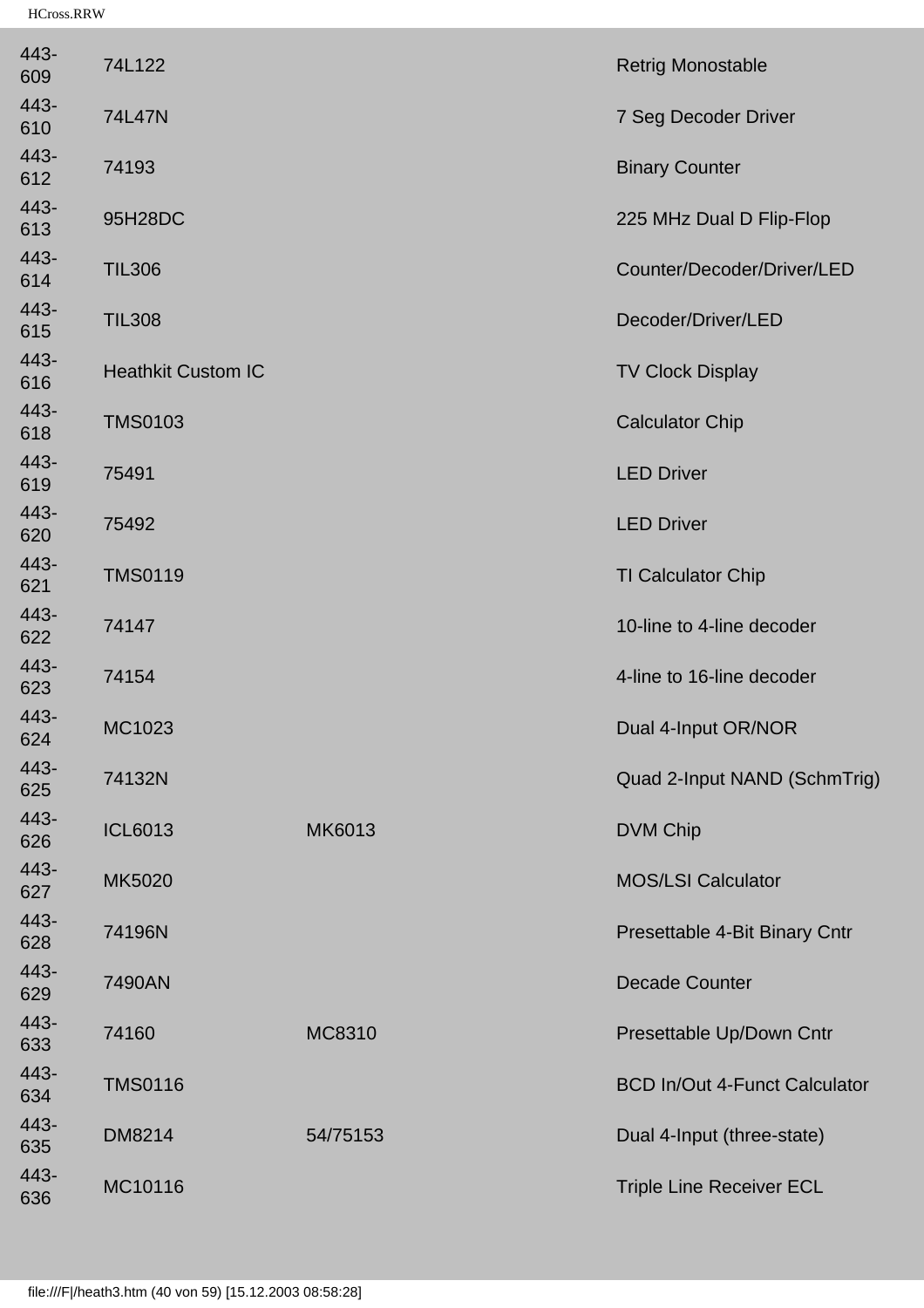| 443-<br>637 | <b>MK5017BA</b> | Clock w/ Calendar (not Alarm)   |
|-------------|-----------------|---------------------------------|
| 443-<br>638 | 9310            | Presettable Up/Down Cntr        |
| 443-<br>640 | 7493AN          | 4-Bit Binary Counter            |
| 443-<br>641 | S1856           | <b>Clock Chip</b>               |
| 443-<br>642 | 7405N           |                                 |
| 443-<br>647 | CD4046          | <b>Phase Locked Loop</b>        |
| 443-<br>675 | A4001P00        | Calculator                      |
| 443-<br>677 | MC10211         | <b>ECL Dual 3-Input NOR</b>     |
| 443-<br>679 | MC10131         | <b>ECL Dual D-Flop ECL</b>      |
| 443-<br>680 | 7495            | <b>Shift Register</b>           |
| 443-<br>683 | MC10102         | Quad 2-Input OR gate ECL        |
| 443-<br>686 | A1241           | <b>Rockwell Calculator Chip</b> |
| 443-<br>687 | <b>MK5017AA</b> | Mostek Clock Chip w/ Alarm      |
| 443-<br>689 | SCUS0127A       | Encoder / Decoder               |
| 443-<br>690 | <b>UHP491</b>   | Hi Voltage Driver               |
| 443-<br>691 | 9368            | 7-Seg Display Driver            |
| 443-<br>692 | MK5250          | <b>Clock</b>                    |
| 443-<br>693 | <b>MM5865N</b>  |                                 |
| 443-<br>694 | F9368DC         | 7-Segment Decoder Driver Latch  |
| 443-<br>695 | CD4001          | Quad 2-Input NOR                |
| 443-<br>697 | 74S64           | 4-2-3-2 And-OR-Invert           |
| 443-<br>698 | 7486N           | Quad 2-Input Exclusive OR       |
| 443-<br>699 | MM14511         | BCD to 7 Seg                    |
|             |                 |                                 |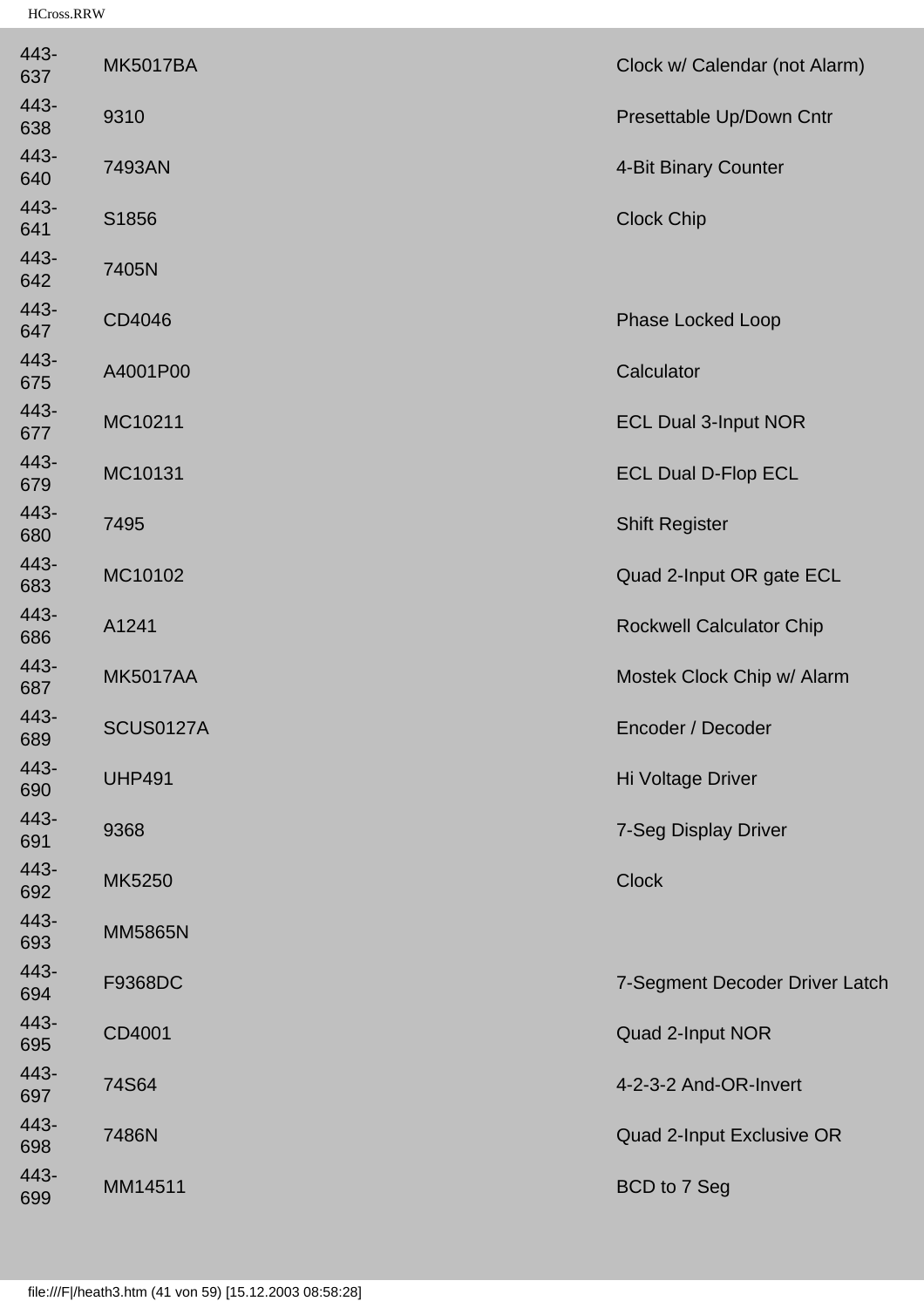| 443-<br>700 | <b>DM8863</b>  |         | 8 Digit Driver                |
|-------------|----------------|---------|-------------------------------|
| 443-<br>701 | CD4049         | 14049   | <b>Hex Inverting Buffer</b>   |
| 443-<br>702 | F3817PC        |         | <b>Clock Chip</b>             |
| 443-<br>703 | CD4001         |         | Quad 2-Input NOR              |
| 443-<br>704 | CD4002         |         | Dual 4-Input NOR              |
| 443-<br>705 | MC14013        |         | Dual D Flip-Flop              |
| 443-<br>706 | CD4071         | 14071   | Quad 2-Input OR               |
| 443-<br>707 | CD4515         | MC14515 | 4 to 16 Line Controller       |
| 443-<br>708 | CD4516         | MC14516 | <b>Binary Up/Down Counter</b> |
| 443-<br>709 | 74C93          |         | 4-Bit Binary Counter          |
| 443-<br>710 | MK50240        |         | <b>Top Octave Generator</b>   |
| 443-<br>711 | 74LS247        |         | BCD-7 Seg OC                  |
| 443-<br>712 | MC14025        |         | Triple 3-Input NOR            |
| 443-<br>713 | MC14028        |         | <b>BCD To Decimal Decoder</b> |
| 443-<br>714 | 11C01          | MC1660  | Dual OR/NOR                   |
| 443-<br>715 | 11C70          |         | Master/Slave D Flip-Flop      |
| 443-<br>716 | 11C05          |         | Div By 4 Prescaler 1100 MHz   |
| 443-<br>717 | 74126N         |         | <b>Quad Buffer</b>            |
| 443-<br>718 | 74LS195A       |         | 4-Bit Shift Register          |
| 443-<br>719 | 74LS266        |         | Quad 2-input Exclusive OR OC  |
| 443-<br>720 | CD40097        |         | <b>TriState Hex Buffer</b>    |
| 443-<br>721 | 2112-2         |         | 256 x 4 SRAM                  |
| 443-<br>722 | <b>MC8601P</b> |         | <b>Retrig Monostable</b>      |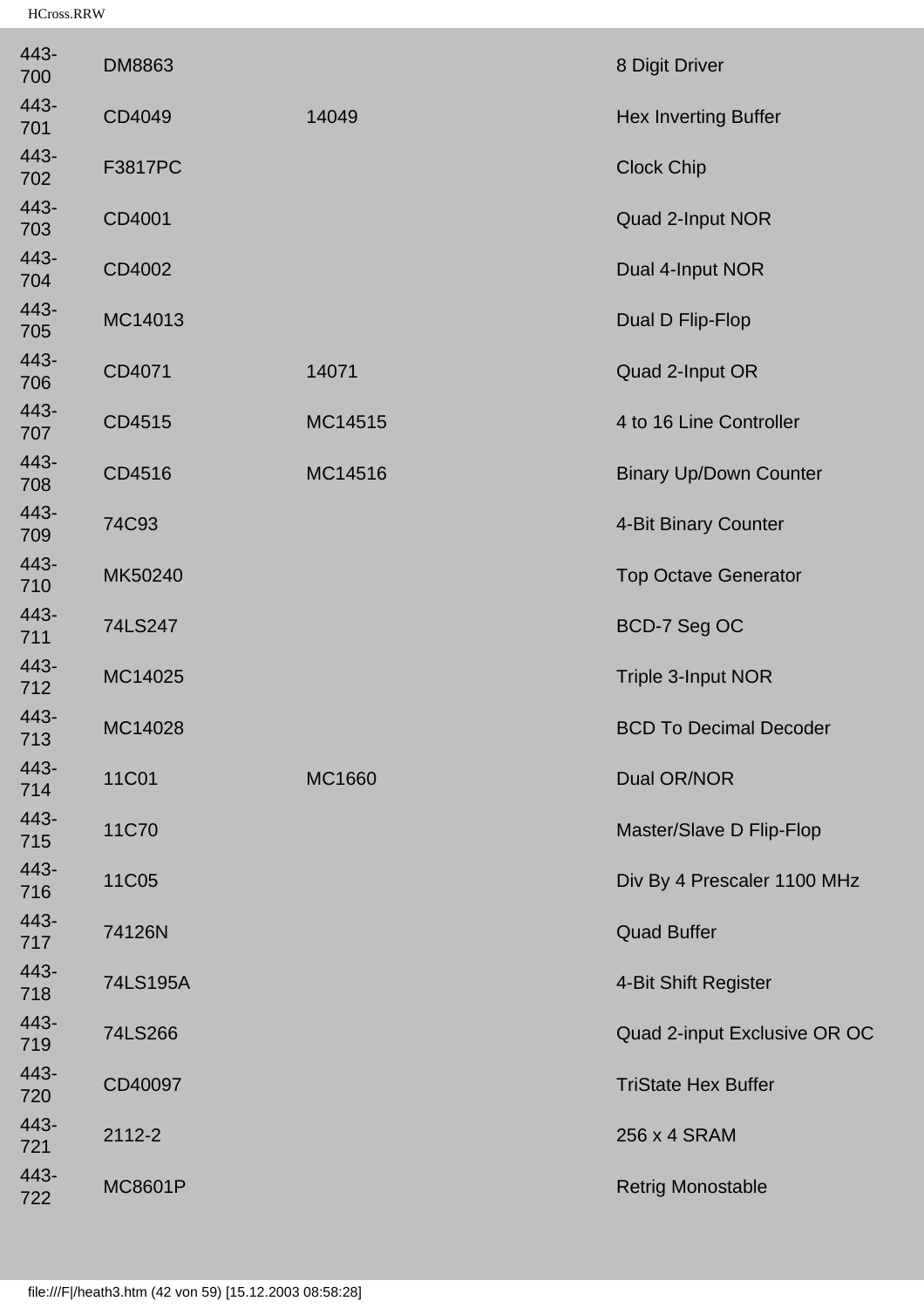| 443-<br>723 | MC10216        | <b>Triple Line Receiver</b>   |
|-------------|----------------|-------------------------------|
| 443-<br>724 | MC10124        | Quad 2-Input AND/NAND ECL     |
| 443-<br>725 | MC10125        | Hex ECL to TTL Translator ECL |
| 443-<br>726 | MC10138        | <b>Decade Counter ECL</b>     |
| 443-<br>727 | 96L02          | <b>Dual Retrig Monostable</b> |
| 443-<br>728 | 74LS00         | Quad 2-Input NAND             |
| 443-<br>729 | 74LS13         | Dual 4-Input NAND             |
| 443-<br>730 | 74LS74         | Dual D-Flop                   |
| 443-<br>731 | 74LS290        | 4-Bit BCD Ripple Counter      |
| 443-<br>732 | 74LS30         | Single 8-Input NAND           |
| 443-<br>733 | 74LS293        | 4-Bit Binary Ripple Counter   |
| 443-<br>735 | MC14512        | 8-Channel Data Selector       |
| 443-<br>736 | MC14508        | Dual 4-Bit Latch              |
| 443-<br>737 | MC14518        | <b>Dual BCD Counter</b>       |
| 443-<br>738 | MC14556        | Dual 1-4 Decoder              |
| 443-<br>739 | MC4029         | <b>VCO</b>                    |
| 443-<br>740 | <b>MC1648P</b> | <b>VCO</b> for PLL            |
| 443-<br>741 | MC120126       | <b>Dual Mode Prescaler</b>    |
| 443-<br>742 | 82S83          | <b>BCD Adder</b>              |
| 443-<br>743 | CD40192        | <b>Up/Down Counter</b>        |
| 443-        |                |                               |
| 744         | CD4050         | <b>Hex Buffer</b>             |
| 443-<br>745 | 74LS03         | Quad 2-Input NAND             |
| 443-<br>746 | MCT2E          | <b>Optical Isolator</b>       |
|             |                |                               |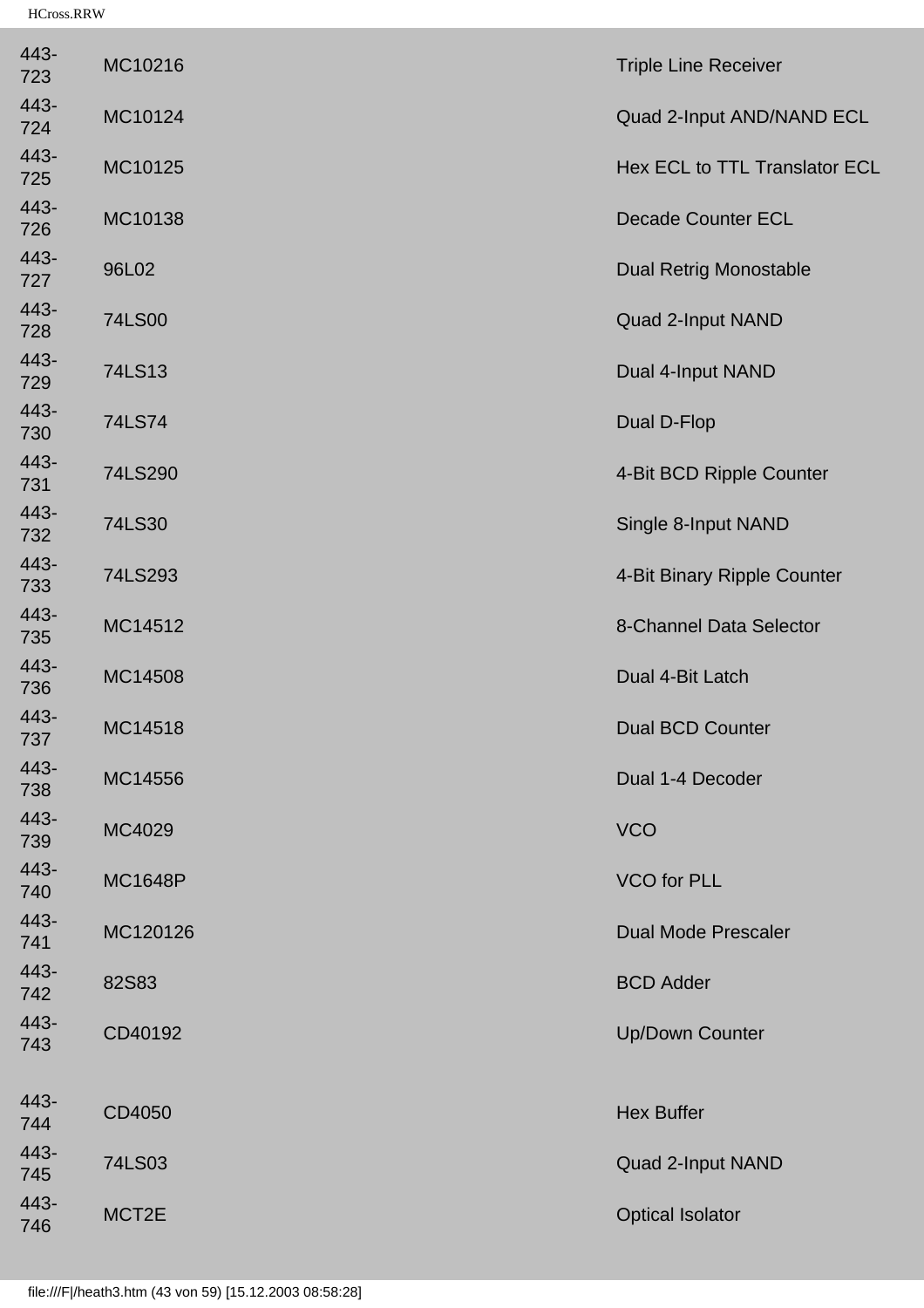| 443-<br>747 | MC10116 Selected |               |      | Selected for Gain                   |
|-------------|------------------|---------------|------|-------------------------------------|
| 443-<br>748 | F9390            |               |      | <b>Fairchild Only</b>               |
| 443-<br>749 | AY385001F        |               |      | G.I. Game                           |
| 443-<br>750 | MM5369           |               |      | Divide 3.5796 to 60 Hz              |
| 443-<br>751 | CD4081           |               |      | Quad 2-Input AND                    |
| 443-<br>752 | 74LS175          |               |      | Quad D-FF                           |
| 443-<br>753 | 74S240           |               |      | <b>Octal Buffer Tri-State</b>       |
| 443-<br>754 | 74LS240          |               |      | <b>Octal Buffer Tri-State</b>       |
| 443-<br>755 | 74LS04           |               |      | <b>Hex Inverter</b>                 |
| 443-<br>756 | 74148            |               |      | 8 to 3-Line Encoder                 |
| 443-<br>757 | 74LS161          |               |      | 4-Bit Sync Binary Counter           |
| 443-<br>758 | 8224             |               |      | <b>Clock Generator &amp; Driver</b> |
| 443-<br>759 | 8238             |               |      | <b>System Controller Bus Driver</b> |
| 443-<br>760 | CD4040           |               |      | 12-Bit Binary Ripple Counter        |
| 443-<br>761 | <b>TMS6011</b>   | <b>IM6402</b> |      | <b>UART</b>                         |
| 443-<br>762 | 8080A            |               |      | Microprocessor                      |
| 443-<br>763 | 2308             |               |      | 1k x 8 ROM                          |
| 443-<br>764 | 2114             | 4045          | 6614 | 1k x 4 SRAM                         |
| 443-<br>765 | MC10105          |               |      | Triple 2-3-2-Input OR/NOR ECL       |
| 443-<br>766 | MC14042          |               |      | <b>Quad D Latch</b>                 |
| 443-<br>767 | <b>MM5740N</b>   |               |      | Decoder                             |
| 443-<br>768 | 74159            |               |      | 4 to 16 Decoder                     |
| 443-<br>769 | 74LS164          |               |      | 8-Bit Shift Register                |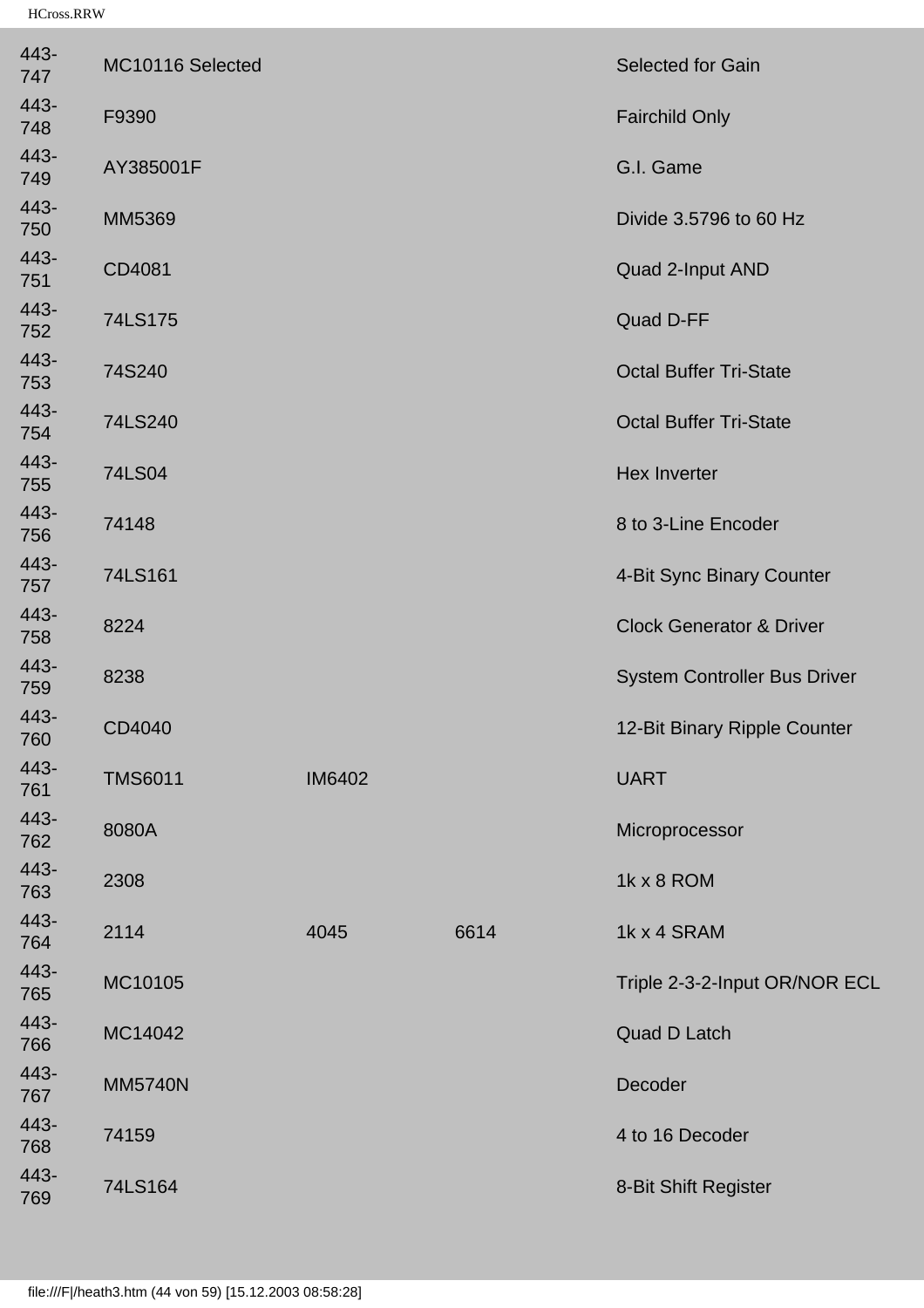| <b>Time Base Generator</b><br>14 Bit Binary Counter<br>Quad 2-Input NAND Schmidt Trig<br>Quad 2-Input NOR<br>Quad 2-Input AND |
|-------------------------------------------------------------------------------------------------------------------------------|
|                                                                                                                               |
|                                                                                                                               |
|                                                                                                                               |
|                                                                                                                               |
|                                                                                                                               |
|                                                                                                                               |
|                                                                                                                               |
|                                                                                                                               |
|                                                                                                                               |
|                                                                                                                               |
| Dual 1:4 Demux                                                                                                                |
|                                                                                                                               |
| Quad 2-Input Exclusive OR                                                                                                     |
| Dual Monostable Multivibrator                                                                                                 |
| <b>Octal Bus Driver Tri-State</b>                                                                                             |
| Quad 2-Input NAND                                                                                                             |
| <b>Baud Rate Generator</b>                                                                                                    |
|                                                                                                                               |
| RS-232 Receiver                                                                                                               |
| 10-Bit Comparator                                                                                                             |
|                                                                                                                               |
| Triple 3-Input NAND                                                                                                           |
|                                                                                                                               |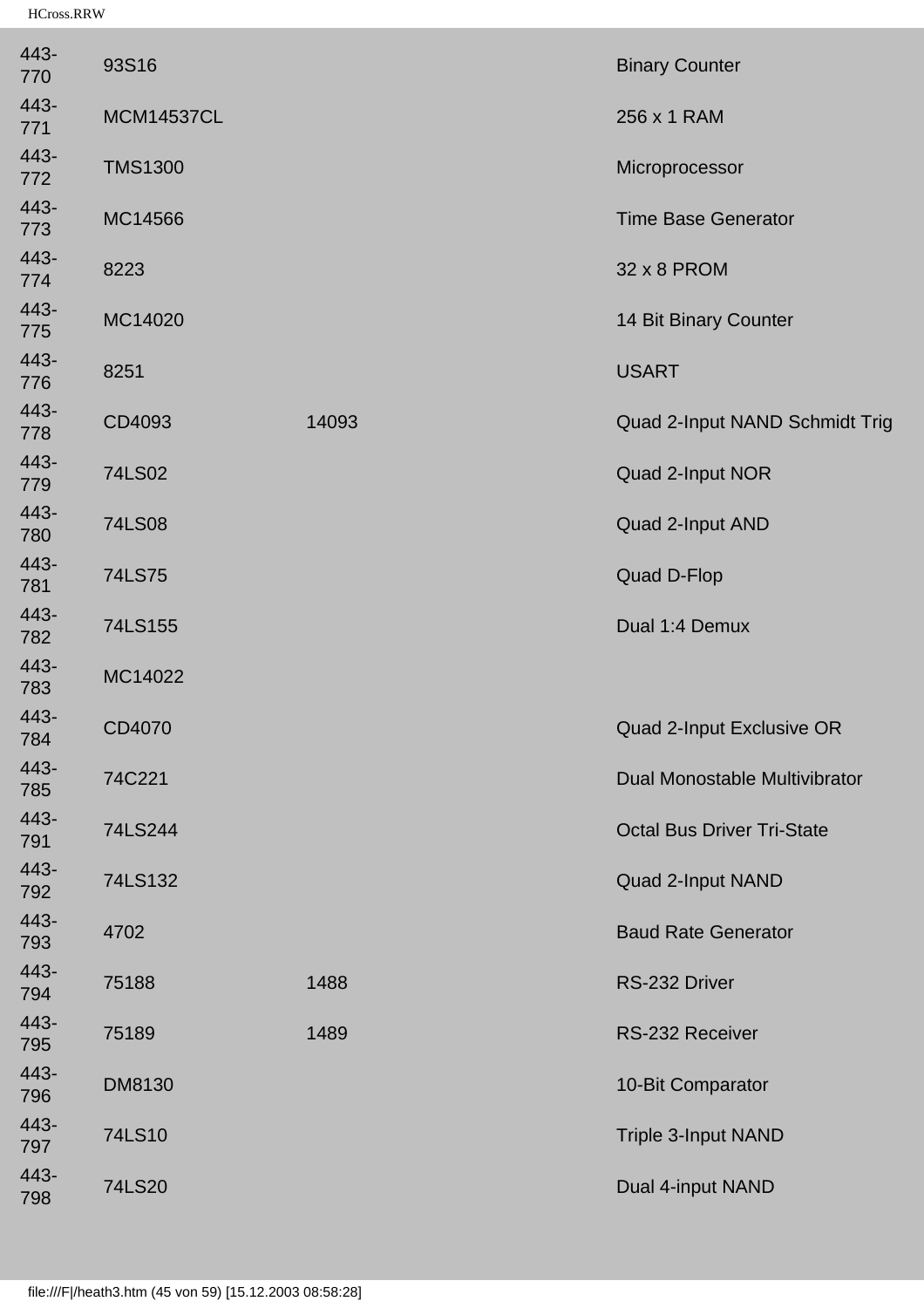| 443-<br>799 | 74LS157          | Quad 2 to 1 Multiplexer           |
|-------------|------------------|-----------------------------------|
| 443-<br>800 | 74LS27           | Triple 3-Input NOR                |
| 443-<br>801 | 74LS196          | <b>Binary Counter/Latch</b>       |
| 443-<br>802 | 74LS257          | Quad 2 to 1 line multiplexer      |
| 443-<br>803 | 74273            | <b>Octal D-Flop</b>               |
| 443-<br>804 | 74LS259          | 8-Bit Addressable Latch           |
| 443-<br>805 | 74LS273          | <b>Octal D-Flop</b>               |
| 443-<br>807 | 74LS42           | <b>BCD to Decimal Decoder</b>     |
| 443-<br>808 | 4N26             | <b>Opto Coupler</b>               |
| 443-<br>811 | 74LS125          | <b>Quad Buffer</b>                |
| 443-<br>812 | RO-3-2513/CGR001 |                                   |
| 443-<br>813 | 74LS90           | <b>Decade Counter</b>             |
| 443-<br>815 | 74LS193          | 4-Bit Up/Down Counter             |
| 443-<br>816 | 74LS09           |                                   |
| 443-<br>817 | 74LS192N         | <b>Up/Down Decade Counter</b>     |
| 443-<br>818 | 74LS05           | <b>Hex Inverter</b>               |
| 443-<br>819 | 8838             | <b>Quad Bus Driver</b>            |
| 443-        |                  |                                   |
| 822         | 74LS139          | Dual 1-To-4 Decoder               |
| 443-<br>824 | 74LS241          | <b>Octal Bus Driver Tri-State</b> |
| 443-<br>827 | <b>MC6800P</b>   | 8-Bit Microprocessor              |
| 443-<br>828 | 74LS73           | Dual JK Flip-Flop                 |
| 443-<br>829 | 74LS76           | Dual JK Flip-Flop                 |
| 443-<br>836 | CD4174           | <b>Hex Latch</b>                  |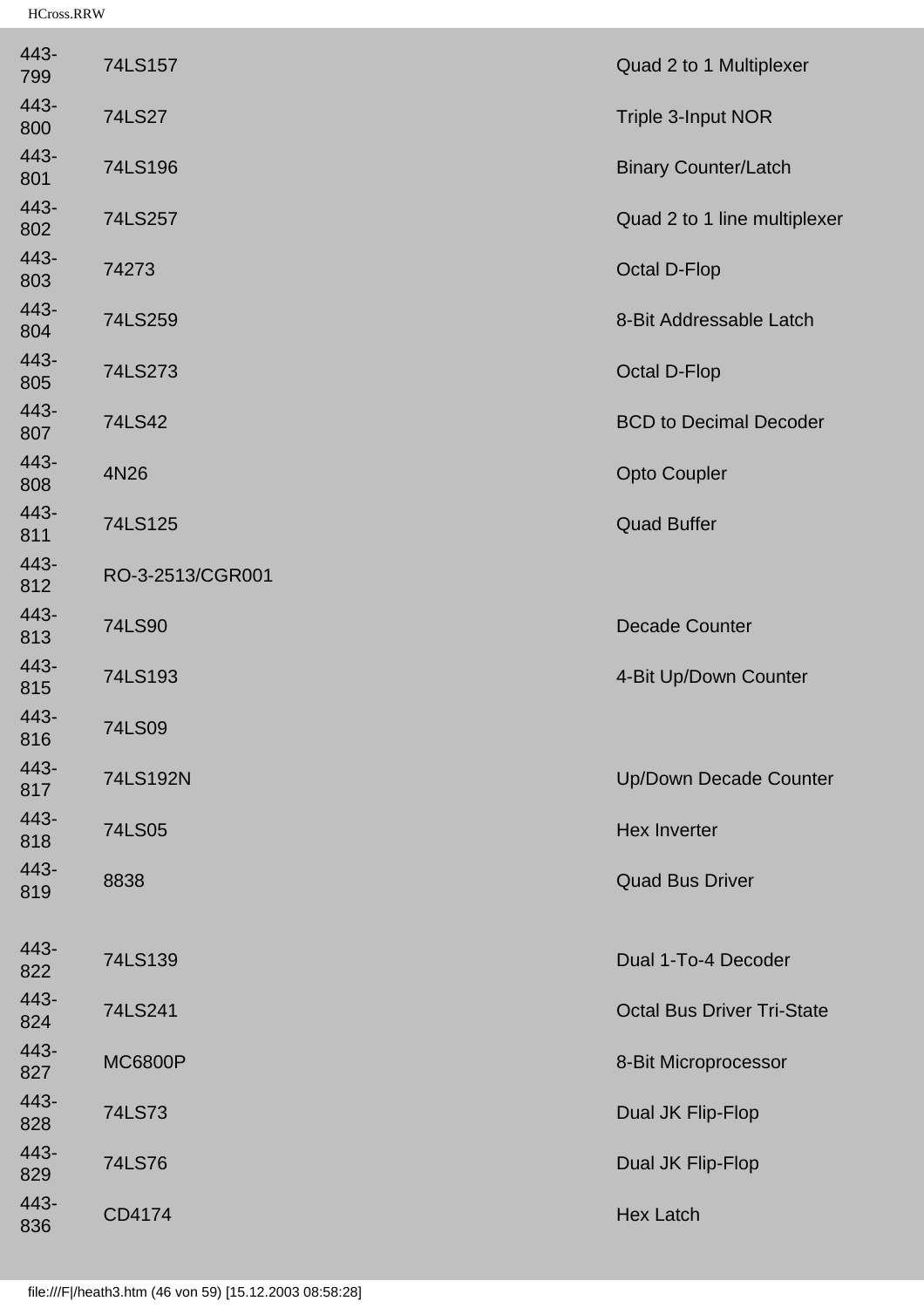| 443-<br>837 | 74LS373       |                                       |
|-------------|---------------|---------------------------------------|
| 443-<br>838 | 74LS93        |                                       |
| 443-<br>839 | 74LS243       | <b>Quad Bus Transceiver</b>           |
| 443-<br>840 | MC6875        | 6800 Clock Generator                  |
| 443-<br>842 | 1406          |                                       |
| 443-<br>848 | MM5316        | 4-Digit Non-Mux Clock                 |
| 443-<br>852 | 9LS259        | 8-Bit Addressable Latch               |
| 443-<br>855 | 74LS283       | Adder                                 |
| 443-<br>856 | 2350          | Floppy Disk Controller (?)            |
| 443-<br>857 | 74LS367       | Hex Buffer / Driver                   |
| 443-<br>858 | 7414          | <b>Hex Inverter</b>                   |
| 443-<br>863 | 74LS374       | <b>Octal D-Flop</b>                   |
| 443-<br>869 | <b>DS8629</b> | National Div by 100 Prescaler         |
| 443-<br>871 | MC14514       | 4-Bit Ltch/4-16 Line Decoder          |
| 443-<br>872 | 74LS14        |                                       |
| 443-<br>874 | 8250          | <b>UART</b>                           |
| 443-<br>875 | 74LS32        | Quad 2-Input Or                       |
| 443-<br>877 | 74LS138       | 3-To-8 Line Decoder                   |
| 443-<br>879 | 74LS174       | Hex D-Flop                            |
| 443-<br>881 | $Z-80$        | Microprocessor                        |
| 443-<br>884 | 74LS242       | <b>Quad Bus Transceiver Tri-State</b> |
| 443-<br>885 | 74LS245       | <b>Octal Bus Transceiver</b>          |
| 443-<br>887 | CD4023        | Triple 3-Input NAND Buffered          |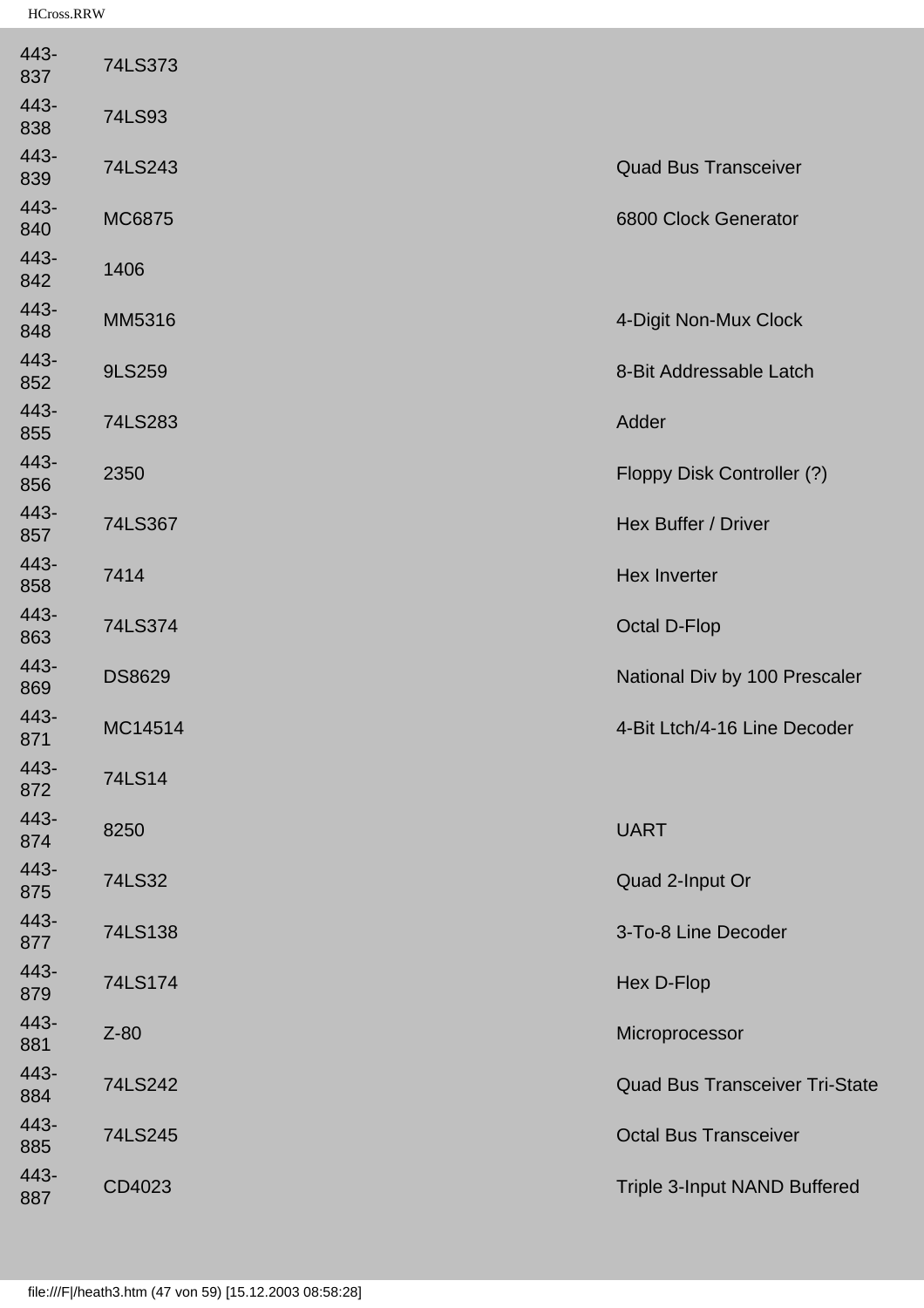| 443-<br>891 | 74LS86          |       | Quad 2-Input Excluxive OR      |
|-------------|-----------------|-------|--------------------------------|
| 443-<br>892 | 74LS166         |       | 8-Bit Shift Register           |
| 443-<br>896 | 74S02           |       | Quad 2-Input NOR               |
| 443-<br>897 | 74S04           |       | <b>Hex Inverter</b>            |
| 443-<br>900 | 74S74           |       | Dual D Flip-Flop               |
| 443-<br>906 | MC6845          |       | <b>CRT Controller</b>          |
| 443-<br>913 | 5740            |       | <b>Keyboard Controller</b>     |
| 443-<br>915 | 74S86           |       | Quad 2-Input Exclusive OR      |
| 443-<br>916 | CD4538          |       | <b>Dual Monostable</b>         |
| 443-<br>917 | <b>CD4030AE</b> |       | Quad Exclusive OR gate         |
| 443-<br>919 | 74LS126         |       | <b>Quad Buffer Tri-State</b>   |
| 443-<br>920 | 74LS85          |       | 4-Bit Magnatude Comparator     |
| 443-<br>921 | 74LS390         |       | <b>Dual BCD Counter</b>        |
| 443-<br>927 | CD4059          |       | Programmable Div by "N"        |
| 443-<br>928 | CD4008B         |       | 4-Bit Adder                    |
| 443-<br>929 | 14017           |       | Divide by 10 "Ring Counter"    |
| 443-<br>931 | CD4543          |       | 7-Segment Decoder Latch Driver |
| 443-<br>932 | MC14544         |       | 300 Baud Modem                 |
| 443-<br>933 | 5101            | 51L01 | 256 x 4 RAM                    |
| 443-<br>935 | 74S153          |       | Dual 4-Input Multiplexer       |
| 443-<br>936 | 7454            |       | 8-Input And-Or-Invert          |
| 443-<br>937 | <b>SP8685B</b>  |       | 512 MHz Divide By 10/11        |
| 443-<br>938 | <b>ICM7216D</b> |       | Frequency counter Chip         |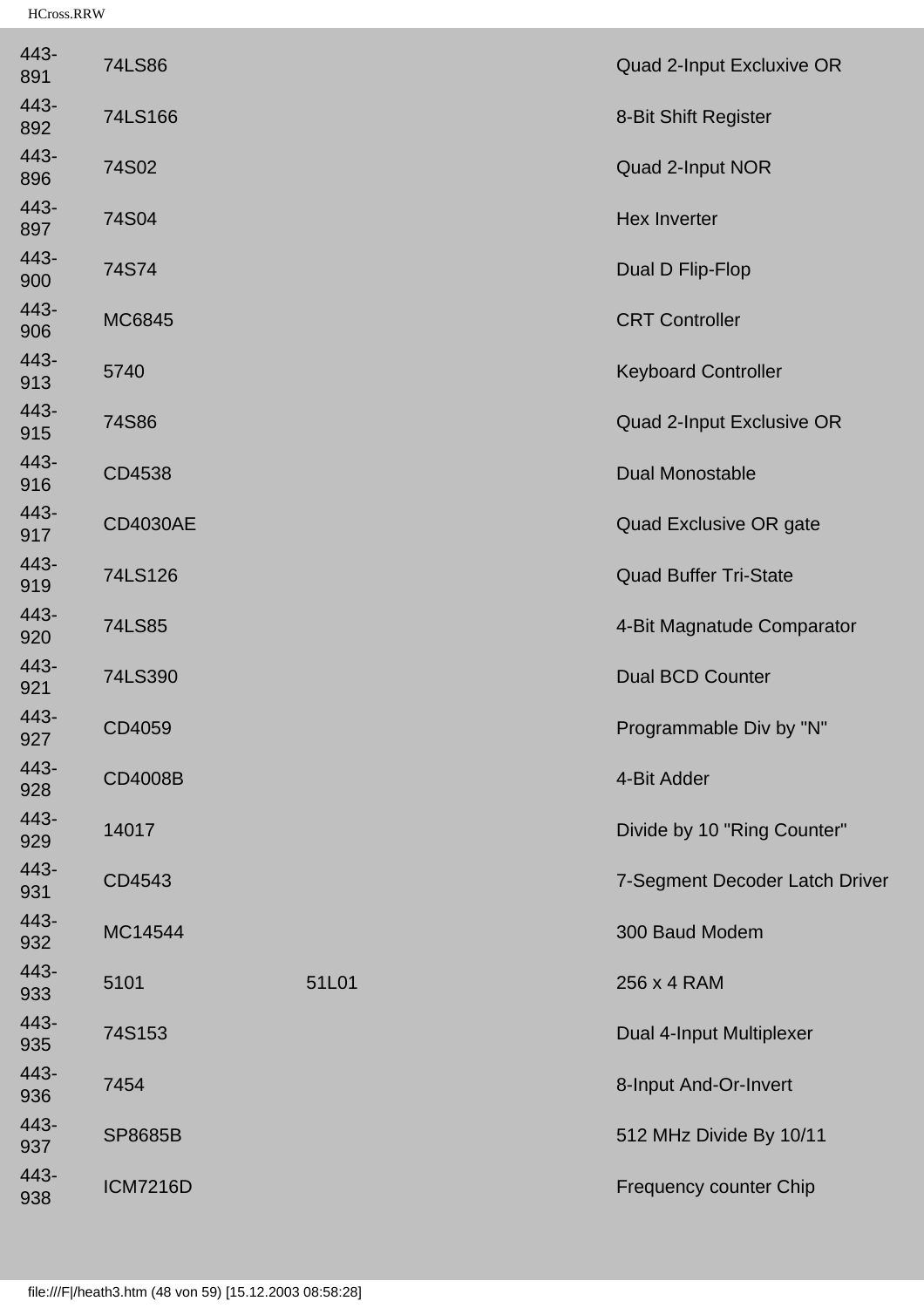| 443-<br>939  | <b>MC6808P</b> | <b>MC6802P</b> | 8-Bit Microprocessor w/ Clock  |
|--------------|----------------|----------------|--------------------------------|
| 443-<br>940  | <b>SP8647B</b> |                |                                |
| 443-<br>942  | 74LS123        |                | <b>Dual Retrig Monostable</b>  |
| 443-<br>947  | MC10116        |                | <b>Selected for Gain</b>       |
| 443-<br>948  | F7490          |                | <b>Fairchild Only</b>          |
| 443-<br>949  | AY385001F      |                | G.I. Game Chip                 |
| 443-<br>950  | CD4072         |                | Dual 4-Input OR                |
| 443-<br>951  | 74LS51         |                | <b>AND/OR Invert</b>           |
| 443-<br>952  | 8250           |                | <b>UART</b>                    |
| 443-<br>953  | 3880           | <b>Z80A</b>    | 8-Bit CPU                      |
| 443-<br>955  | 74LS153        |                | Multiplexer                    |
| 443-<br>957  | 14519          |                | 4-bit AND/OR select            |
| 443-<br>958  | CD4060         |                | 14 Stage Ripple Carry Bin Cntr |
| 443-<br>967  | 7406N          |                | <b>Hex Inverter</b>            |
| 443-<br>969  | 74LS196        |                | Presettable 4-Bit Binary Cntr  |
| 443-<br>973  | 74LS393        |                | Dual 4-Bit Binary Counter      |
| 443-<br>983  | 74S175         |                |                                |
| 443-<br>987  | MM5430         |                | <b>Frequency Counter Chip</b>  |
| 443-<br>992  | CD4051         |                | 8 Channel Analog Mux           |
| 443-<br>995  | <b>SC-01</b>   | $SC-02(?)$     | <b>Votrax Speech Processor</b> |
| 443-<br>996  | <b>TMS5100</b> |                | <b>LPC Speech Synthesizer</b>  |
| 443-<br>1000 | 2143-1         |                |                                |
| 443-<br>1008 | 74LS221        |                | <b>Dual Monostable</b>         |
|              |                |                |                                |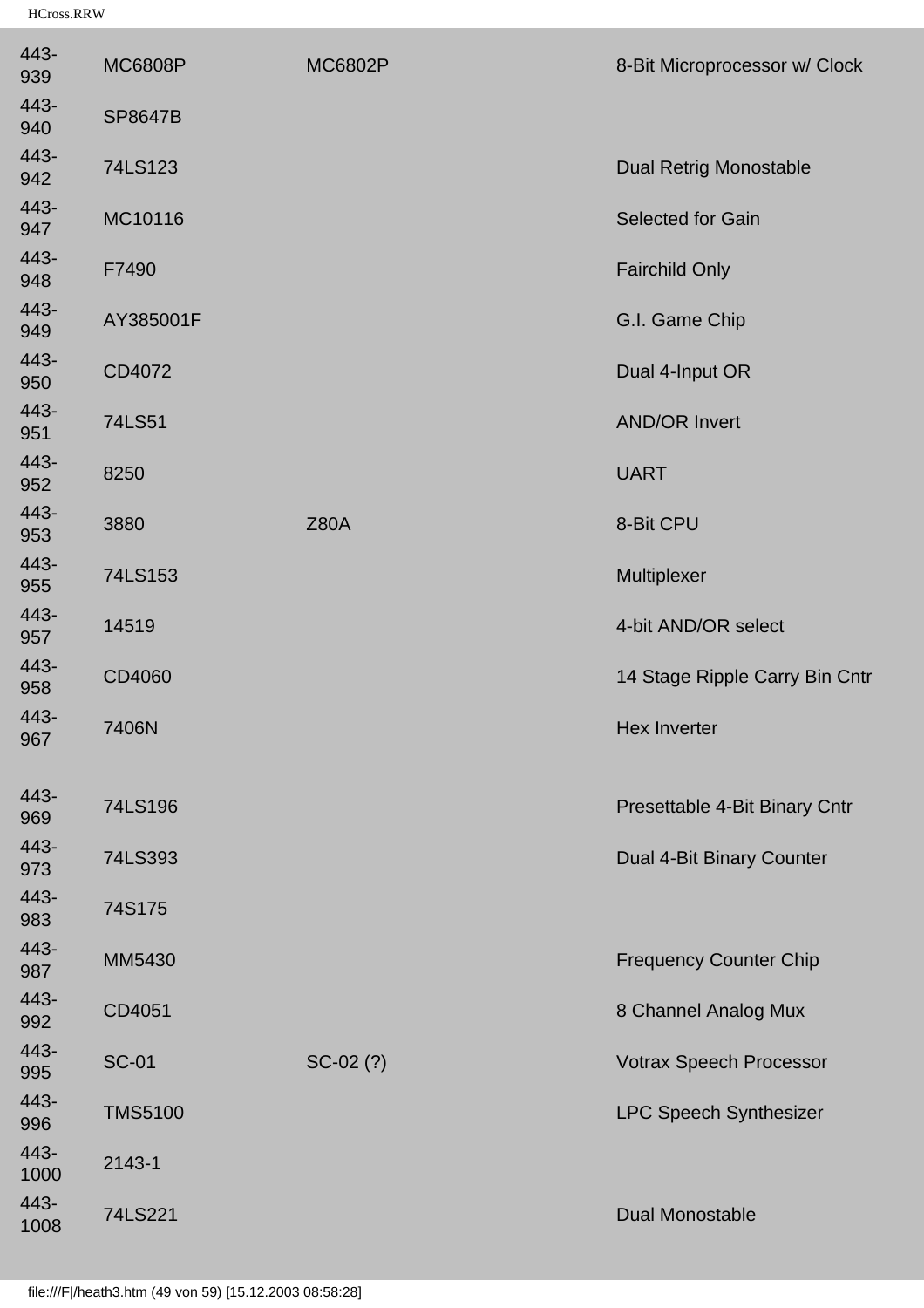| 443-<br>1009 | 8088            |                 |                                |
|--------------|-----------------|-----------------|--------------------------------|
| 443-<br>1011 | 8284            |                 |                                |
| 443-<br>1012 | 8259            |                 |                                |
| 443-<br>1014 | <b>MC68A21P</b> | <b>MC68B21P</b> | 8-Bit Dual Peripheral Adapter  |
| 443-<br>1016 | 6116            |                 | 2k x 8 Static RAM              |
| 443-<br>1019 | <b>MC6850P</b>  |                 | <b>ASYNC Interface Adapter</b> |
| 443-<br>1020 | 7407N           |                 | <b>Hex Buffer</b>              |
| 443-<br>1027 | 6116            |                 | 2k x 8 Static RAM              |
| 443-<br>1030 | 45135           |                 |                                |
| 443-<br>1032 | MK4116-26P      |                 | 16k Dynamic RAM                |
| 443-<br>1039 | 74LS365A        |                 | Hex Buffer / Driver            |
| 443-<br>1047 | <b>74ALS10</b>  |                 |                                |
| 443-<br>1048 | <b>74ALS28</b>  |                 |                                |
| 443-<br>1049 | <b>74ALS37</b>  |                 |                                |
| 443-<br>1051 | <b>74ALS74</b>  |                 |                                |
| 443-<br>1054 | 74LS169         |                 |                                |
| 443-<br>1055 | <b>MSM5832</b>  |                 | uP Real-Time Clock (Oki)       |
| 443-<br>1060 | <b>MC1488P</b>  |                 | RS-232 Driver                  |
| 443-<br>1061 | 2661-2          |                 |                                |
| 443-<br>1066 | D8253C-2        |                 |                                |
| 443-<br>1080 | <b>74ALS00</b>  |                 | Quad 2-input NAND              |
| 443-<br>1082 | <b>74ALS04</b>  |                 |                                |
| 443-<br>1088 | AM26LS31PC      |                 | <b>Quad Diff Line Driver</b>   |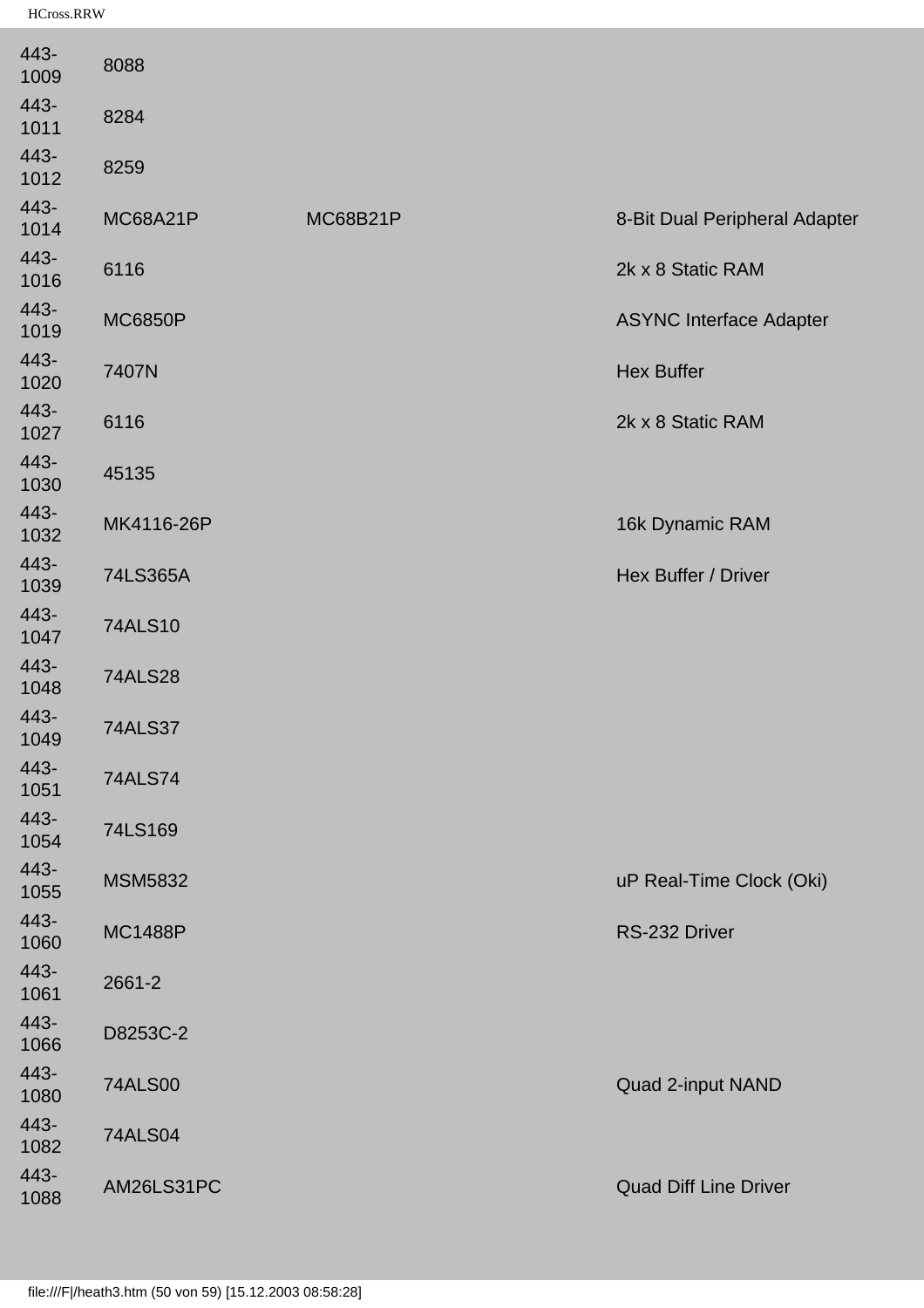| 443-<br>1091 | AM2910             |                                     |
|--------------|--------------------|-------------------------------------|
| 443-<br>1096 | 74ALS244           | <b>Octal Buffer Tri-State</b>       |
| 443-<br>1099 | SD4324             | <b>Fibre Optic Schmitt Detector</b> |
| 443-<br>1109 | <b>HCPL2531</b>    | Opto-Coupler                        |
| 443-<br>1111 | MC6809             | 16-Bit uP                           |
| 443-<br>1117 | 74LS374 (Selected) | <b>Octal D-Flop</b>                 |
| 443-<br>1118 | MD14518            | <b>Dual BCD Decoder</b>             |
| 443-<br>1121 | 74F00              |                                     |
| 443-<br>1123 | MM5451             | <b>LED Display Driver</b>           |
| 443-<br>1124 | 74HC393            | Dual 4-Bit Binary Counter           |
| 443-<br>1125 | 74C165             | 8-Bit Shift Reg                     |
| 443-<br>1137 | 74F04              |                                     |
| 443-<br>1138 | 6264               | 8k x 8 Static RAM                   |
| 443-<br>1139 | MC146818P          | <b>CMOS Real-Time Clock</b>         |
| 443-<br>1145 | CD40106            | <b>Hex Schmidt Trigger</b>          |
| 443-<br>1146 | 14568              | <b>PLL Phase Detector</b>           |
| 443-<br>1147 | 14526              | PLL Programmable Divider            |
| 443-<br>1149 | D7201C             |                                     |
| 443-<br>1150 | <b>WD1943PD</b>    |                                     |
| 443-<br>1151 | 14555              | Dual 1 of 4 Decoder                 |
| 443-<br>1155 | CD4069             | <b>Hex Inverter</b>                 |
| 443-<br>1158 | 2797-02            |                                     |
| 443-<br>1164 | <b>RC4200</b>      | <b>Analog Multiplier</b>            |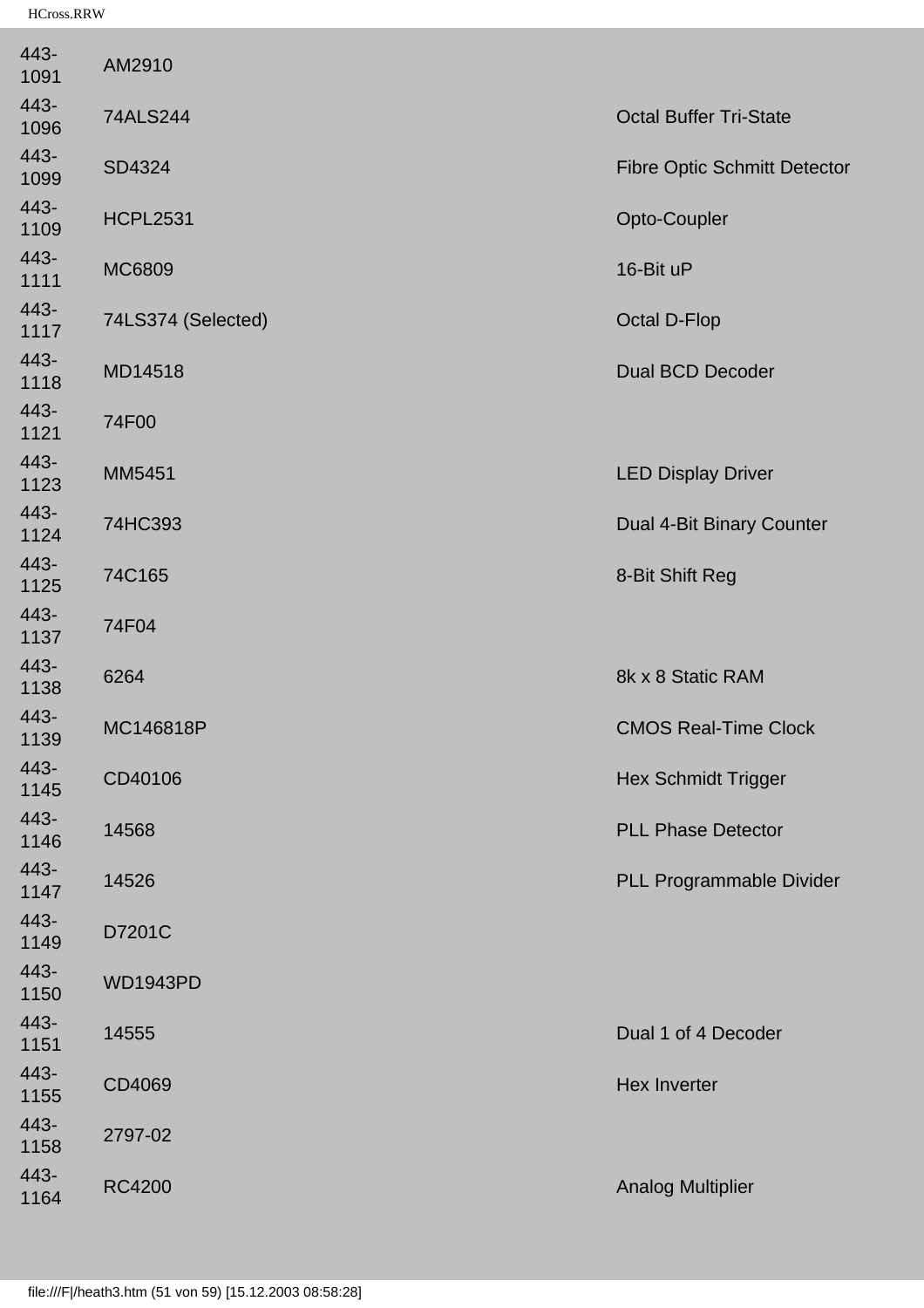| 443-<br>1175 | 74HC32          | Quad 2-Input OR                       |
|--------------|-----------------|---------------------------------------|
| 443-<br>1188 | <b>TL851CN</b>  | <b>Polaroid Digital Ranging Cntrl</b> |
| 443-<br>1189 | ADC0831         | 8-Bit Serial I/O A/D Converter        |
| 443-<br>1190 | <b>74HCT00</b>  |                                       |
| 443-<br>1191 | <b>SSI263</b>   | Voice Synthesizer                     |
| 443-<br>1192 | ADC0844         |                                       |
| 443-<br>1196 | 74ALS1034       | <b>Hex Buffer</b>                     |
| 443-<br>1200 | <b>OKI M205</b> |                                       |
| 443-<br>1201 | <b>TMS5110A</b> | <b>LPC Speech Synthesizer</b>         |
| 443-<br>1202 | MC14028         | <b>BCD To Decimal Decoder</b>         |
| 443-<br>1203 | <b>DS3658</b>   |                                       |
|              |                 |                                       |
| 443-<br>1209 | 74AS74          |                                       |
| 443-<br>1231 | 74ALS030        |                                       |
| 443-<br>1234 | 74S113          |                                       |
| 443-<br>1235 | 74ALS299        | 8-Bit Universal Shift Reg             |
| 443-<br>1239 | 74ALS138        | 3-To-8 Line Decoder                   |
| 443-<br>1259 | 6522            | <b>VIA Dual 8-Bit Parallel Port</b>   |
| 443-<br>1260 | 6551            | <b>UART Controller</b>                |
| 443-<br>1261 | <b>WD1935</b>   | <b>HDLC Controlller</b>               |
| 443-<br>1263 | 2212            | NOV-RAM                               |
| 443-<br>1278 | 74F280          |                                       |
| 443-<br>1290 | 74LS7225        |                                       |
| 443-<br>1291 | 74F158          |                                       |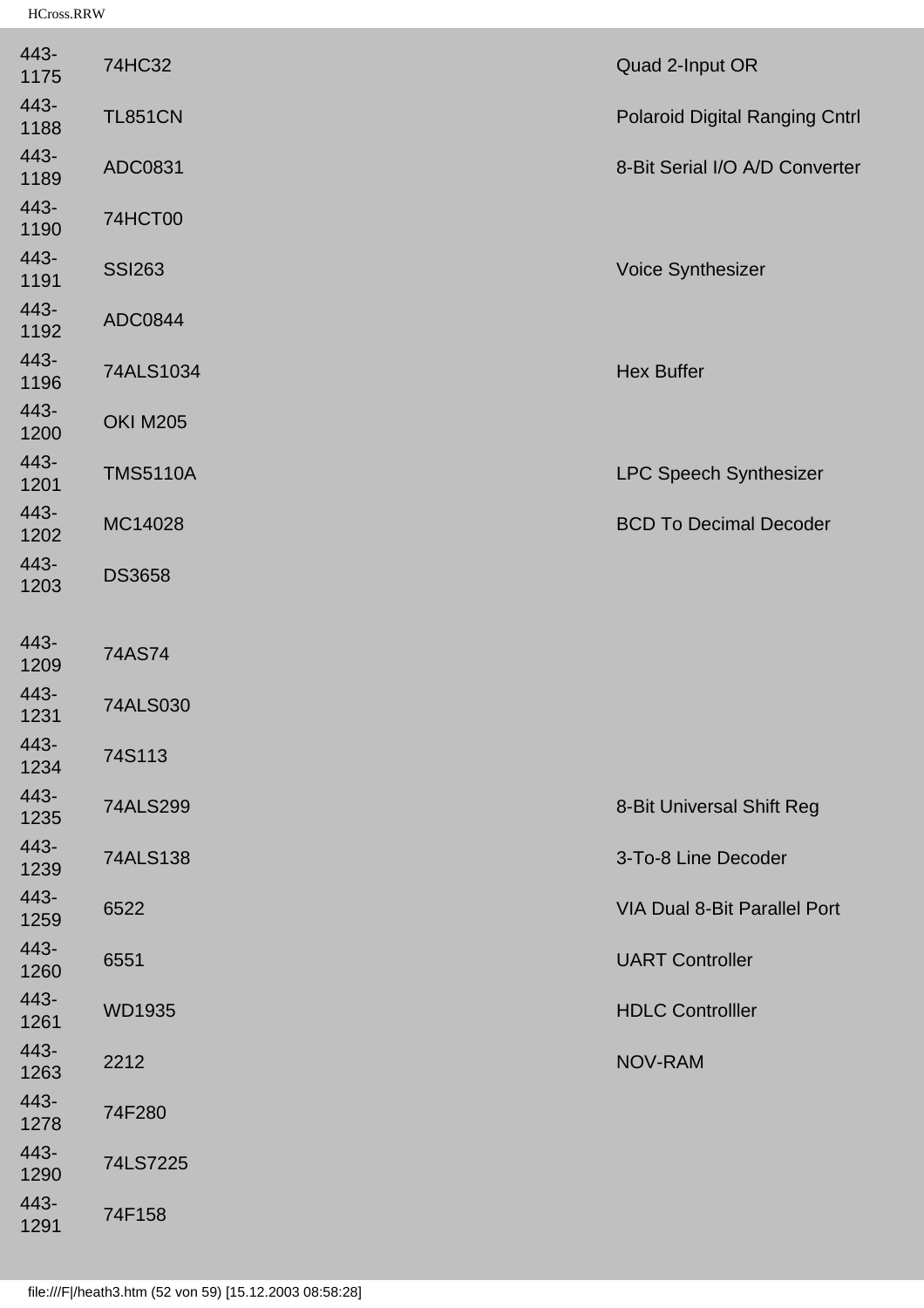| 443-<br>1293 | 74HC00         |                                     |
|--------------|----------------|-------------------------------------|
| 443-<br>1307 | <b>74HC02N</b> | Quad 2-Input NOR                    |
| 443-<br>1308 | 74HC04         | <b>Hex Inverter</b>                 |
| 443-<br>1309 | 74HC74         | Dual D Flip-Flop                    |
| 443-<br>1311 | 74HC138        | 3-To-8 Line Decoder                 |
| 443-<br>1313 | 74HC175N       | <b>Quad D-Flop</b>                  |
| 443-<br>1315 | 74ALS05AN      | <b>Hex Inverter</b>                 |
| 443-<br>1317 | 74HC27         | Triple 3-Input NOR                  |
| 443-<br>1318 | 74HC125        | <b>Quad Buffer</b>                  |
| 443-<br>1319 | 74HC139        | Dual 1-To-4 Decoder                 |
| 443-<br>1321 | 74HC174N       | Hex D-Flop                          |
| 443-<br>1322 | 74HC126N       | <b>Quad Buffer</b>                  |
| 443-<br>1326 | 74HC257N       | Quad 2-Input Mux                    |
| 443-<br>1327 | 74HC4078N      | 8-Input NOR                         |
| 443-<br>1328 | 74HC298N       | Quad 2-Input Mux/DeMux              |
| 443-<br>1329 | 74HC367N       | <b>Hex Tri-State Buffer</b>         |
| 443-<br>1330 | 74HC368N       | <b>Hex Tri-State Inverter</b>       |
| 443-<br>1331 | 74HC373        | Octal D Latch                       |
| 443-<br>1332 | 74HC390N       | <b>Dual BCD Counter</b>             |
| 443-<br>1333 | 74HC652P       | <b>Octal Registered Transceiver</b> |
| 443-<br>1335 | 74HC515N       |                                     |
| 443-<br>1338 | 82C53P-2       | Prog Interval Timer                 |
| 443-<br>1342 | 74HC08         |                                     |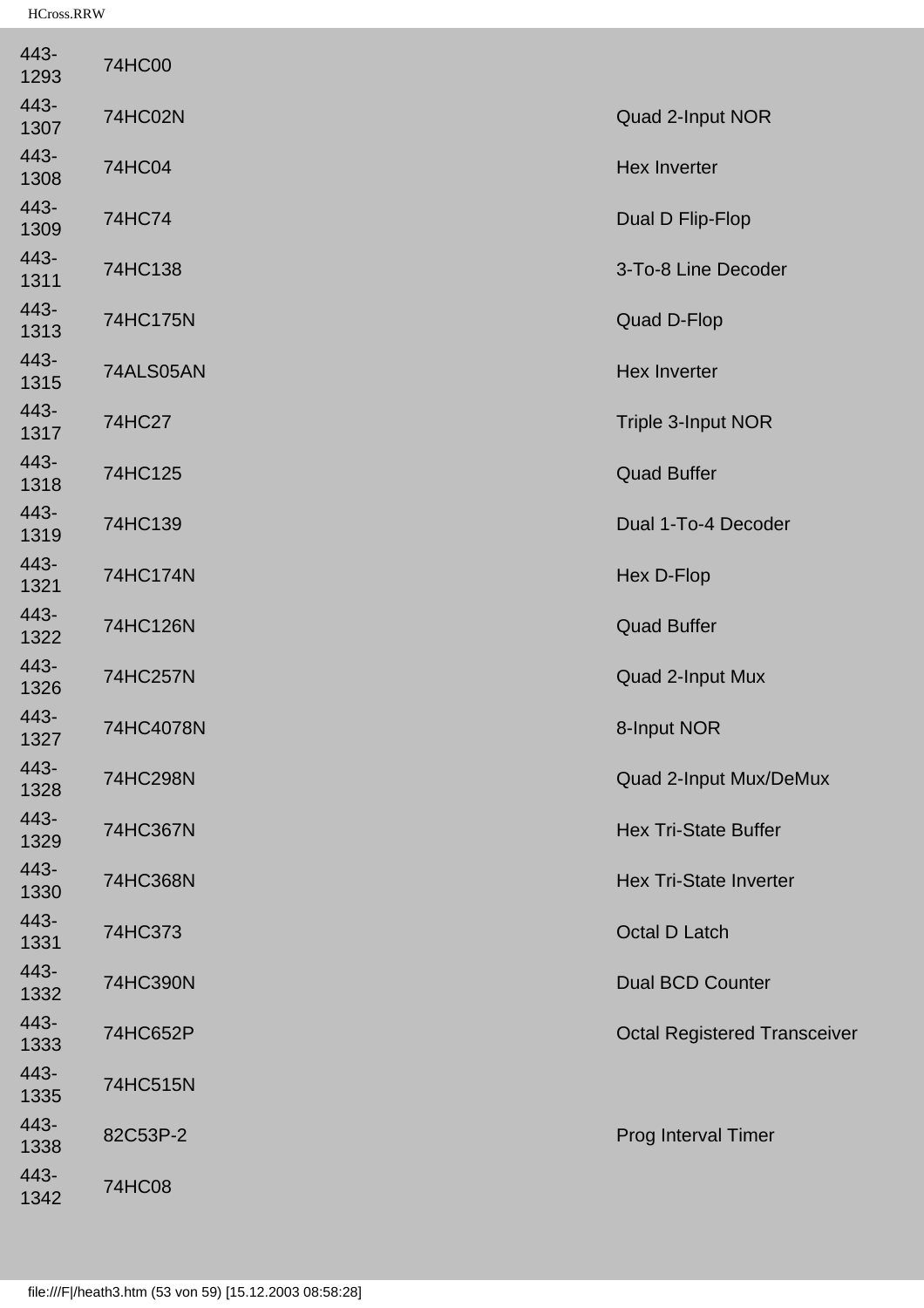| 443-<br>1344 | 54HC137  |      | 1 of 8 Decoder                    |
|--------------|----------|------|-----------------------------------|
| 443-<br>1362 | 74HC377  |      | Octal "D" Flop                    |
| 443-<br>1367 | 74HCT00  |      | Quad 2-Input NAND                 |
| 443-<br>1368 | MC34018  |      |                                   |
| 443-<br>1382 | 74HC374  |      | <b>Octal D Flip-Flop</b>          |
| 443-<br>1383 | 74HC123  |      | <b>Dual Retrig Monostable</b>     |
| 443-<br>1390 | 74HC365  |      | <b>Hex Buffer Line Driver</b>     |
| 443-<br>1391 | 74HC366  |      | <b>Hex Buffer Line Driver</b>     |
| 443-<br>1392 | 84C00-04 |      | Z-80 Microprocessor CMOS          |
| 443-<br>1393 | 84C30-04 |      | Z-80 Counter/Timer CMOS           |
| 443-<br>1394 | 84C42-04 |      | Z-80 Dual Serial Port CMOS        |
| 443-<br>1414 | 74F646N  |      | <b>Octal Transceiver Register</b> |
| 443-<br>1422 | 6264     |      | 8k x 8 Static RAM                 |
| 443-<br>1443 | 74ACT244 |      |                                   |
| 443-<br>1458 | 74ACT521 |      |                                   |
| 443-<br>1468 | 74ACT14  |      |                                   |
| 443-<br>1493 | 74ACT161 |      |                                   |
| 443-<br>1494 | 74AC251  |      |                                   |
| 443-<br>1496 | 74ACT138 |      |                                   |
| 443-<br>1553 | 6264     | 5864 | 8k x 8 Static RAM                 |
| 443-<br>1703 | 84C00-06 |      | Z-80 Microprocessor CMOS          |
| 443-<br>1704 | 84C30-06 |      | Z-80 Counter/Timer CMOS           |
| 443-<br>1705 | 84C42-06 |      | Z-80 Dual Serial Port CMOS        |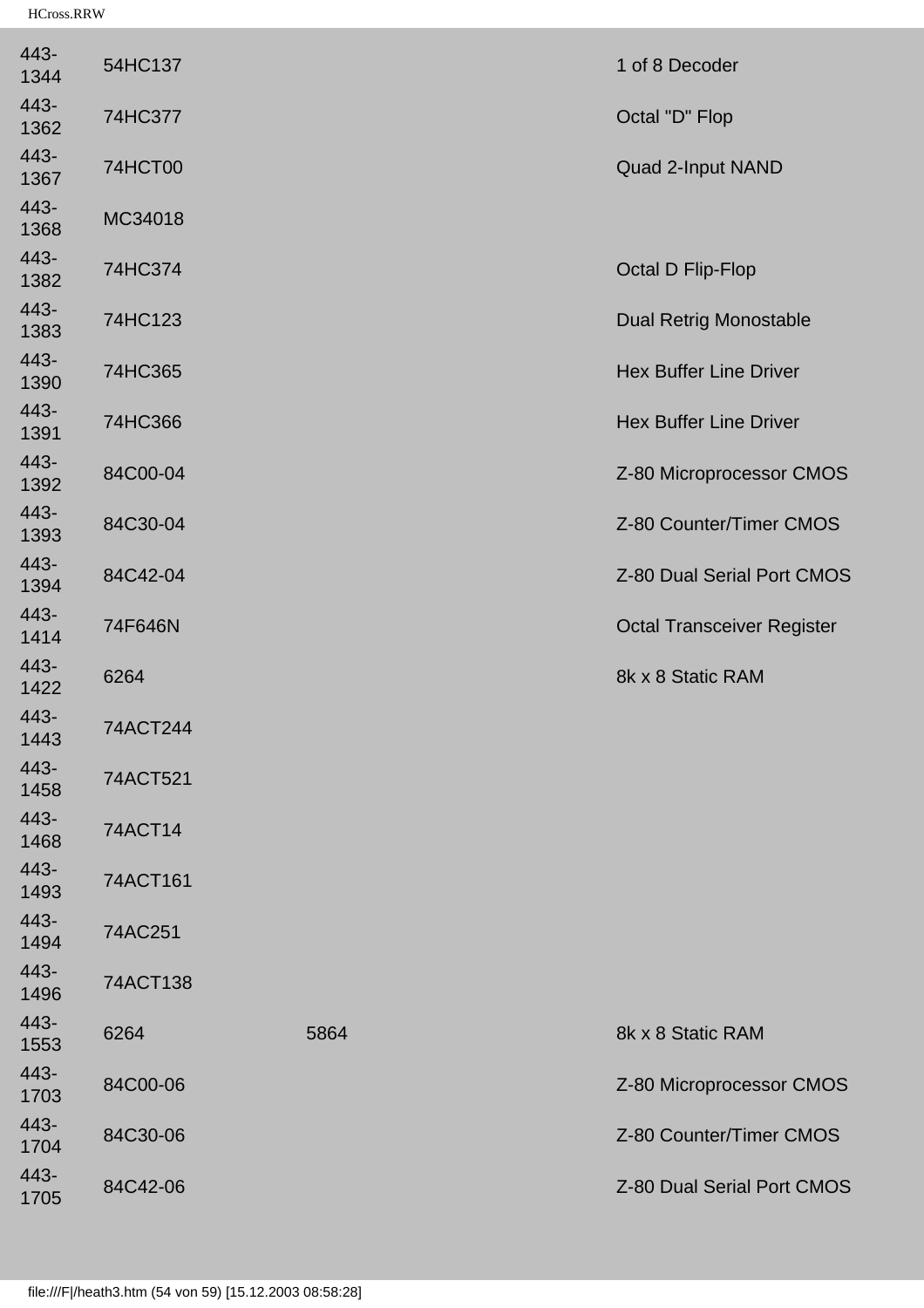| Programmable<br><b>Device</b> |                 |            |              |                          |
|-------------------------------|-----------------|------------|--------------|--------------------------|
| 444-<br>17                    | MCM6830A ROM    |            |              | used in ET-3400          |
| 444-<br>19                    | 2316            |            | 2k x 8 ROM   | used in H-17             |
| 444-<br>23                    | 3870 uP         | MK14262N-5 |              | used in ID-4001/ID-2090  |
| 444-<br>28                    | 18SA30          |            | 32x8         |                          |
| 444-<br>29                    | 2316            | 8316       | 2k x 8 ROM   | used in H-19             |
| 444-<br>31                    | 3870 uP         |            |              | used in H-14             |
| 444-<br>37                    | 2316            | 8316       | 2k x 8 ROM   | used in H-19             |
| 444-<br>46                    | 2716            |            | 2k x 8 EPROM | used in H-19             |
| 444-<br>61                    | 27C256          |            |              |                          |
| 444-<br>69                    | 3870 uP         | MK14623N-5 |              | used in SA-5010          |
| 444-<br>76                    |                 |            |              | used in ET-3400          |
| 444-<br>80                    | <b>VM61006A</b> |            | Speech ROM   | used in EE-3403          |
| 444-<br>83                    |                 |            | 32x8         |                          |
| 444-<br>84                    | 2732            |            |              |                          |
| 444-<br>105                   | 82S123          |            |              | used in ET-19 (CPU Stat) |
| 444-<br>108                   | D8741A          |            |              |                          |
| 444-<br>109                   | P3041           |            |              | used in Z-100            |
| 444-<br>110                   |                 |            |              | used in Hero-1 (ET-18)   |
| 444-<br>116                   | 2316            |            |              |                          |
| 444-<br>141                   | D8741A          |            |              |                          |
| 444-<br>142                   | 2732            |            |              |                          |
| 444-<br>161                   | MK3870/42       |            |              |                          |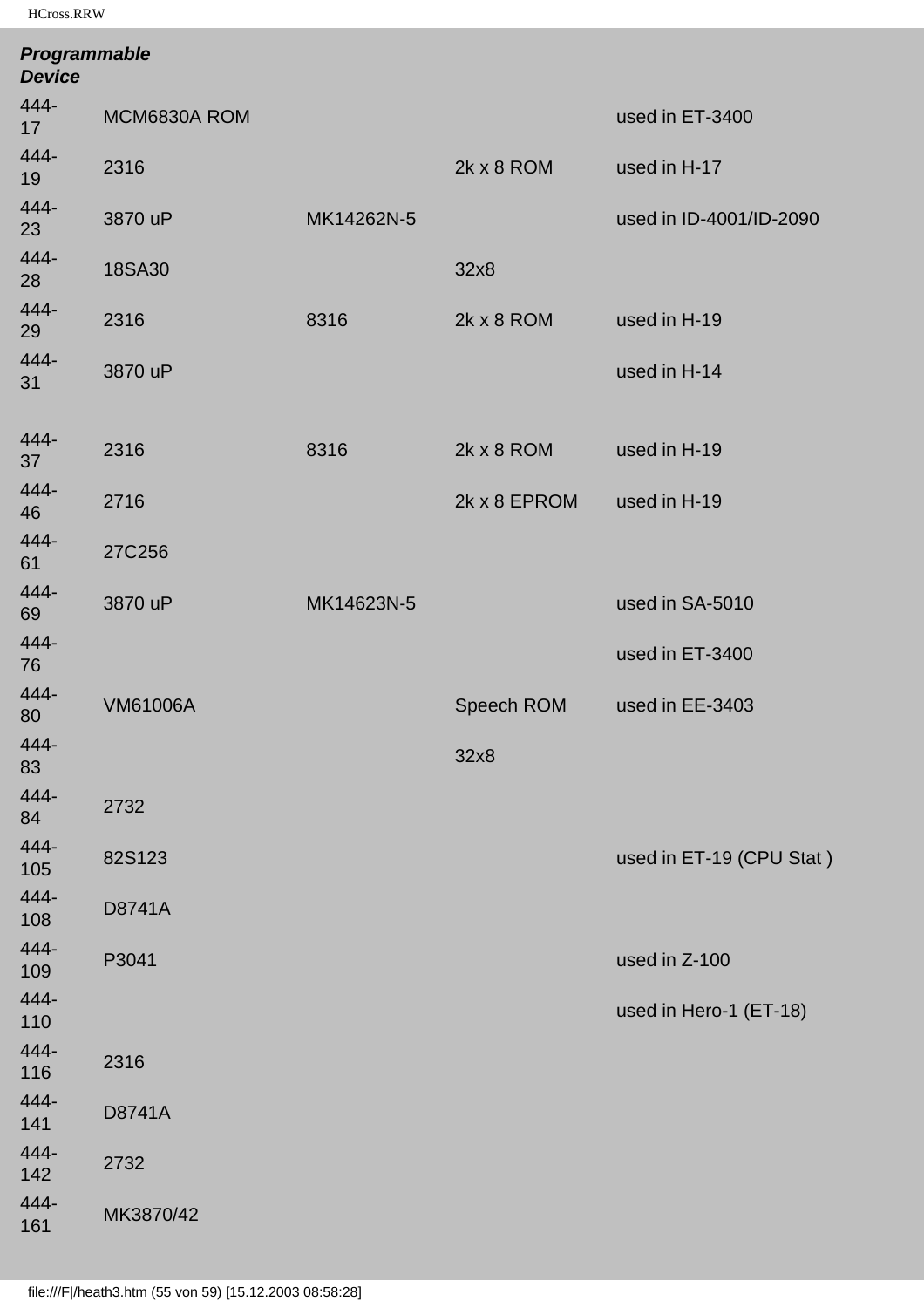| 444-<br>186       | 3870 uP         |                               |             |                           |
|-------------------|-----------------|-------------------------------|-------------|---------------------------|
| 444-<br>198-1     | MC68764         |                               | 8k x 8 ROM  | used in Hero-1 (ET-18)    |
| 444-<br>199       | MK3870/42       |                               |             | used in GR-3000           |
| 444-<br>$200-1$   | 3870 uP         |                               |             | used in GC-1000 WWV Clock |
| 444-<br>205-1     | 8748 uP         |                               |             | used in GD-1530           |
| 444-<br>$221 - 1$ | 2732            | ET-18-4 Utility<br><b>ROM</b> | 4k x 8 ROM  | used in ET-18 (Option)    |
| 444-<br>226       | 14L8CNS         |                               | <b>PAL</b>  |                           |
| 444-<br>227       | <b>12L6CN</b>   |                               |             |                           |
| 444-<br>239-1     | 2732            | ET-18-7 Auto<br>Mode          | 4k x 8 ROM  | used in ET-18 (Option)    |
| 444-<br>240       | 3870 uP         |                               |             | used in AD-1308           |
| 444-<br>249       | <b>PLA</b>      |                               |             | used in ET-18-6           |
| 444-<br>250       |                 | <b>System ROM</b><br>Remote   |             | used in ET-18-3           |
| 444-<br>253       |                 |                               |             | used in ET-19             |
| 444-<br>254-2     | MC68A364 ROM    |                               | 16k x 8 ROM | used in RT-1              |
| 444-<br>275       | <b>VM61006A</b> |                               | Speech ROM  | (See 444-80)              |
| 444-<br>283-2     | MC68A364 ROM    |                               | 16k x 8 ROM | used in RT-18             |
| 444-<br>293-1     | 3870 uP         |                               |             | used in GC-1000 WWV Clock |
| 444-<br>295       | <b>PAL</b>      |                               |             | used in RT-18             |
| 444-<br>303       | 8042            |                               |             | used in ET-19 (Base Cont) |
| 444-<br>304       | 8042            |                               |             | used in ET-19 (Arm Cont)  |
| 444-<br>304-1     | 8042            |                               |             | used in ET-19 (Arm Cont)  |
| 444-<br>306       | 8042            |                               |             | used in ET-19             |
| 444-<br>306-1     | 8042            |                               |             | used in ET-19             |
|                   |                 |                               |             |                           |